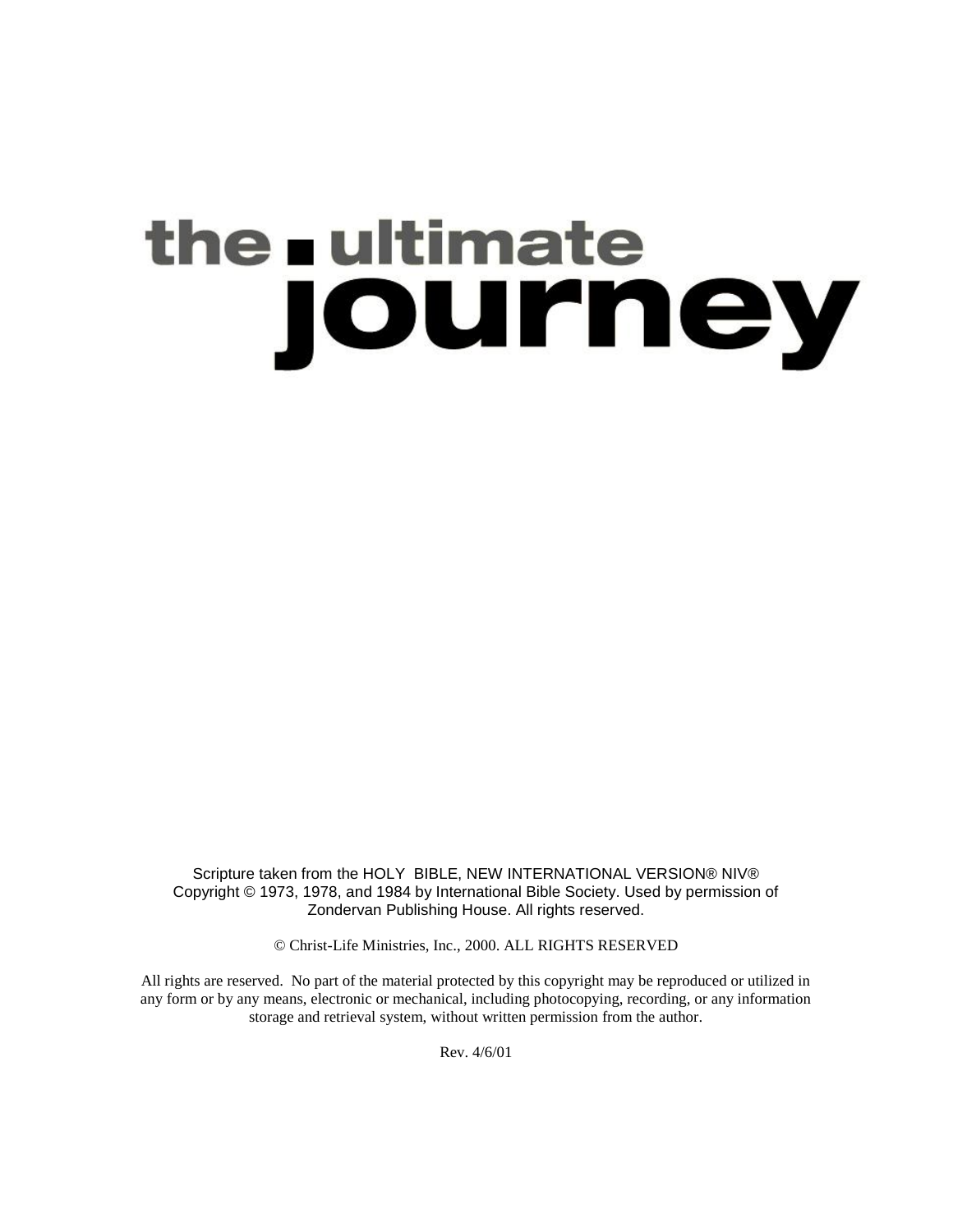## **Table Of Contents**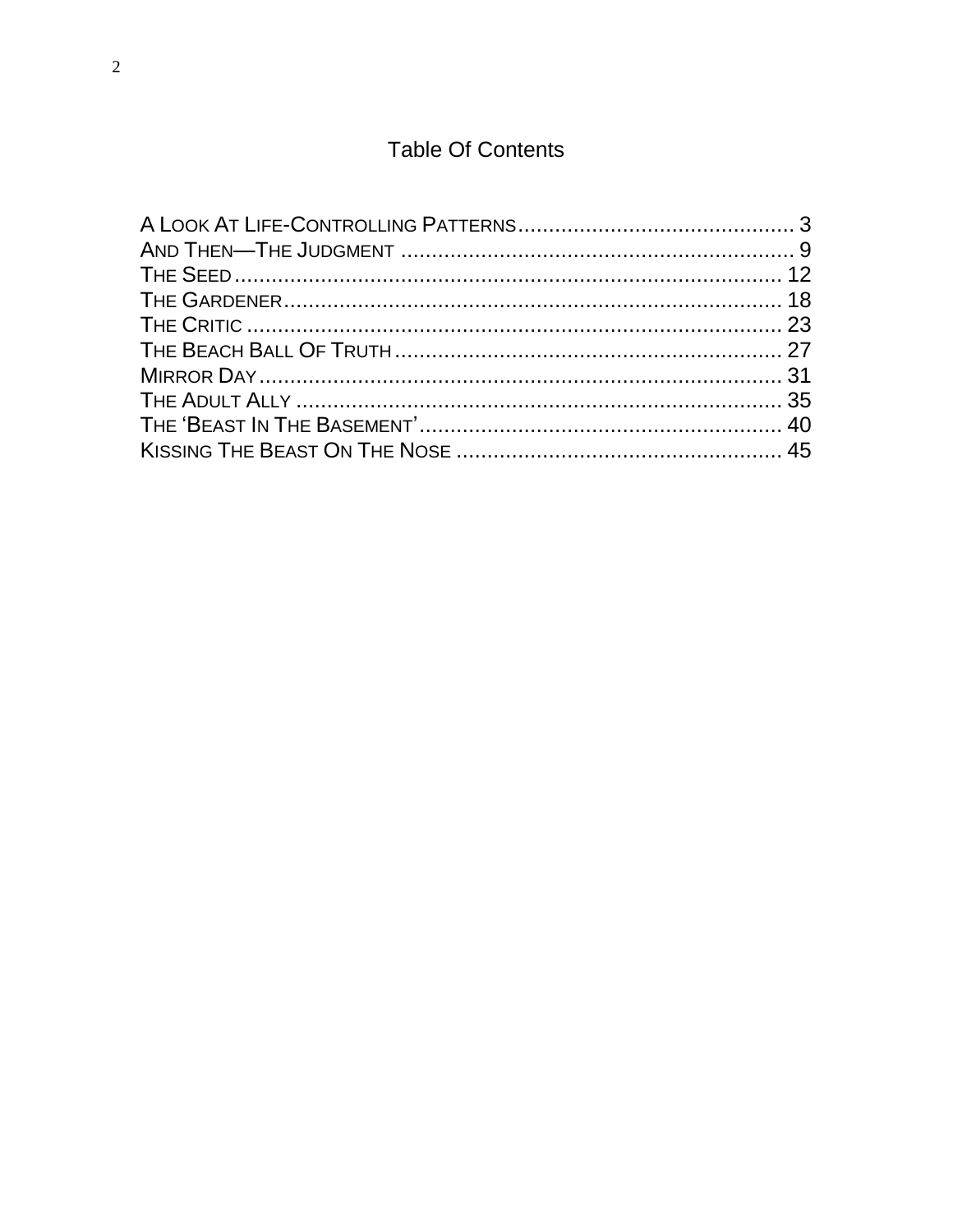## **A LOOK AT LIFE-CONTROLLING PATTERNS**

A seven-year-old child was seriously injured. It happened back when blood transfusions were a novelty. He needed several transfusions, but the hospital blood bank soon ran out of his type. Volunteer donors were on the way, but blood was required immediately. The only person there who could fill the gap right away, was his little brother.

In the frenzy to save the injured boy, the staff got parental permission, took his five year old brother aside and rapidly explained to him, that his brother would die if somebody didn't give him some blood right away. They asked if he would allow them to transfer some of his blood over to his brother. They assured him it would only sting his arm a little bit, and that is all he would feel. The boy's eyes widened. Then, he gulped, looked at the floor, and finally, after several moments of serious deliberation, he nodded his head in agreement.

An hour later, the crisis had passed. Other donors had arrived, and the child was saved. After leaving the surgery suite, one of the doctors passed the little brother as he rested on his gurney. The surgeon congratulated him on helping to save his brother's life and for being so brave. The boy nodded, then looked up at the man with searching, soulful, tear-filled eyes. There was a quiver in his voice as he asked:

―Doctor, how long...how long... before I die?"

Suddenly it became apparent, that this little boy thought he was under a death sentence! His child's mind reasoned that since his brother was dying due to blood loss, the adults were asking him to give his blood, and be the one to die instead! He had undergone the transfusion and its aftermath, in silent agony, feeling total abandonment and rejection, convinced that his parents, the doctors and the nurses had decided to keep his brother around and get rid of him instead!

From his perspective, he was absolutely, logically correct in his assessment. Nevertheless, he never thought to question his own viewpoint and understanding. In addition, understandably, he had not been given much time to ask anyone for details. However, the truth was, that his naive, inexperienced thought patterns, were leading his mind down a totally wrong ‗cattle chute,' and into the corral of a tragically false and horrifying conclusion. That little boy's misunderstanding is a classic example of what we are trying to deal with partial truth that automatically leads to a gross misunderstanding, and therefore produces ongoing damage. That state is called—delusion.

Fortunately, the surgeon was able to reassure him that he had taken in the situation through a false paradigm. He was not going to die. His brother was not being preferred over him. He and his brother were both going to be just fine. His parents and the other adults would never think of doing such a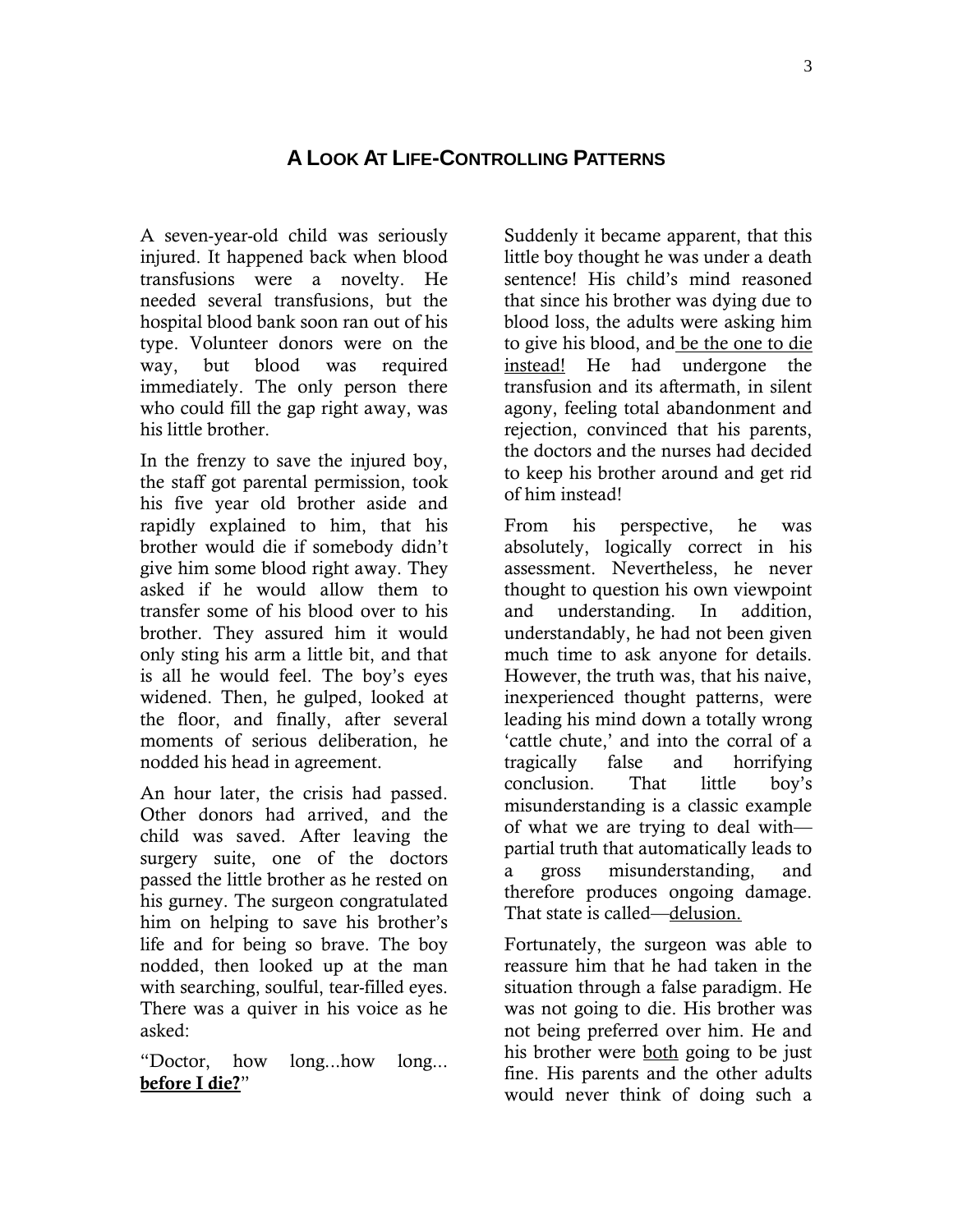thing to him. He was too important, valuable and loved, for that to enter their minds.

When the boy realized the Truth his inner misery began to melt away under the warm rays of the doctor's reassurance. Once in touch with Reality as it really was, He realized that he was important, valuable, safe and loveable. That restored his emotional well- being. As Jesus once said,

#### **"... The truth will set you free."**

#### **(John 8:32)**

But can you imagine the damage that false pattern did—all the while he thought it was true? Many abused, neglected children actually do go through entire lifetimes suffering real rejection and abandonment that burn gaping holes in their souls! They live a nightmare, with damage that cannot be denied or explained away. They stagger under the weight of heartbreaking, crazy-making patterns about themselves and about life, that people they loved and trusted branded into their brains. That is all that they know about 'reality.' But that is not all there is.

Are you struggling with something like that yourself? Have you been harpooned and led to believe that you are worthless, useless, unimportant, unacceptable, unlovable, and no good? Could it be that you've tried to 'forget about it,' and stuffed it down deep inside some subconscious filing cabinet, and aren't even aware of it any more? Could there be some toxic, festering pockets of emotional acid locked up within you? Have you been on a treadmill of performance, trying

all this time to 'make up for how inadequate, defective, and unlovable you think you are? Have you become addicted to something you've learned to use to numb the pain of it, out of your conscious remembrance?'

Not all are as fortunate as the little boy who got a timely, straight explanation, not by a long shot. Like our retired friend in our introduction, they are caught in false, crazy, mind set patterns for decades, and never have them cleared up. Many die still convinced that their naive, childhood assumptions and the patterns they developed, are absolutely true.

Why does that happen? Because mentally and emotionally they got stuck and remain 'adult children.' Their minds still follow false mistaken childhood thought patterns. Children are not very far along in human development yet. They are inexperienced, naive, and do not have much 'editing' ability. Those who are stuck at that childhood point, retain those same childish viewpoints and thought patterns, for decades.

Adult children had caretakers and authority figures that really did not know what they are doing! They were not wise, effective caretakers and teachers. Often, they themselves were wounded children, inexperienced and immature, operating in adult bodies. In addition, sometimes, they were downright, out of control—abusers! All of these things contributed greatly to the problems of their hypnotized victims.

The main reason why they stay trapped is that later, when they can do something about it, **they never admit to themselves and to the people in**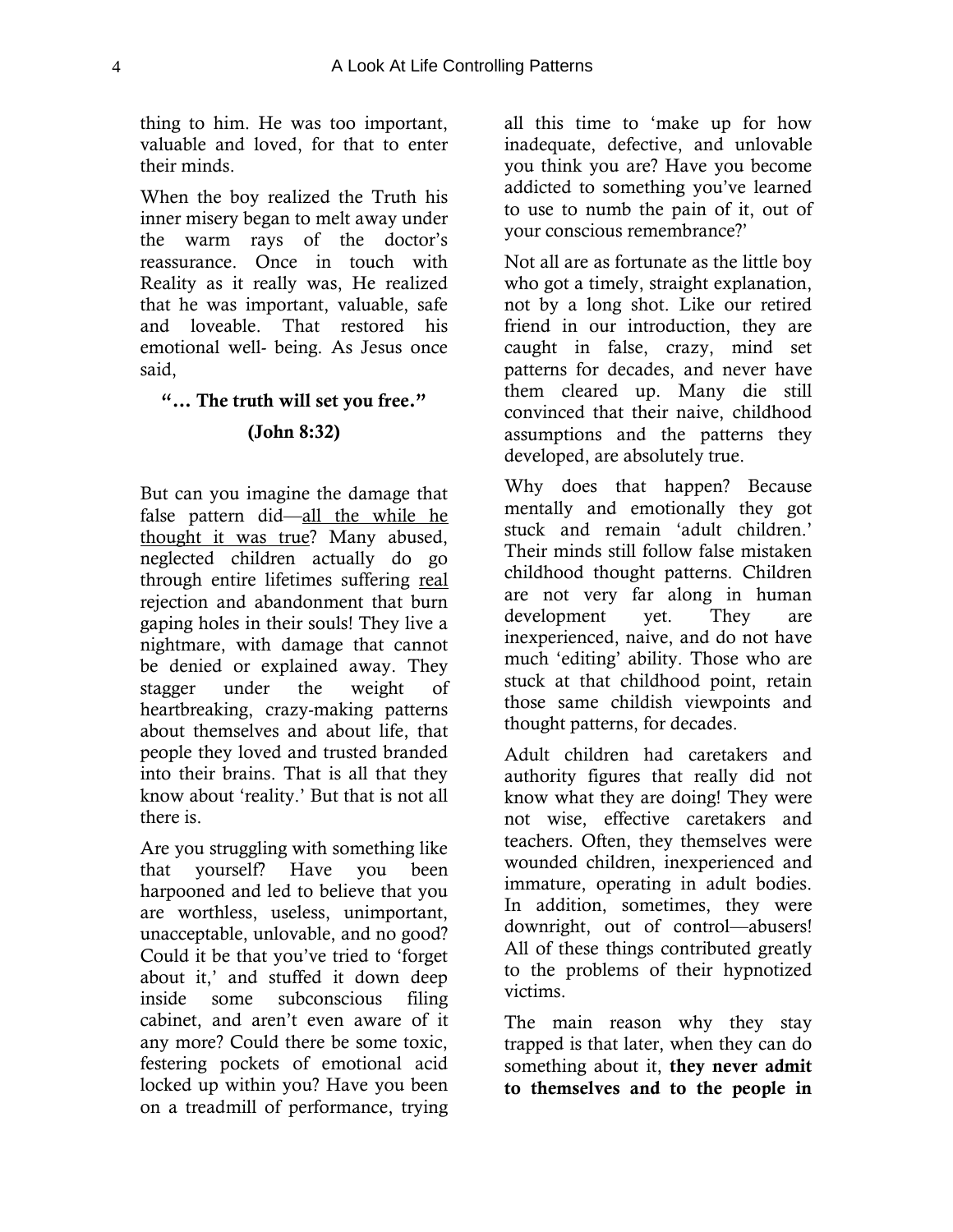#### **their life, that they have a problem, and need help.**

Help is available, and God is ready to meet and help them in their need. But they never reach out. They never begin the struggle to learn new patterns and grow. Therefore, they remain—adult children—totally stuck, knowing nothing about renewing their mind and nothing about living free, and experiencing well-being.

God designed our brains to work in a certain way. We are habit creatures. Habits are **PATTERNS** that we learn to follow repeatedly. As we grow and learn to fit in, we gradually develop our versions of the lifestyle patterns that prevail around us. They become the mental structure that will repeatedly determine how we will think, interpret, feel, speak, act, and react. Cultures, politics, media, religion, families and the way any significant individuals treat us, deeply influence the way we learn to see things and go on thinking, as a result.

We automatically obey these set patterns. They steer and determine our outcomes, from a subconscious ‗auto pilot' control center deep within us. Everything is fine if our patterns are true and healthy. But should they prove defective, we are in big trouble—because we are preprogrammed to automatically fail.

We derive patterns from our own fallen human nature, our original, family system, and our culture. They begin developing right at the beginning, when we are compliant, naive children. By puberty, we are already deeply established in them. The patterns are now like 'riverbeds,'

dug and worn into our brain. Now they actually channel and influence our mental energy, like riverbeds channel water. They affect us like mental, filtering 'eyeglasses,' with a particular prescription and tint that determine how everything will look to us and what it will mean.

These life-controlling patterns are called: **PARADIGMS** (pronounced: pair-a-dimes). If they are based on God-given wisdom, they bless and enhance your life. If they are false, crazy and sinful, they force you, down mental 'cattle chutes,' channeling all your perceptions and thought processes, between their solid walls.

When you reach the damaging destination they are forcing you to, you end up trapped in their predetermined 'corral,' like it or not. After you have allowed yourself to enter the walls of the 'cattle chute, it is as if your own brain closes the door behind you, and you have very little choice, but to go on, to the inevitable outcome.

Because our brains tend to follow and obey the paradigms we have already accepted as true, we are prone to accept anything new that comes at us, **IF** it seems compatible with our preexisting paradigms. It will then feel comfortable and agreeable to us. In addition, we will have no trouble accepting, favoring, and assimilating it.

This is the reason why you will instinctively make a beeline toward a little cluster of people you already know, should you walk into a large reception hall, packed full of strangers. The strangers would not fit your paradigm of having a good time.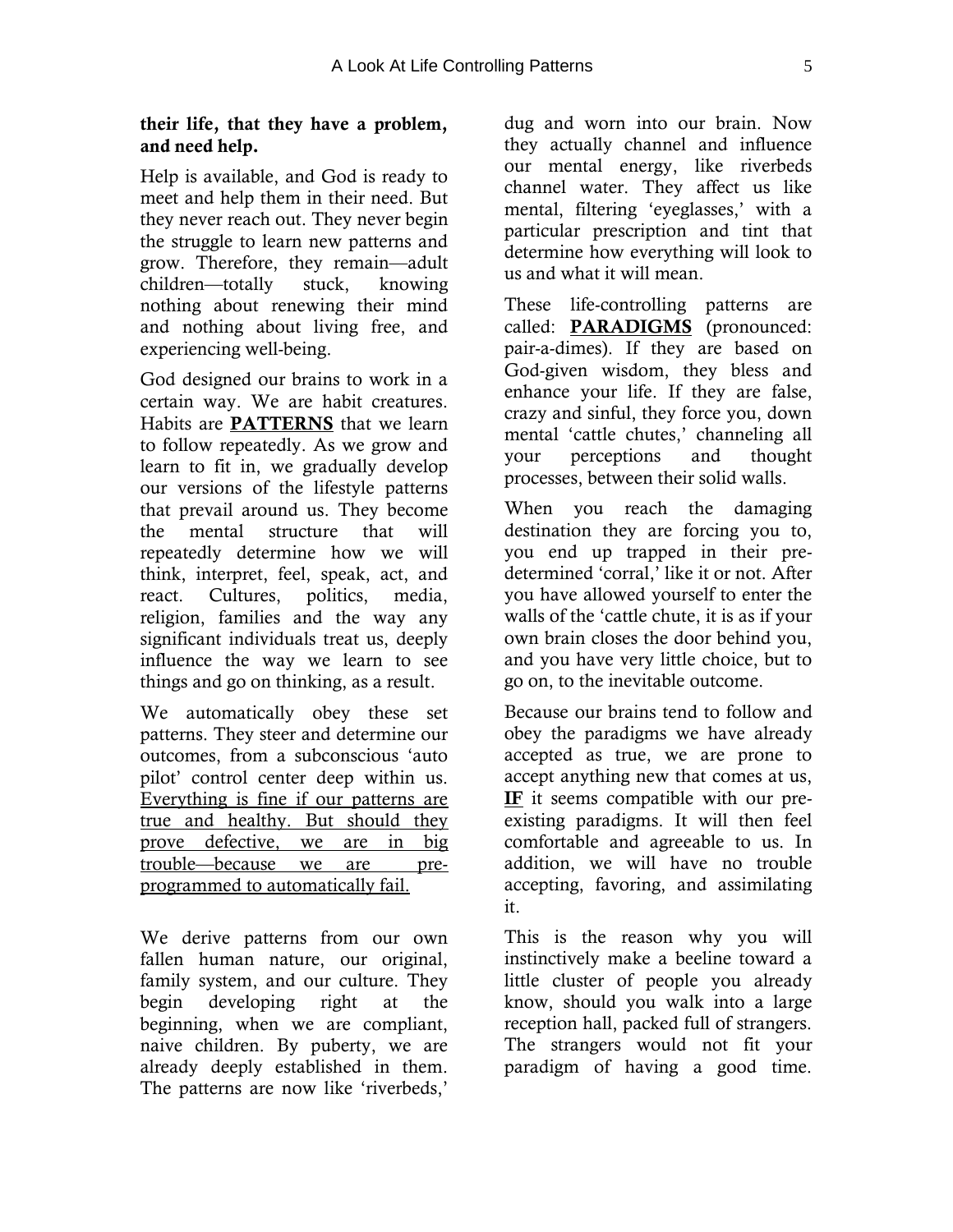However, those you already know, and are familiar with, would.

On the other hand, any data that seems alien to what you are already used to, (even if it is God's Revelation) makes your brain balk and **automatically** tend to filter out the incoming data. You will want to distance yourself from it. You will feel disturbed and uneasy, compelled to resist or even shut down. The automatic resistance you feel may be so great, that you will actually tend to bail out of the situation by changing the subject, getting angry, arguing, withdrawing, sabotaging, or even nodding off to sleep.

Have you ever encountered someone you just could not understand? At those times, you may feel like pulling your hair out and screaming in frustration: 'why can't you see what I am trying to tell you? I cannot believe you're saying that!' We see this all the time in matters of religion, personal style, and politics.

The other person probably feels the same as you do. It is not always malice or stupidity. Often the impasse arises because each of you is using a paradigm that contradicts that of the other. Each pattern, structure or system has its own perspective slant (eyeglasses) and line of logical reasoning (cattle chute). It will make perfect sense and seem 'normal' to whoever is used to operating in it even if it is obsolete, wrong, or actually crazy.

Your conflicting mental structures lead each of you in opposite directions. Yet each feels perfectly correct, justified, and convinced that the other is wrong. In order for the two of you to come to a mutually satisfying, workable

agreement, one, or both must undergo a massive paradigm shift. At least one, must 'see a new light,' convert over to, absorb and adopt a new viewpoint and pattern that his or her internal, mental guidance system can accept and begin to follow.

The internal computer or guidance system is an impersonal mechanism. It does not care what you program into it. It listens to you and to whatever you tell it to heed. It accepts whatever you give to it, just like a photographic plate will take whatever it is exposed to, even if it is false or wicked.

However, once you have programmed it with lots of repetition, it works automatically and continues to run you and your life, according to what you gave to it. You program it first. Then, once it is programmed, it automatically runs your life accordingly.

Thus you can have learned skill, learned success, learned clumsiness, learned sadness, learned rage, learned fear, learned inferiority, learned victimhood, learned depression, learned isolation and learned helplessness. These are all paradigms or patterns that people adopt and slavishly, automatically, obey thereafter. It is something they pick up along the way. It is not who they really are. However, an unsuspecting victim of such a pattern will tend to identify with it. That is very powerful Reality. It deserves your serious attention.

Until you can seriously acquire new patterns, the old ones will be automatic formulas or prevailing recipes. They will run your life, like car tires that continually slip into deep, pre-formed ruts in a dirt road. The danger is that we can easily develop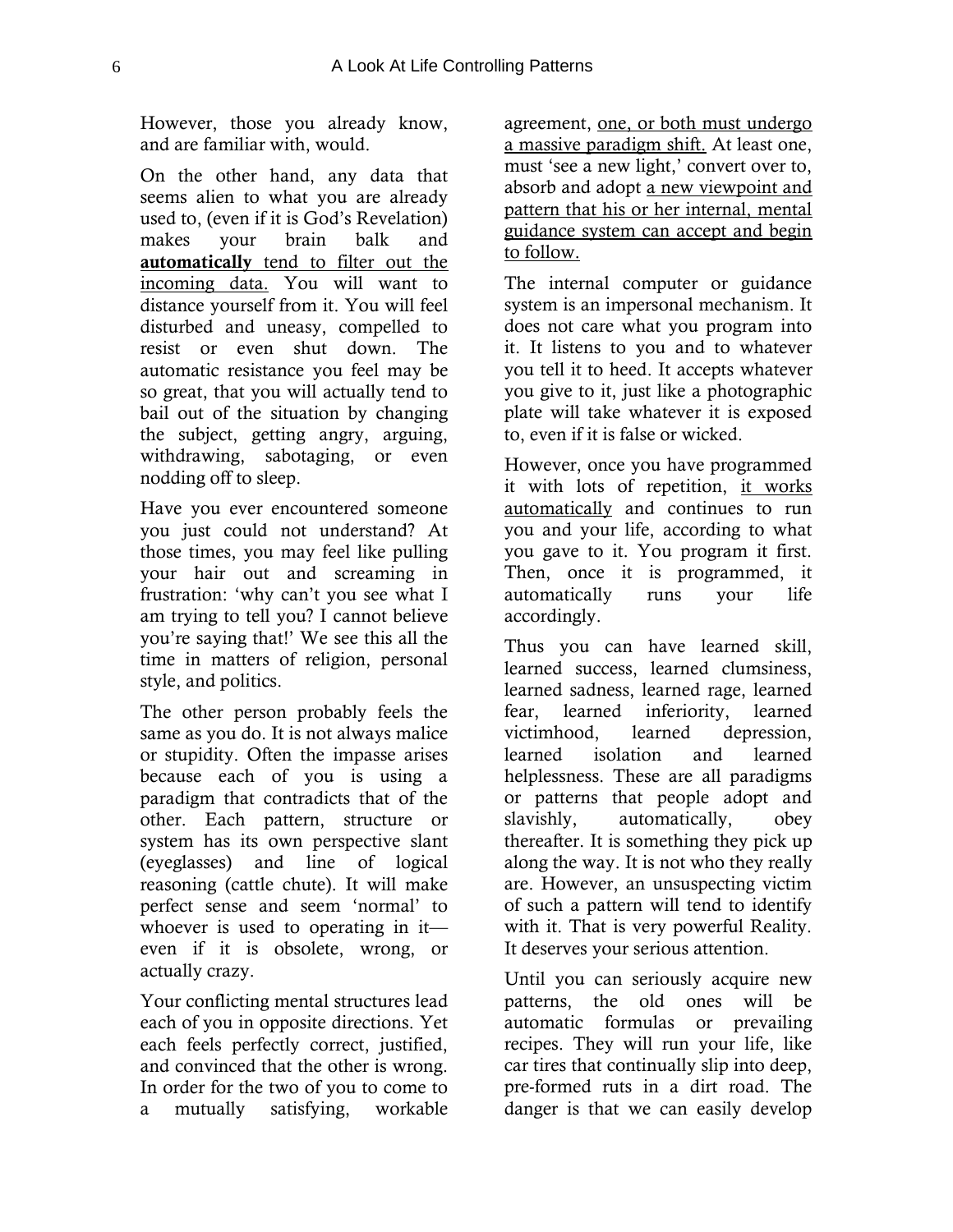‗paradigm sclerosis' and stop growing. We can get so set in our ways that we identify with our paradigms and are stuck with them. Instead of realizing that we merely picked them up along the way (like mud on a car bumper), we think our paradigms are who and what we are! Nevertheless, the truth is, if we picked them up along the way, we can lay them down along the way. Otherwise, it would be impossible to repent or renew our minds.

Imagine a little girl, deeply traumatized by sexual abuse when between three and seven years of age. She is emotionally stuck and entranced with those very deeply impressed childhood viewpoints and issues. She is convinced she is bad, dirty, guilty, and disgusting. She sees herself as a pile of hopelessly damaged goods. She becomes and identifies with the horror inflicted on her. She cannot grow beyond those old, traumatic experiences and the thought patterns to which they gave rise. So, even now, her thoughts, perspectives, decisions and emotional climate are all still controlled by the same, three to seven year old issues, mind-set, anger, toxic shame and fears.

Now, because of her mind-set, she is a compulsive controller. She operates in naiveté, immaturity, rigidity, magical thinking, and insensitivity to the needs of others. She will frequently regress to the part of her brain where the deeply embedded childhood feelings, perspectives and patterns are stored. She will think, feel, talk, look, expect and act like a wounded child, trapped within an adult female's body, living in the past, not really in touch with the current reality going on around her.

The traits she repeatedly exhibits are appropriate for wounded children. But, in people already several decades old—married, with children and major career responsibilities—those same traits are highly offensive, intolerable and disastrous for everyone concerned.

Such a person would be living out the definition we use for codependency. It goes like this:

**Codependency is a false, damaging pattern of living, derived from our fallen human nature, our original home, and the culture we live in. It causes:** 

- 1) Arrested personal growth and development.
- 2) Compulsive hyper-sensitivity to whatever is going on around us,
- 3) A habitual lack of awareness of what is really going on within us. If we fail to have this treated, it will result in massive spiritual blindness, and lifecontrolling addictions.

Such destructive patterns and the ‗stuckness,' or arrested personal development they cause, is why terms like, 'codependency,' 'abuse victim,' and, **"adult children of dysfunctional families"** were coined.

People still connected to and controlled by the patterns of the past, will not grow beyond them emotionally or spiritually. The mental and emotional 'cords' tethering them to the past relationships must first effectively be cut. But adult 'children' are misled, wounded, unhealed people, so preoccupied and enmeshed in childhood patterns and inner distress, that they can't grow past them and develop properly. They do not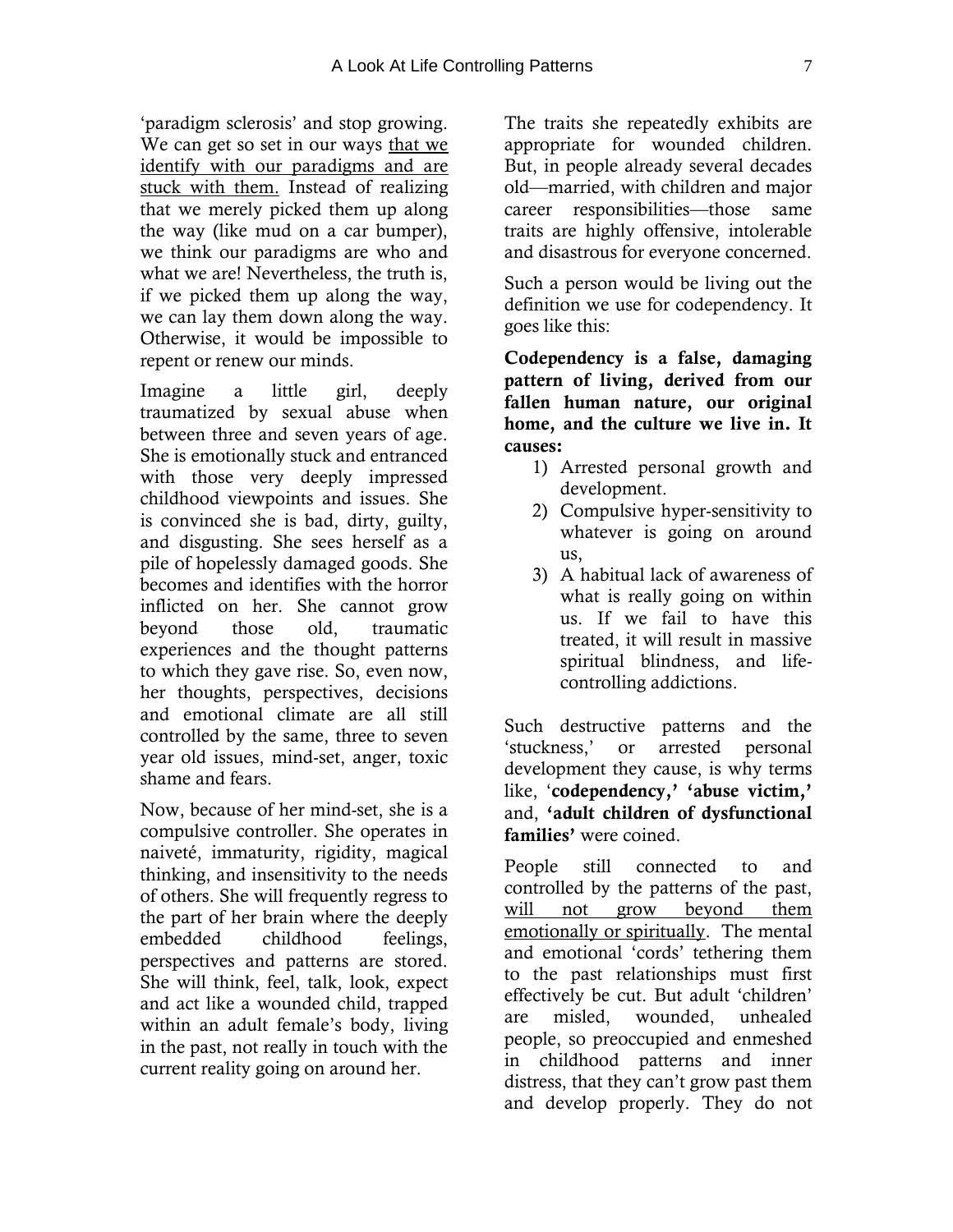make effective spouses, parents, and leaders or care takers because they simply have not developed the maturity and skills necessary. The past preoccupations must be resolved and their own needs must first be met.

Children, by nature are in constant need of care. They cannot do much for themselves. Their caregivers are in charge of doing such things. Nevertheless, if the appointed caregivers did not properly meet their emotional needs, they grow physically, but not emotionally. If they marry and have children, the children of these adult children will probably not get their emotional and developmental needs met properly either. You cannot give what you do not have. You cannot teach what you do not know. You cannot lead others where you yourself have never been. Children, preoccupied with their own neediness, cannot successfully raise other children and effectively fill their emotional tanks -- until they go back, and get their own tanks filled first.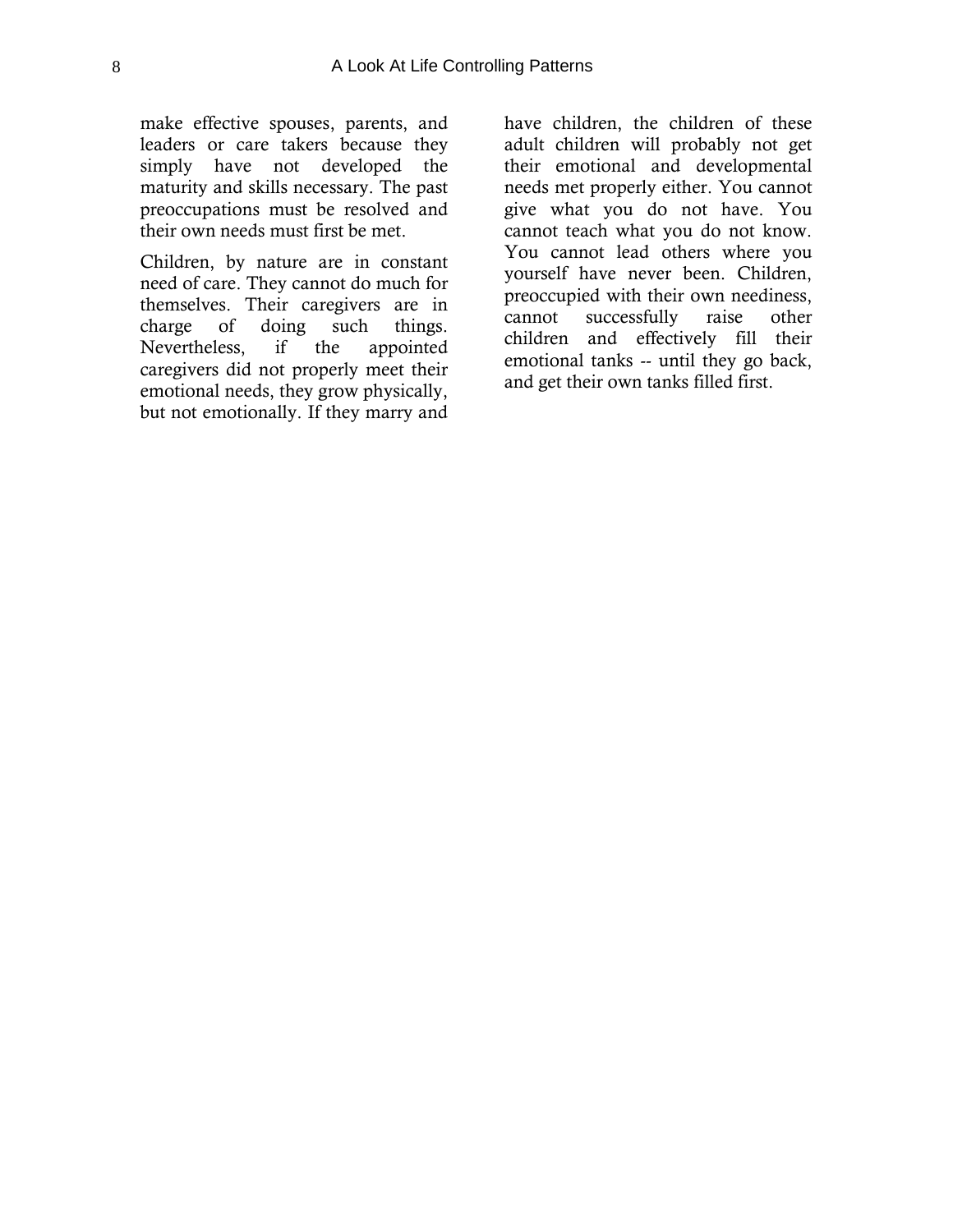(Rom. 2: 12-16)

When God reveals Himself, and we finally see the Truth about Him, we suddenly also see our own state of total, spiritual bankruptcy and corruption of heart. Then, we no longer think of comparing ourselves to other people that we think we can look down on. Instead, we stand in stark contrast to the holy, perfect standards of God. He became Human, and lived a life so perfect and beyond our best efforts that it drives us to despair of ever being able to even come close to matching it.

We feel naked, before the devastating purity and uncompromising Justice of God's judgment. He will not measure us against each other. He will use the perfect plumb line of Christ, against which He will measure each human and every deed. After that inner 'lightning flash' of revelation, we can see that Christ's perfect Human nature exposes and discredits our sinful, corrupt nature. The two are totally incompatible and mutually exclusive. Our fallen nature then appears like a facial tissue daring to approach and get close to a roaring blast furnace!

We are bankrupt. But our Creator yearns for intimate union with each of us! It is as if the blast furnace agonizes to find an effective way to redo the tissue's nature, to convert it from that of combustible paper, to that of fire. In such a case, the tissue would be ‗reborn,' regenerated, into a little 'flame.' Suddenly, it would be completely at home, safe, and forever

compatible with, the white-hot Fire in the roaring blast furnace.

The awesome re-creation process by which God saves and bonds His beloved humans to Himself is what I call, *The Christ-Life Solution.* It makes marvelous transformation and divine union totally possible. It is within our grasp to truly see and receive the immense Love that is behind everything the God of the Bible does and says. We can learn to appreciate His hatred of the terminal cancer called 'Sin,' because it keeps us away from Him. When we understand what He is really doing, and why, and for whom He does it, it is impossible for us NOT to trust and marvel at the great Goodness, Mercy, and Love He pours out on our behalf.

Our Creator warns that each will give an account to Him. That does not depend on whether we like it or not. It does not depend on whether we agree or give our permission or not. He warns us that IT WILL MOST CERTAINLY HAPPEN!

He further warns us not to dare presume to approach His blast furnace of judgment as a self-centered, Christless, corrupt, independent agent. He does not want us to be devastated, forsaken and apart from Him forever. He wants us to be intimately, eternally, bonded to and compatible with Him and His Nature. That is why He took our sin and guilt upon Himself and nailed Himself with it to the Cross. He faced His own, roaring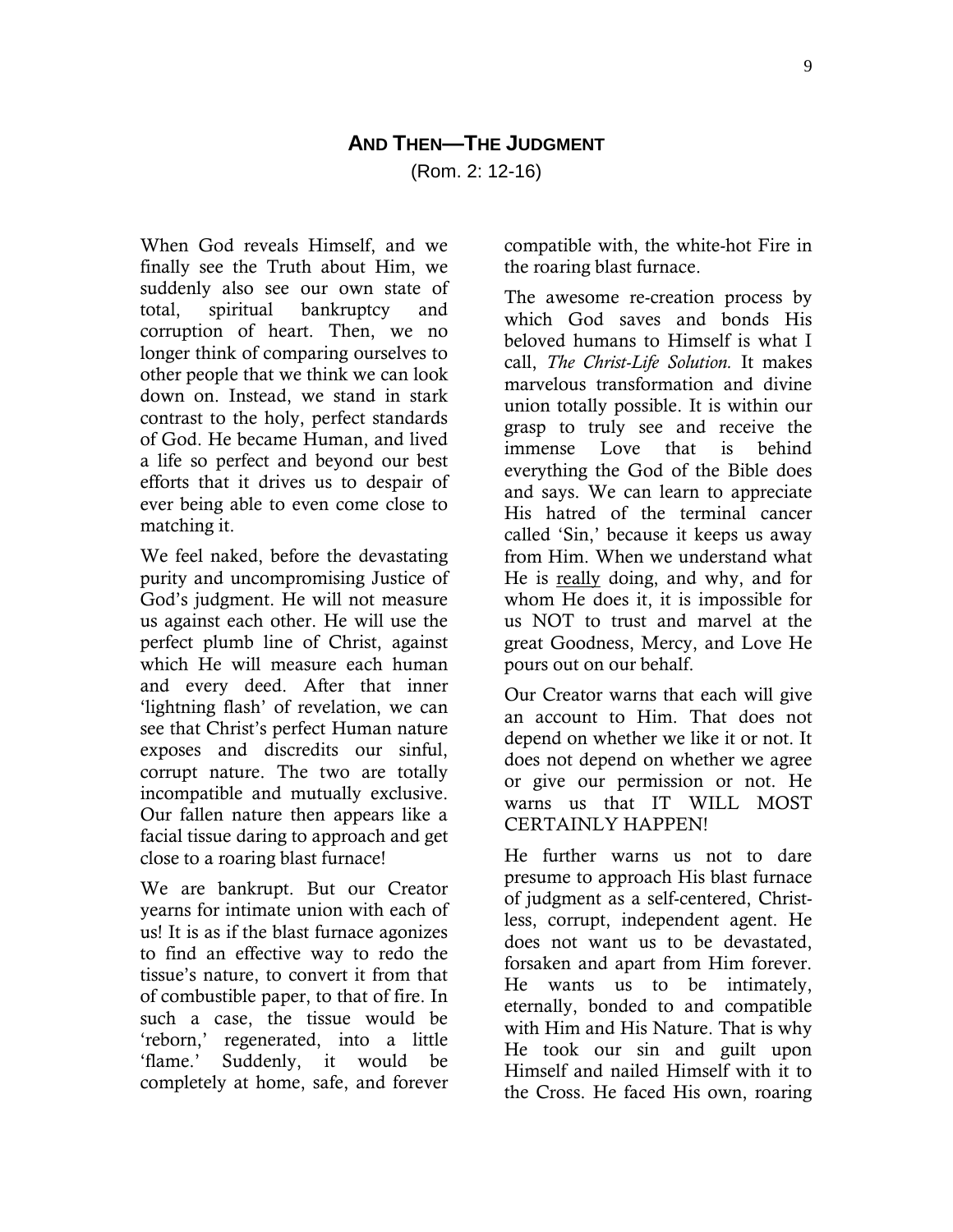blast furnace of Judgment, in our place, and sacrificed Himself, so that He could protect us, pay our penalty, and set us free to be one with Himself in a new, reborn, resurrected state.

Dare we miss the point? Dare we fail to heed His warnings? Dare we deny that our sinful, impure nature **must** be completely transformed and made compatible with His. Dare we remain content with our own pathetic efforts to 'improve' instead of listening to Him, and begging Him to make us into something entirely new?

We could never effect such profound and radical change by ourselves. Only He, our Creator, can. And He will, through His Christ-Life Solution. He gives us patterns that bypass the horror of eternal Condemnation. Through God's patterns, we can realign our minds, and 're-wire' our brains, to appropriate, identify with, and personally enjoy the wonderful, supernatural results of His Salvation.

The Apostle Paul worded it like this, in his letter to believers in Rome:

**"Do not conform any longer to the pattern** (paradigm) **of this world, but be transformed by the renewing of your mind.** (Replacing old paradigms with God's paradigms) **Then you will be able to test and approve (personally experience) what God"s will is—His good, pleasing and perfect will." (Rom. 12:2 )**

Ponder the implications in these commands:

First—All original patterns from this world, even the most religious ones, have one thing in common*— THEY RESIST AND OPPOSE GOD'S PARADIGMS!* Because,

even at best, they are **humanistic, or, self***-centered!*

- Second—God's paradigms are completely different. They give a completely different view of things, with a completely different priority system and viewpoint. They are *CHRIST-centered!* The Spirit of God, through the Apostle Paul, commands believers to appropriate the new, rather than allow themselves to be squeezed back into the mental paradigm molds of their original, self-centered, pre-Christ existence.
- $\bullet$ Third—he implies that without renewing our minds, we will never personally experience the transforming, astounding results promised. The next step—once we see the light—is to allow the Holy Spirit to empower us to *act out the patterns.* Without that, it is nothing more than theory, dreaming, and hot air.
- Fourth—When we remove internal  $\bullet$ resistance to Christ's absolute Lordship over us, we become psychologically and emotionally able to truly love and obey God with *ALL* our heart, with *ALL* our soul and with *ALL* our strength. That is when we truly can know and live with God. (Cf. Jer. 29: 11- 13; James 1:5-8).
- Fifth—The inner 'lightning flash'  $\bullet$ of revelation, brings us into active agreement. Then we grow in faith, leaving the 'baby food' stages behind. We hunger for more solid, substantial spiritual food. Christcentered paradigms prepare the way for God to reveal Christ in us, and then through us! A level,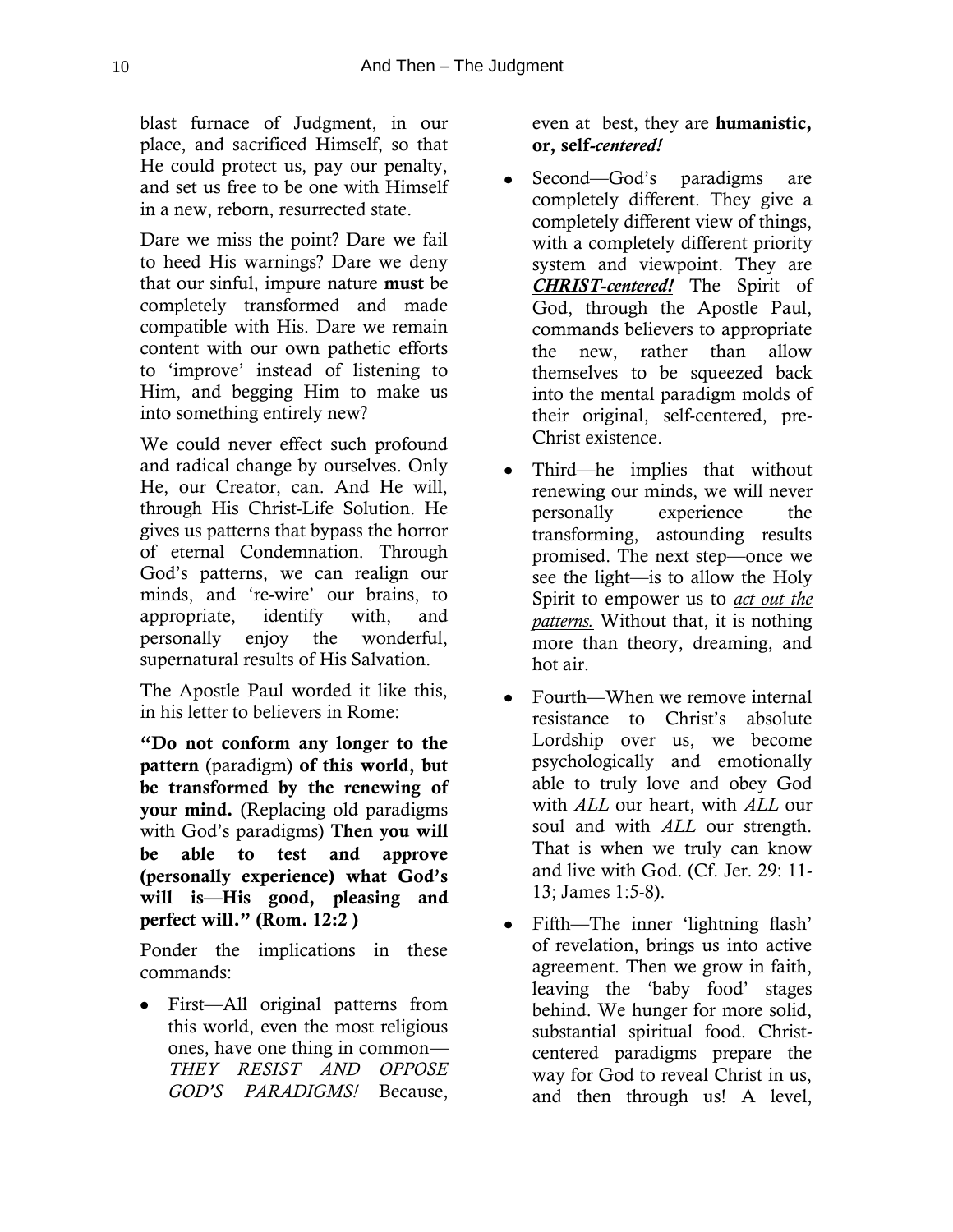highway appears, in the barren desert of our once Godless, heart and mind. Christ-Life enters and freely flows through us, like rivers of Living Water. He transforms the desert in us and around us into a lush, green oasis.

- Sixth—this happens as soon as our thought patterns coincide with, and actually mirror **GOD"S ABIDING, INDWELLING PRESENCE WITHIN US.** When we truly consider our independent, self-centered life to be dead, and realize that we are powered solely and exclusively by God Himself, then our brain will allow us to experience that awesome mystery for ourselves.
- Seventh—*You cannot transmit 220 power through 110 wiring.* It is impossible for the Holy Spirit to transmit the Power and Fruitfulness of Christ-Life

(Scripture calls that 'the new man') through self-centered attitudes, perceptions, wiring and patterns of fallen, rebellious Adam ('the old man').

The computer that runs our personal life (mind, brain, and nervous system) has been sabotaged. Satan slipped a deadly 'virus' called, 'THE LIE,' into our 'hard drive.' ('You shall be as God by your own efforts.') As long as we buy into that delusion, the prince of darkness embeds his talons into our very soul, and deprives us of Christ's Salvation.

The false data of Satan's Lie contaminated all data in our data banks, so that God warns us:

*"Trust in the Lord with all your heart and lean not on your own understanding, in all your ways acknowledge Him, and He will make your paths straight" (Prov. 3: 5-6)*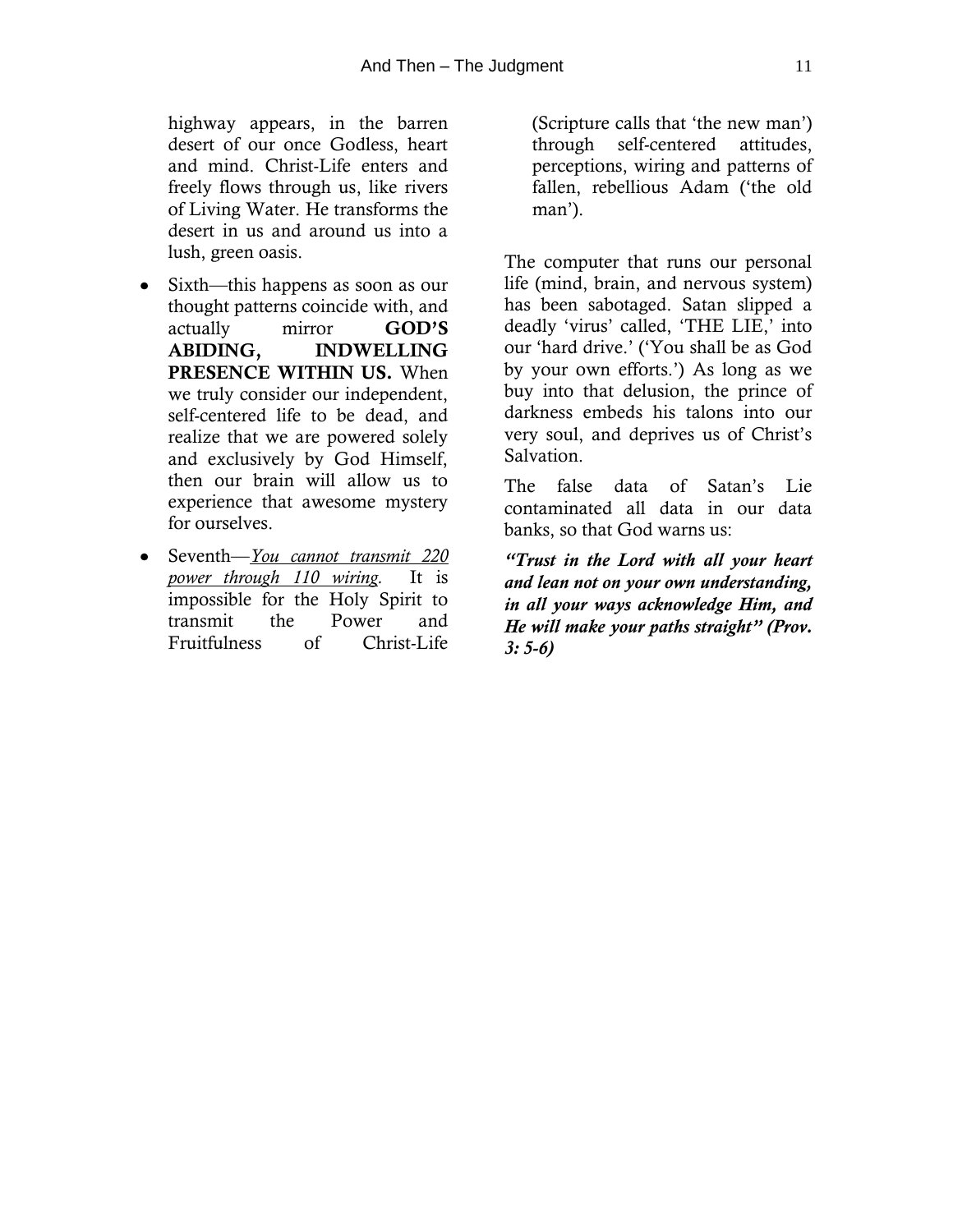## **THE SEED**

*Scripture tells us that life is governed by God's sovereignty, but that it also operates according to His laws of ‗sowing and reaping.' (Cf. Gal. 5:7-10) That being the case, let's consider a basic element of this beautiful creation that God has made—the awesome mystery of the life that is contained in seeds.*

*Allow me to construct a hypothetical scenario to illustrate. Let us consider a tiny grain of corn. Imagine that Earth has, in every region, a climate in which this little corn seed can grow and thrive.*

*Now imagine a capable gardener who has the wisdom to see seeds for what they really are. He only has this one seed. However, because of his deep understanding of the Creator's ways, he respects and accepts this seed, just the way it is, as an awesome treasure.*

*He expertly plants and begins to tend that one seed. Then, when it has grown and born fruit, he begins to parlay its fruit, season after season. He keeps it going, on and on, and on, and on.* 

*If that were possible, how much of the earth's land surface would that kind of gardening eventually cover, with the life that was contained within that, one, apparently insignificant seed? The answer of course would be: ‗ALL OF IT!'* 

*In addition, if there were twenty billion other, identical planets available, how much of their land surfaces would that continuous gardening cover with what that original little seed produced? Again, we would end up with the same, astounding answer: ‗ALL OF THEM!'*

*Who would have guessed that such astounding potential could be contained in*  *something so small and so seemingly insignificant as a seed of corn? How could something so little, be so unbelievably limitless? In addition, how immense must the Mind of the Creator of all seeds be?* 

*Notice how many different seed varieties that Creator has produced. Notice how many of each kind He has given us, and notice how many of them are so totally disregarded, mistreated, neglected, and wasted—by us.* 

*The secret to unlocking the power within seeds is that you must accept, love, and encourage them tenderly and gently, to grow and grow. Conversely, you dare not despise, reject, abandon, or abuse them. Otherwise, come harvest time, you will reap nothing of any value. You will have to learn how to beg. No. Serve the seed, and the seed will grow for you and bear you much fruit. Neglect it, and it remains dormant – and so does your life.* 

*We must learn the wisdom of gardening seeds. With so much power and wealth in our hands, how could there be so much poverty and hunger, emptiness and sterility in this world? With so much to work with, how is it that we spend so much time and energy focusing on what we think is wrong, or missing, and bemoaning what we think we don't have? How foolish that would be.* 

*Now think some more. Think back to the moment of your conception. At that beginning point of your life, what were you? As what did you begin? Yes, that's right, semen – that is the Latin word for—A SEED! You were a microscopic,*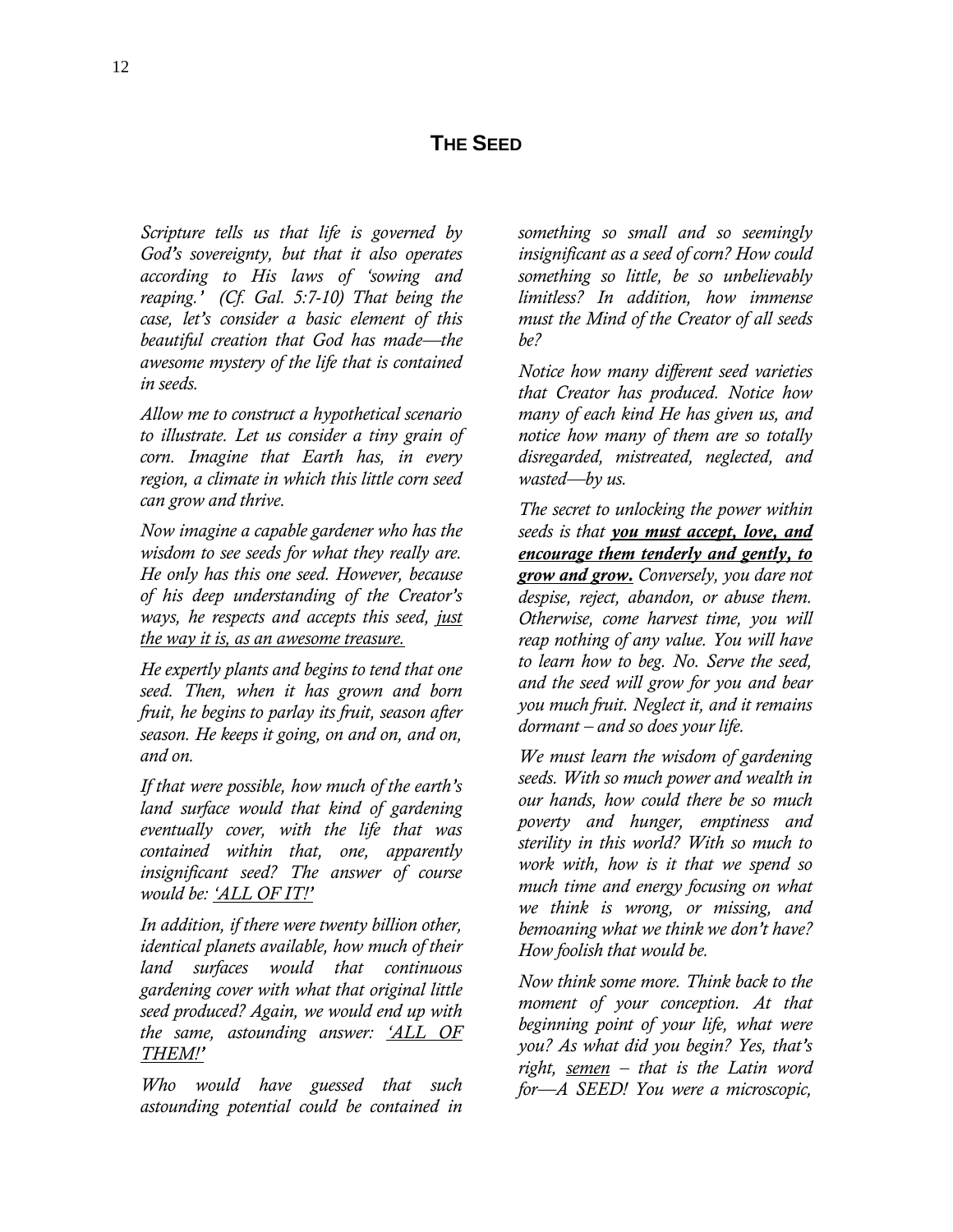*insignificant, seed. You, the seed, fertilized the egg in which you began to develop, and thereby became one of those awesome human beings, created by God.*

*You were not large or impressive then. But look how far you have come and how much you developed since then. You are tremendously different now. Who would have guessed then, what you have grown to be now? Yet, what is seen in you now, was always contained, potentially, even back there at the beginning, when you were so tiny.* 

*But how much more of you remains to be unfolded and appear from within? Of course, that will happen only if you allow yourself to develop and (like a wise gardener), stimulate and tend to your own growth.*

*So, where are you now? Are you a Ph.D.? Or one of those ‗geniuses' that everybody raves over? If you stay on track for a genius level of growth and development, then you will probably use ten to twenty percent of what you have to reveal to the world. If you are not a genius or a Ph.D., then what are you on track to develop and reveal to the rest of the world? One percent? Two? Less? Do you think your Creator is content with that percentage of development? Do you think that is all He intended? And will that truly satisfy and fulfill you?*

*Why are most magnificent human seeds, with such awesome, God-given, blueprint specifications so universally under-developed? What is putting a lid on us? Why are we developing and using so little of what God has put into us?* 

*Could abusive treatment and neglect do it? Could false paradigms, and the crippling wounds, rejection, abandonment, fear, and shame that come from such treatment be to blame? Yes. I believe those are major reasons for such universal mediocrity. It certainly is*  *not God's idea. But we are too scared to take God's immense visions for us seriously.* 

*God must heal our wounds, with our cooperation, and replace the awful mental thought patterns that cause so much havoc and damage in His Garden of Creation. Because of these things, the Garden has become a barren, desert wilderness.*

*However, do not despair. God does not. Every desert is loaded with trillions of seeds. They have been there for centuries, ever since the beginning, dormant. He put them there! And they are still full of potential life and creative power, just waiting to be gardened.*

*Find a way to water the desert and presto, wherever the water can reach, the seeds, lying dormant there, will swell, burst, and explode into lush, fruitful life. This can be true in your life, even if it is now a desert. God has a magnificent way to abundantly ‗water' the deserts contained in countless people's lives.*

*Do not obsess over the dry, barren, desertlike aspects of your life. Forget about what is wrong. Forget what you do not have. If it is missing, you cannot garden it and work with it. So, don't waste any time and energy over what isn't there. Seeds may not look like much, but at least they are there, waiting for you to work with them. If it is not real, then you have nothing to work with. If you cannot work with it and take care of it, then forget about it.* 

*Start looking for the seed-like aspects of the Kingdom of Heaven. It has invaded the earth. It is all around you. Notice what is here, that you can work with, even if it is as small as a mustard seed. The big deal is that it is there, and if it is, you have got something substantial, with*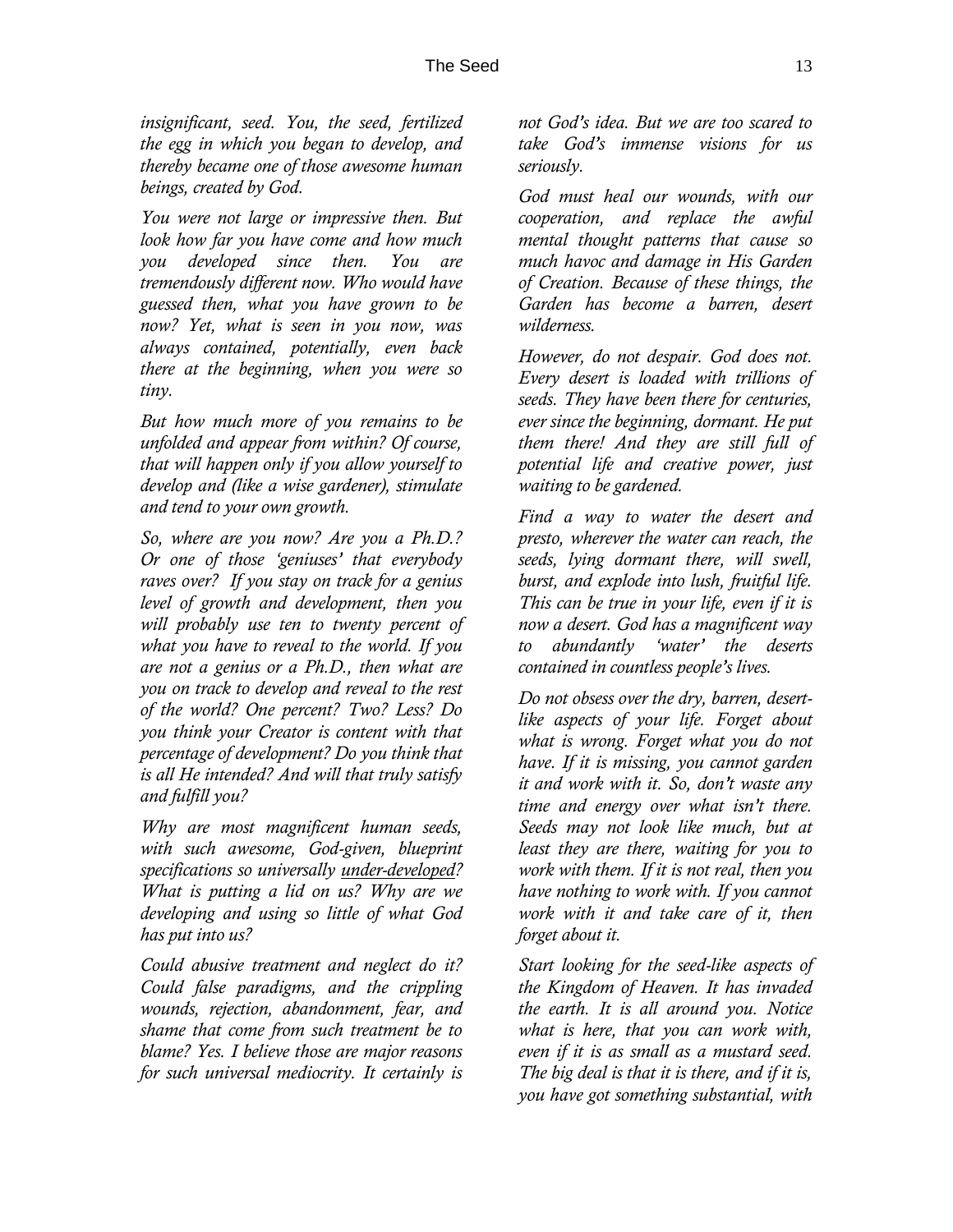*endless potential, to work with and to garden.* 

*But you have more than just one seed. You have endless amounts of seed contained in each part of the garden of your life. Look again at all your real assets: your family, health, friends, your job, property, knowledge, experience, your God-given talents and gifts, and any reality you happen to find yourself in right now.* 

*It may be a desert, but for Heaven's sake, look at all of the seeds imbedded within it! Now that you know what could be done with even one seed, consider what you could do with so many. Can you learn to accept, care for, and garden what is real in your life to mature fruitfulness?*

## **LET"S THINK ABOUT IT:**

There are some basic characteristics common to all seeds, in terms of what they all do and need, in order to be productive and fruitful. For example:

- All they can be in the future is genetically coded into them. Their Creator does that right from the beginning. A corn seed has the secret of what it is going to be, at every stage, within it. A melon seed has the secret of what it shall be, encoded within as well. They already know what they are. They cannot be anything else. It is only a matter of allowing them to unfold and reveal what is within them, to the rest of the world. False paradigms wreak havoc with our true self and true makeup, by leading us off track and preventing us from following the God-given patterns that would properly feed, nurture, and develop us.
- Thus, it is silly to try to shame, embarrass, or reject a melon seed because it is not more like the corn

seed or the acorn. You do not deal with it according to the way you would wish it would be. You deal with its true nature as it really is. You develop it and work with it. You draw it out of itself! You do not expect to change a melon seed into something else that is outside of it. You work with the melon seed as it is, with great respect for it and the One that created it. Then you help it to grow and fully develop so it can bear it's Godintended fruit.

- Seeds do not work the way critics would want them to work. They work according to what God made them to be. They are what they are, because of what God put into them—take it or leave it. They have nothing in their inner makeup that would enable them to be anything other than what God has created them to be.
- And why should they have to try? To demand that they be otherwise would be extremely crazy, and downright abusive. Unfortunately, this very type of abuse is inflicted on human being seeds, at various stages of their development, all the time, e.g., ‗Why can't you be more like your brother?' ‗Why must you be so inquisitive? Why can't this pastor be more like that one? Thus, in order to be successfully developed, every seed must first be respected, accepted, for itself, just the way it is, and gardened according to its God-given specifications.
- Seeds need to be accepted for what they are, but they also need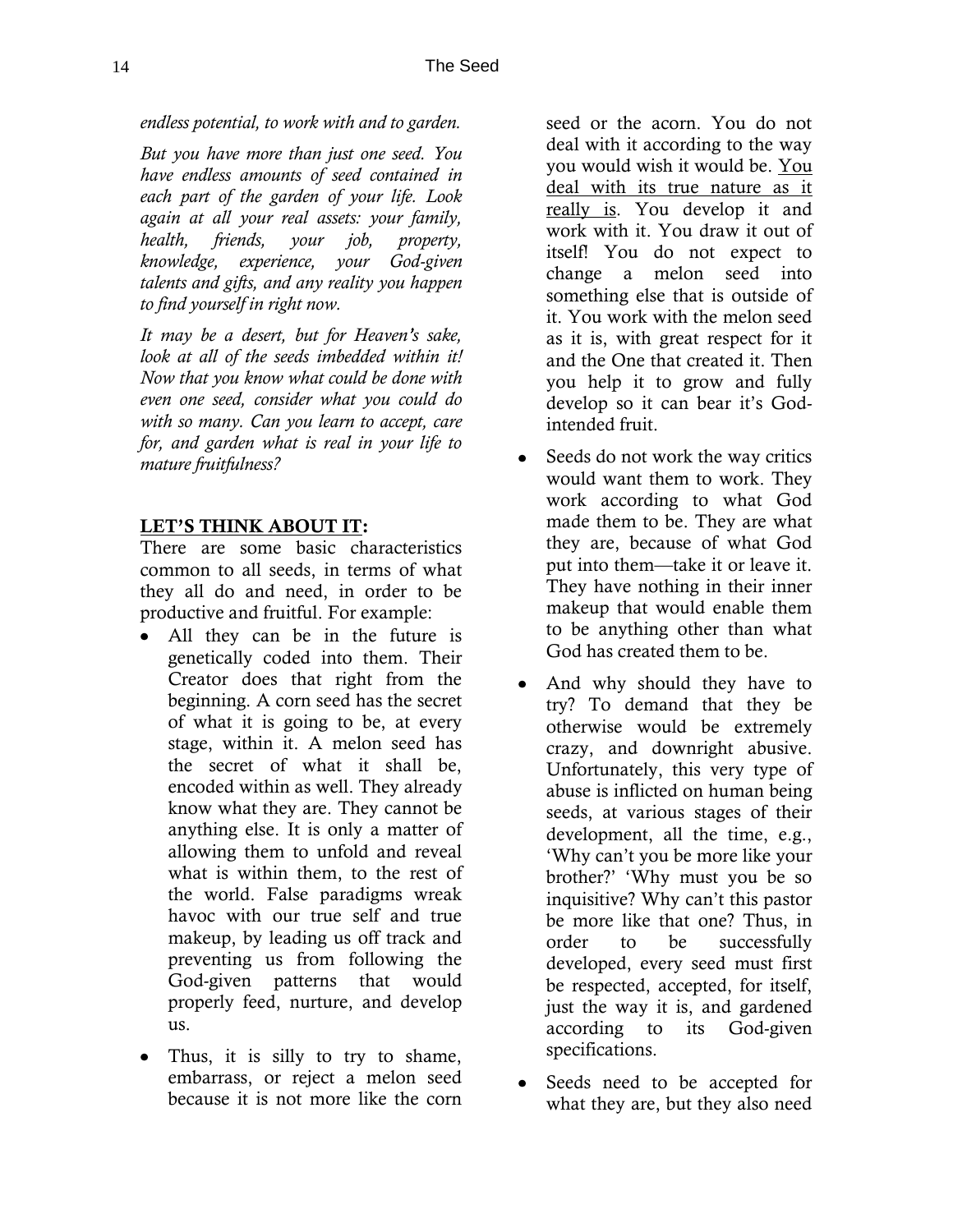wise, timely gardening. They must be given a safe, nurturing kind of treatment and atmosphere in order for them to thrive and grow to full maturity and fruitfulness. (This is true for natural, physical life, and supernatural, spiritual life as well.) They need proper space and enough security to allow them to unfold and develop. They need someone that is not afraid of variety and uniqueness. They need someone to recognize what God has created in each seed, so he or she will have the wisdom to know what the needs and proper seasons of each seed are and care for them accordingly.

- Seeds need validation and permission to be exactly what they are, without apology or shame. Seeds do not thrive and grow properly when they are mistreated, rejected, or neglected. But as soon as they get the tender, loving acceptance and care that they need, they get healthy and grow at an amazing rate. This nurturing, safe, caring provides 'optimum growing conditions'. It would be like a greenhouse atmosphere, calculated to give the seeds everything necessary to enable them to achieve 100% (or as close to that as possible) growth and maturity.
- Seeds need to be protected from  $\bullet$ noxious, toxic elements in their environment if they are to achieve maximum health and growth. The more a seed is damaged and deprived of basic necessities, whether it be vegetable, animal, or human, the less of its true potential fruitfulness it will develop and make actual.
- When a seed is put into proper growing conditions, it always produces its own kind. It yields more than was originally planted, and the yield always comes at a later season, right where it was planted. Thus, wise gardeners learn to be patient with the seeds and work according to the Godgiven laws that govern them.
- Seeds develop gradually rather than suddenly. And the end of the growth process is universally predictable. There is no guesswork, no need to wonder what will happen. Once the seed planting process is begun and allowed to progress, the end results (if you understand the nature of the seeds), come harvest time, are certain.

In The Christ-Life Solution, we learn to integrate the paradigm of The Seed in the way we view ourselves, other people, and the situations of our life. **The way you "garden" a seed, becomes our pattern for the way we have a healthy, relationship—with ourselves, with God, and with others.** It teaches us the impact of Paul's words in Galatians 6:7-10, when he warns us: ―Do not be deceived, God is not mocked. For as a man sows, so shall he reap..."

That all-important, God-given paradigm gives us a sense of direction and an instinct for what would be true, right, nurturing, and appropriate in how we treat others and ourselves. And it gives us a sense of what would be damaging, inappropriate and foolish. It teaches us that even every thought, reaction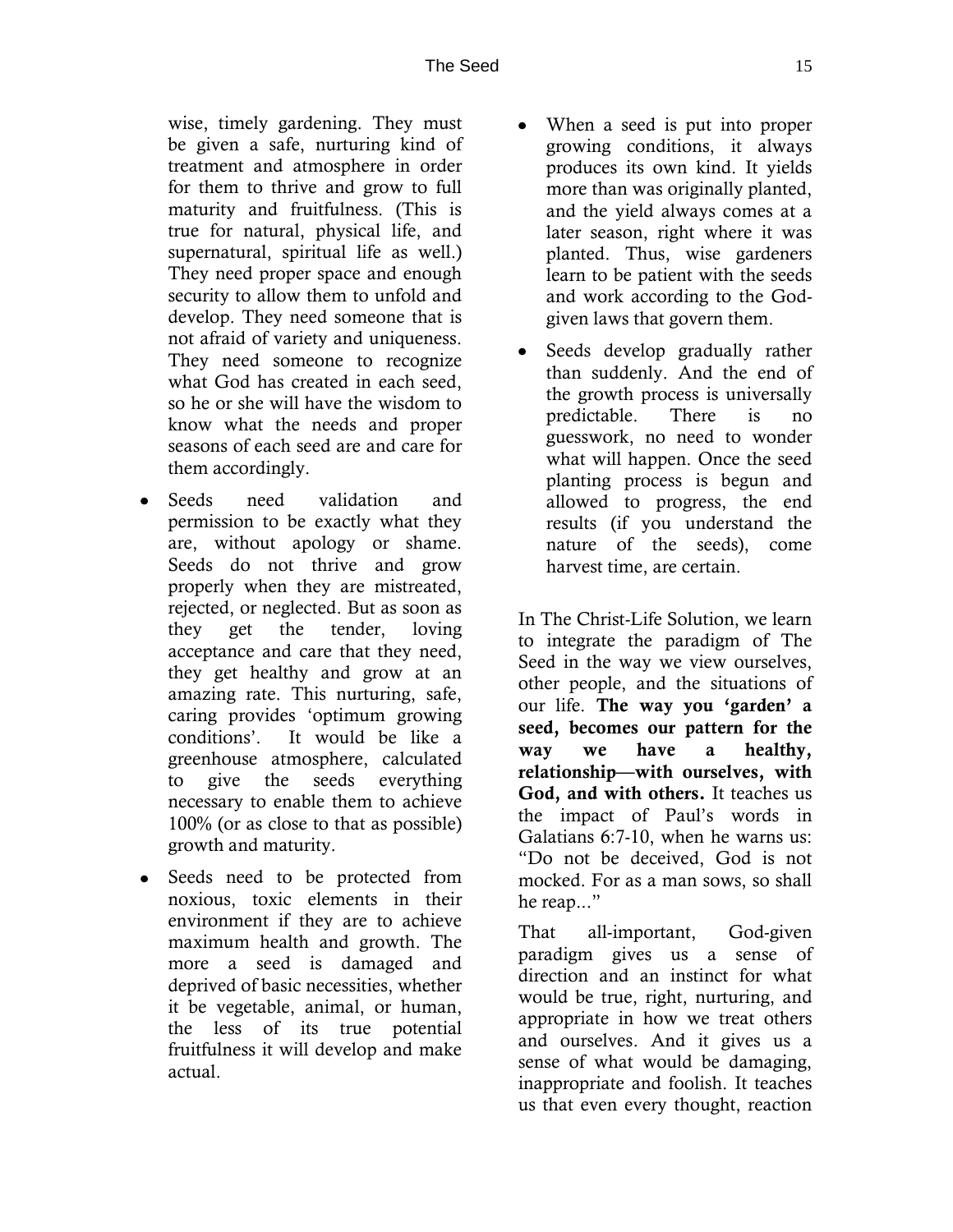judgment, and choice, is a seed, planted in the field of our mind, and in the minds of others. And it helps us realize that once the seeds are accepted and planted into our own minds, predictable results are sure to follow.

This law is a wonderful motivation for really digging into God's revealed Word, for learning Christ-Life principles, and for maturing into healthy self-management and control, accountability, responsibility, and wise forethought. It is freedom because it gives us free choices with predictable results that we have the power to choose. Thus intelligent, cooperative use of that freedom can affect the future quality of our life enormously.

From that base, we learn a new way of seeing ourselves, seeing others, and taking care of the real, actual seeds God has entrusted to our care. Then, once we learn the patterns of gardening ourselves, we branch out and learn to apply the same paradigm to learn a brand new, creative way to nurture our relationship with God and with everything and everyone else around us. For example:

- A word or a concept could be a seed for a letter, a story, a book, a series of books, a scientific breakthrough etc.
- A brief encounter with any other person could be the seed of a wonderful friendship, or a marriage, or a partnership of some kind, or a massive organization, ministry, national movement etc.
- A simple, menial task or the human need that corresponds to that task could be the seed of a productive career, a genius-level solution, an entire industry, or a dynamic, high-

impact ministry. The paradigm we choose to view these things through can force us to overlook opportunities under our nose, or to take them as far as they will take us. But remember, how it all turns out after you first encounter it, will depend on what paradigm you choose to view it through and respond.

A situation that most people would call ‗a problem' could be the seed of a brand new idea. It could become an invention, a lucrative product many people would need and want, a new venture in a new direction that nobody ever thought of before.

Learn and absorb the Christ-Life way of seeing Reality (with a view toward always overcoming evil with good). From then on, whether it's at home, at work, on the streets, at church or in your support group, view all of Reality as a seed—THE SEED OF A CREATIVE OPPORTUNITY. It is an opportunity for God's Presence and Activity to grow and develop in you, and to overflow from you. And it is an opportunity for Him to garden you, making you more and more of a mirror for His awesome Wisdom, Power, Love, and Fruitfulness. If He can do that, He will be able to garden the Reality that is all around you as well – through you!

Any reality, when it first arrives, is unfinished. It is RAW MATERIAL. It's waiting to see how you will choose to view it (through what paradigm), how you will choose to react and respond to it. What will you choose to do with it, and what will you will decide that it will do to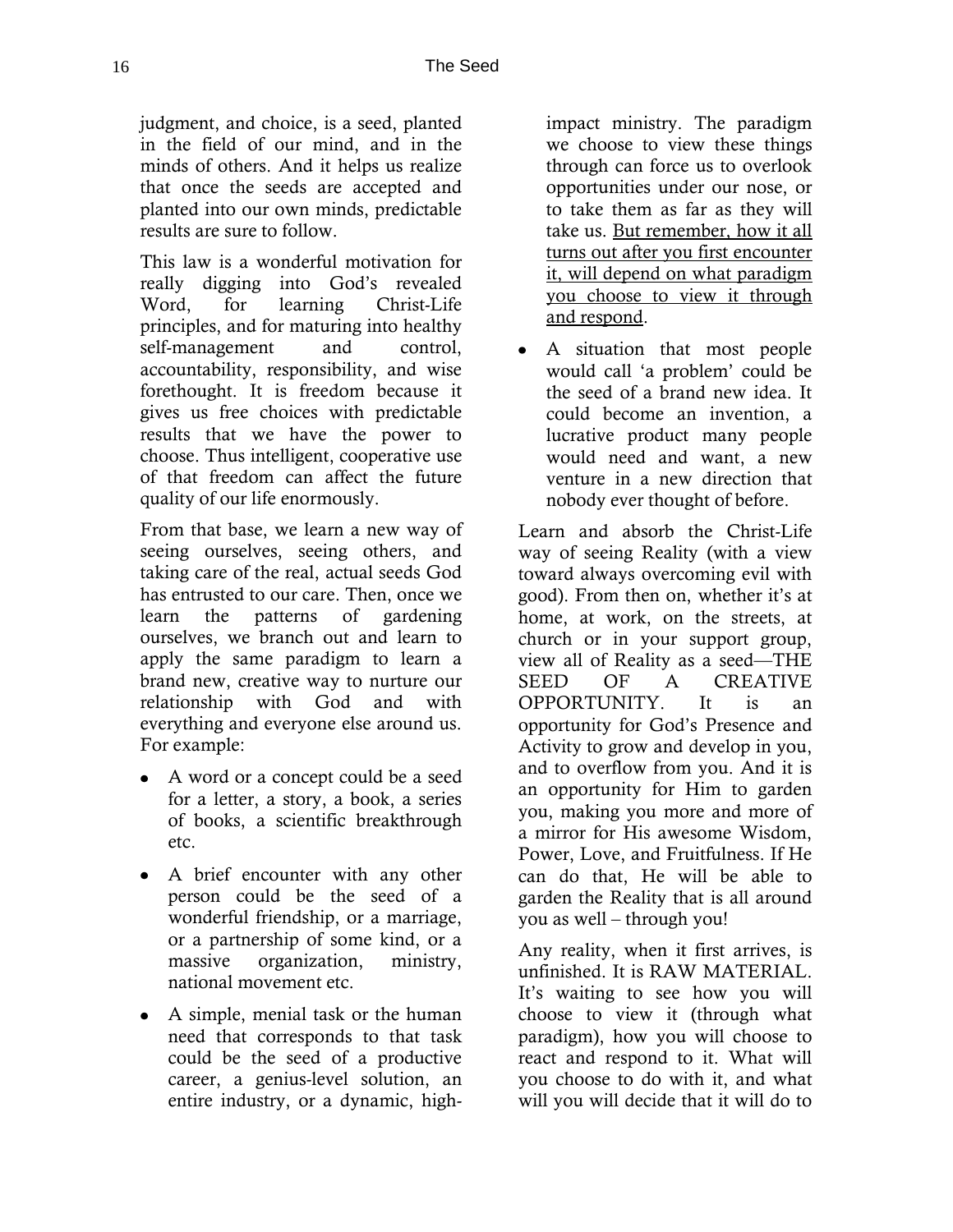you or for you? You will respond either from a God-centered, 'gardener' paradigm, or from a critic/abuser paradigm.

Reality, in that sense, is viewed as your garden, the raw material part of your life. And you get to choose what you will allow God to do with that ground, and what you, in cooperation with Him, will choose to plant in it, now that you know the laws of sowing and reaping.

That of course will set a whole, cause and effect, chain reaction in motion, that will eventually result in some kind of growth or crop—come harvest time. And you, the one who chose what you would plant in it, must sign your name to the result and claim responsibility for whatever it ends up to be.

When you use this paradigm seriously, you begin developing "Gardener Eyes." You learn to respect and see the awesome Divine potential inherent in each seed of Reality. You also develop new ‗wiring' for a lifestyle pattern geared toward freedom, creativity, personal responsibility, success, and

good results, or, in short, mature Christ-Life.

We will constantly refer to this paradigm in the course of our work. As we move on, it will deepen in meaning and richness, and will become more a part of the way you will learn to think and look at whatever is happening in your life.

*The new thought patterns that will gradually form within you will be compatible with Christ's Agape Love, and the Joy, Peace, Patience, Kindness, Gentleness, Faithfulness, Goodness and Self-control that His Presence within causes to flow through us. These are Christ-Life characteristics. And they must have compatible Christ-Life mental paradigms and wiring so that the Holy Spirit can transmit them into us and bless the world around us -- through us.*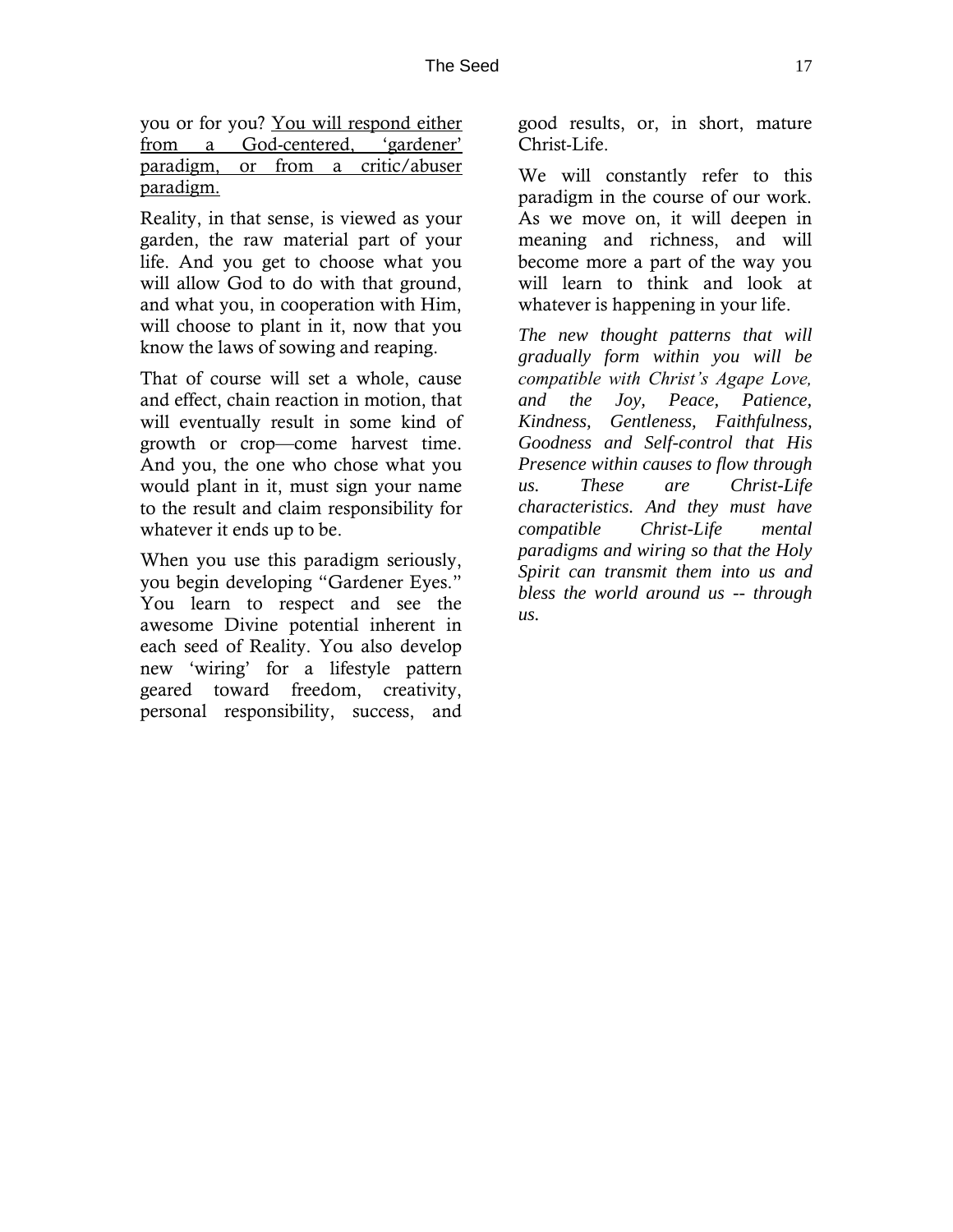#### **THE GARDENER**

#### **"I am the true vine, and My Father is The Gardener."** (Jn. 15: 1)

*In human relationships, there is a heavenly level of maturity and skill. God commands us to operate from it. It is: to be able to regard the Reality of each moment of our lives, the way God Himself looks at it, i.e., through God's ‗Gardener Eyes.'*

*The Gardener's paradigm gives us a whole new attitude toward whatever is and whatever happens. It enables us to ACCEPT Reality as it is, and lovingly work with God, in the midst of it, no matter what it may be. It enables us to care for it, rather than adding to the abuse and damage, it has already suffered.* 

*A skillful gardener can take wild, untamed land and gradually transform it into a beautiful, well-ordered, productive garden. He accepts whatever Reality he first encounters, in the sense that he is willing to start with that and go to work on it. He sees the possibilities and potential for good within it, and plies his skill to make it appear, until he transforms it into a beautiful, fruitful garden.*

*The essential pattern in The Gardener's way of dealing with Reality is to be open to it, accept it, and then, use your response to transform the raw material within it into something good. The Gardener mentally and emotionally remains open to whatever it is, and accepts it the way it is. A gardener always starts by accepting the Truth, just the way it is.*

*That is not to say that God is fatalistic, or a slave to circumstances, like a helpless victim. It does not mean He is comfortable with sin and wrongdoing. It only means He can easily handle anything. The Agape Love of God,*  *accepts the Reality, and works with it the way it is. Then He goes on from there. He does not split in two directions at once, working with Reality but at the same time wishing it would go away or be something else. God, The Gardener does not think that way. That wastes time, energy and produces nothing good. He overcomes any evil found in Reality, by the awesome Creative Power of His Agape Love Nature.*

*Thus those, in whom the Spirit of God lives do not have to resort to all sorts of insane, craven, escape mechanisms. They do not live in contempt, or fear, simply because they lack the skill to cope or deal with the way things really are. They do not look to themselves alone, they look to the perfect image and likeness of The Gardener, Christ, Who has promised to live and work in and through them!*

*So to one, in whom Christ lives, present Reality is full of dormant seeds. They are already there, always. We can begin the planting, nurturing, and growing process that is necessary for eventual fruitfulness. At any stage of that process, bad, wrong things may befall us. The seeds we try to grow may be woefully immature, mere sprigs, not doing well at all. They may start out, diseased, bruised, spotted or somehow, ‗not good enough.'* 

*But, because The Gardener lives in us, we can trust in His infinite Ability. He can easily handle it. He can accept it, as is. Then He wisely discerns what that particular plant needs in order to recover, heal, and begin growing properly. The Gardener can see it the way it is, but he*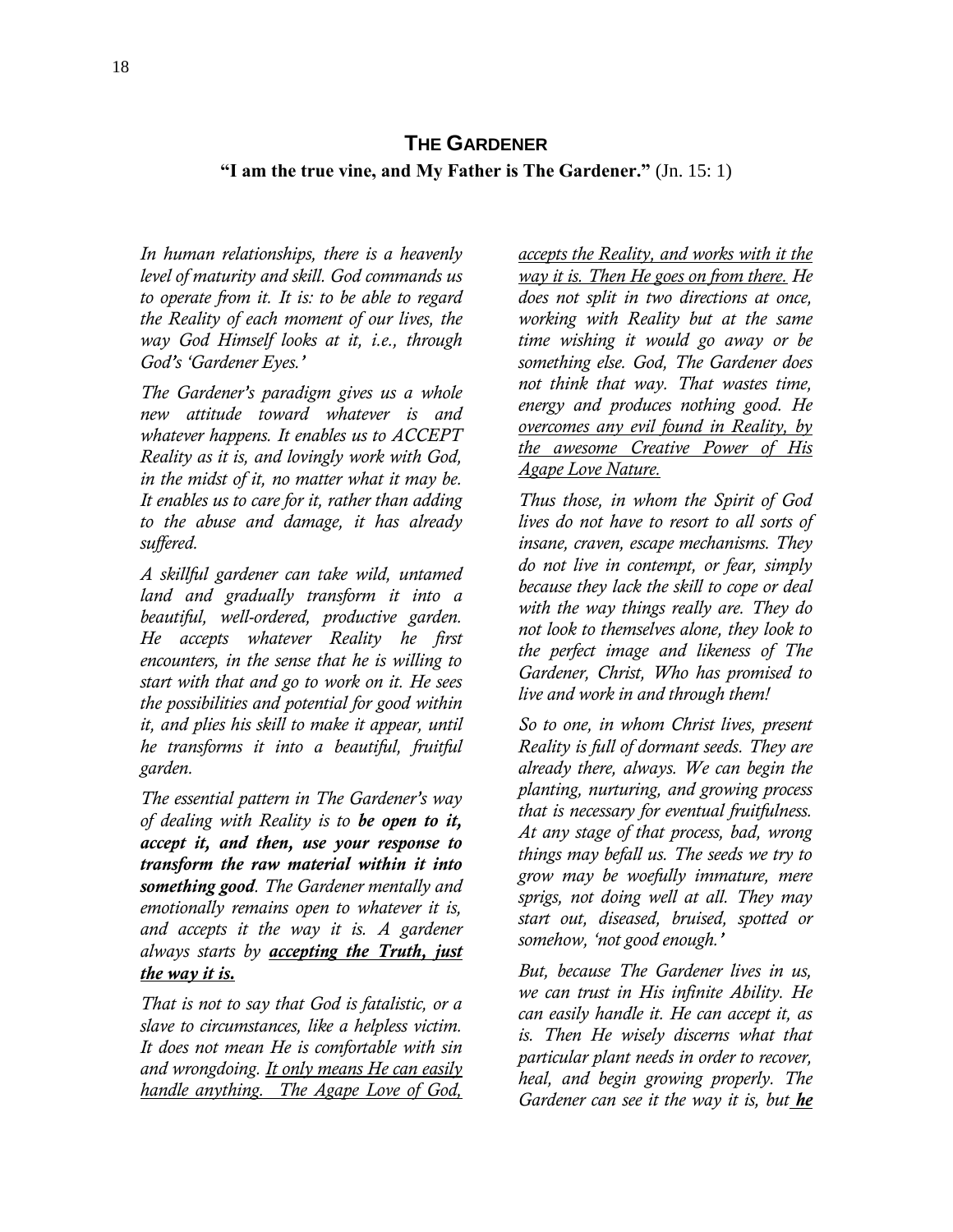#### *also sees how it will be, once He has taken care of it and has given it what it needs to be well and yield fruit.*

*It is how great artists like Michaelangelo work. They see a large block of granite, but they see something else too. They see the magnificent form of a statue hidden within. People without his wiring cannot see it. But he can. So too, God, The Gardener, is intent on bringing to light the beauty and potential that He originally put into this particular part of Reality. Thus we lovingly learn to see what He sees, and begin to discover what God has already put within each and every seed, each and every person, each and every circumstance.*

*Because of this way of operating, The Gardener is consistently prosperous, successful, and effective. So are they who put all their trust in Him and follow His ways. Remember: we are talking about human relationships and whatever circumstances in which you find yourself! There are no exceptions.* 

*God's workers in the Garden engender a lot of gratitude, respect, friendship, and loyalty on the part of the ‗plants.' They welcome him (her) and seek their company. They give their trust, cooperation, and love to them. And, they thrive and bear fruit under their care. AND EVERYBODY WINS, EXCEPT FOR SATAN!*

*God sees us through His Gardener Eyes, even when we are His sworn enemies. He is not a victim of our behavior, or a slave to our circumstances. He is always free to be Himself. HE IS LOVE. Thus He gardens anyone who will allow it, and converts, even His sworn enemies, into gardeners. Then they begin to share in His Agape Nature, and learn to give it away to the ever-greening Garden. When God's Garden is dealt with according to His paradigm, everyone* 

*concerned becomes a total beneficiary and prosperous winner.*

*Before God regenerates and trains us, we look at the world through critic/abuser eyes. We are selfish, self-centered and predatory. Our nature is Eros. Because we are so convinced that there are not enough good things to go around, we selfishly grasp the best and finest for ourselves, even if it deprives, hurts or kills others. But God's Agape is an infinite Source of Blessing. Agape wants the best and finest for all others, even if it kills Him. It is our fallen human nature to love whatever is willing to be and do what we want. But if it stops, or changes the way it performs for us, we reject and abandon it. It no longer conforms to what we think it ought to be. So, we judge it to be ‗not good enough,' and trash it. Thus, our response to a bad thing always makes it end up even worse.* 

*God is not at all like that. He is the God of the Resurrection! He delights in bringing what is dead back to Life! He loves whatever is, on this earth, regardless of what shape it is in. He wants to do whatever it takes to restore it to His original specifications He means it nothing but good, because He is Good. He knows the potential that He Himself put into His own Creation. He knows that if it gets what it needs, it will fully recover, bear abundant fruit, and become an immense harvest for our greatest benefit, and for His eternal glory.*

*Our critical, abusive paradigms cause us to be prejudiced, discriminatory, and abusive to ourselves, and to various aspects of Reality. We like and accept only certain kinds of weather, certain kinds of treatment, certain kinds of work, certain kinds of people, certain situations, feelings, and certain outcomes. But others*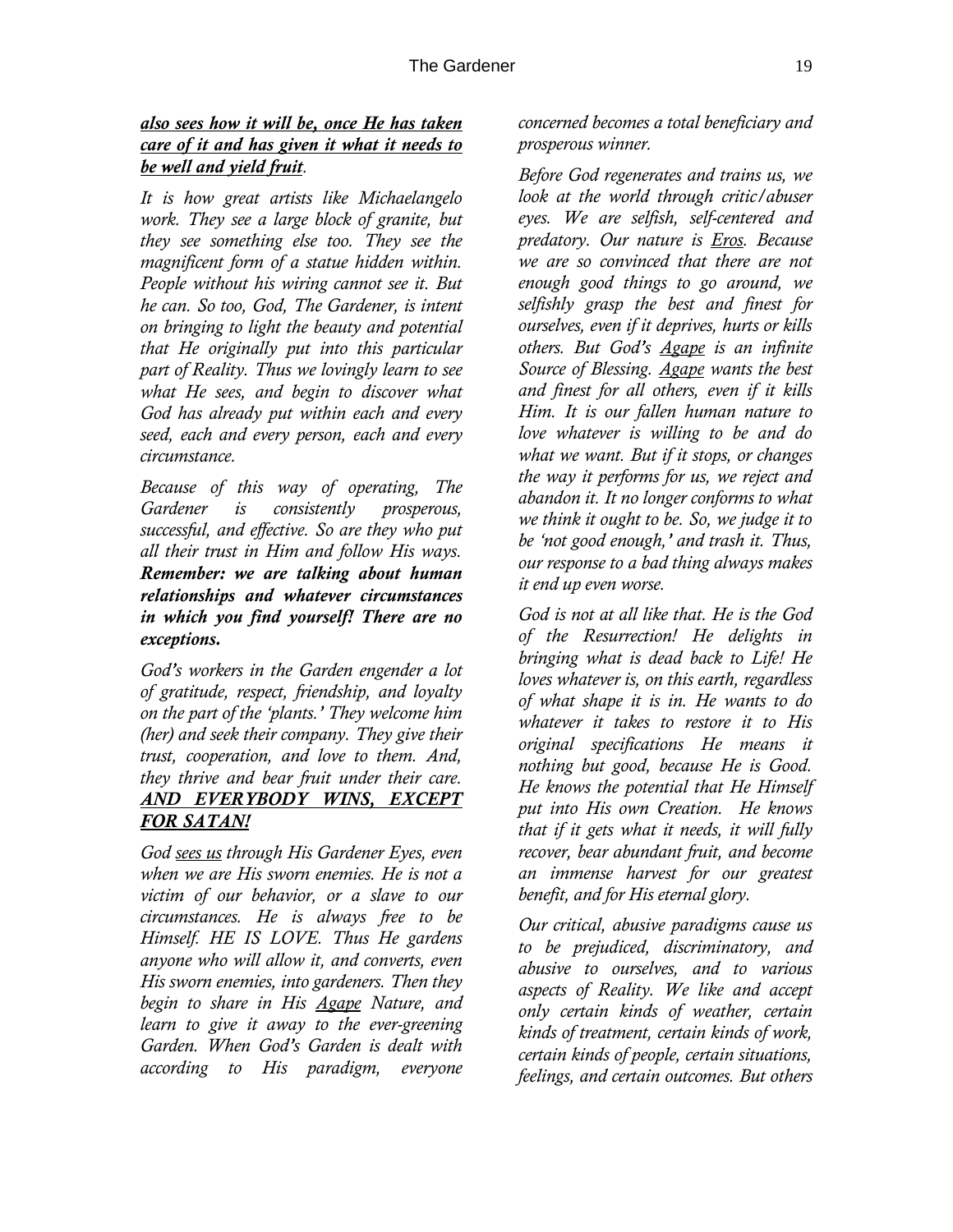*we abhor, avoid, forsake, and, whenever possible, destroy.* 

*The more we do that, the less of real life we are wired to effectively handle, the more damage we do, and the more stress and disappointment we let ourselves in for. Why? Because when we discriminate and abandon sections of our garden plot, a lot of our Reality goes to weeds and gets even drier, sicker and more barren than it was before we arrived on the scene!*

*Neglect of the Garden generates anger, fear, insecurity, hopelessness, and negativity. These become the power and motivating force in our life. Then, after so much neglect, when the garden is truly ‗not-good-enough.' We scorn, reject, and abuse it even more. Thus, we become powerless, impoverished slaves to circumstances we ourselves keep creating.*

*Nevertheless, Reality is still Reality. It will not go away or change, just to suit our egocentric expectations. Perfectionist, critical attitudes program us to shut down in many areas and circumstances. They lock us into anger, sadness, self-pity, depression, powerlessness, fear, and relational failure. They program us to shun certain people and situations, to judge, fear, attack and abuse them. Why? It is the negative pattern through which we are used to viewing Reality. With such a paradigm, nothing will ever be ‗good enough.' How could a poor, fallen, demon-possessed world ever be ‗good enough?'* 

*With such a paradigm, it is psychologically impossible for us to REJOICE IN THE LORD, ALWAYS. The best we can do is to rejoice in Him as long as everything is happening according to our wants and likes. At those times, we see God as ‗good enough.' But at those other times, when we're not getting our way, He's not good enough. So we doubt Him, gripe, complain, get angry, become fearful and run away, as our taskmasters—the unacceptable circumstances* 

*and the feelings they generate—would dictate. That is the paradigm of an enemy of God and a craven, powerless slave! But the Kingdom of Heaven is not a matter of negative talk. It is a matter of Life-giving Positive Power!*

*The Christ-Life Solution offers a brand new way of viewing and dealing with Reality. We practice viewing it, no matter what it is, or how it first appears, as nothing more than raw material, an opportunity to experience more and more of the risen Christ within us, and His ways. From now on, we learn to consider all Reality, no matter what it is, as an integral part of the Christ-Life Course that the Holy Spirit wants to teach us. It is the raw material for the lab work of our ongoing Christ-Life training and growth!*

*Now we learn to deal with Reality, the way it is, no matter what it is, as an opportunity to unleash and discover more and more of God's Wisdom and Goodness where it really counts—in every day life. We will learn to cooperate and interact with Him. We present all things to Him, and watch Him go to work with them, as He lives and expresses Himself through us.* 

*We will learn to view life, the way great oil painters view a blank canvas, or sculptors view unshaped blocks of granite or composers' view a random pile of musical notes. RAW MATERIAL! Potential—waiting for the Divine Artist, working through a human instrument to uncover and reveal all the good and beauty contained within. The good is already here, but God and Sons go to work, to make it manifest.*

*We want to develop and install the wiring for "Gardener Eyes" into our own paradigm system. Gardener Eyes are*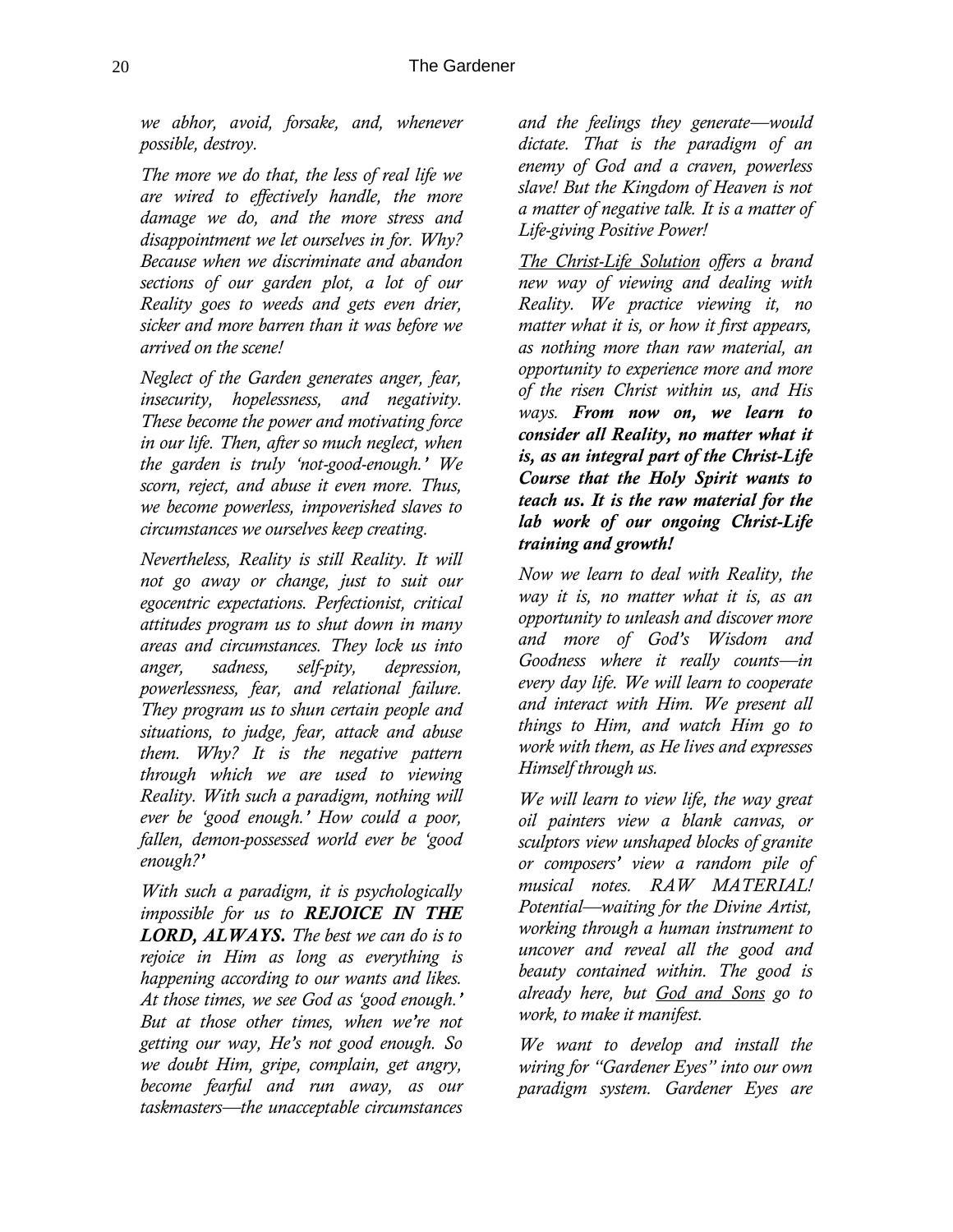*Creator Eyes, Heavenly Father Eyes, Artist Eyes and Freedom Eyes. With that kind of wiring, we learn to face, accept and work through Reality, in synchronization with God, regardless of what it is. Without this paradigm, we will have to fear and dread the Truth. We will try to twist Reality around into something else to suit our expectations, or else run away from it, because we won't know how to deal with it any other way.*

*According to God's original blueprint specifications, His plan for humanity is stated in this way:*

#### *"The Lord God took the man and put him in the Garden of Eden to work it and take care of it." (Gen. 2:15)*

*The Gardener Himself designed us to be His image and likeness. They were to do everything together, as One. Adam was entrusted with the care, protection, and nurture of the garden of God's Creation. And even now, that the world and our nature are fallen, that is still our function and purpose to see to it that our Father's Garden thrives and is fruitful. But how can we tend and care for it when we resent, curse, fear, reject, condemn, and abandon it? Crazy, isn't it?*

*While it is true, that creation is now fallen, and has been corrupted, and badly damaged, The Gardener"s agenda is to redeem, restore and heal it. Fallen or not, AGAPE, not judgment and condemnation, is still the Law of God for man"s underlying motivation on this earth. If we learn to faithfully garden God"s Garden, God, and the Garden can grow, cultivate, and garden us! To the extent that we reject and abandon the Garden, to that extent, we cannot be gardened ourselves.*

*Man is still to be the mirror image of the Gardener. That is the reason why he is to become very skilled in the ways of God and His Love. The world situation gets worse by the minute. The desert is expanding. We*  *really need gardeners, desperately. The world is crawling with critics and abusers. It's infested with them everywhere, especially in the realm of organized religion! We are ready at the drop of a hat to slander, undermine, sever, amputate and even maim and kill – for God. But notice—this very, very important point bears repeating:*

*You cannot tend and garden any bit of Reality, unless you first learn to accept it, just the way it is, even if it does not seem to be "good enough" at first. Gardeners do not abuse and trash wounded, diseased plants. They nurse them back to health and help them to recover and begin growing and producing again.* 

#### *Thus, a student in God"s Gardener Academy approaches all and any bit of Reality with this way thinking:*

- Who is the Creator, Lord and Owner of this bit of creation?
- Does Christ in me respect the Ownership of the Creator of this part of creation? Does He view it out of God's Agape Love, or does He view it through the eyes of a condemning, rejecting critic?
- Shall I deviate from what Christ  $\bullet$ does and view this through the eyes of a critical, abusive victimslave, or should I view it through the eyes of a free-choice child of my indwelling gardener God?
- Am I to be overcome by the evil in this, or does the One that lives in me want to work through me to overcome the evil with His awesome, infinite Good?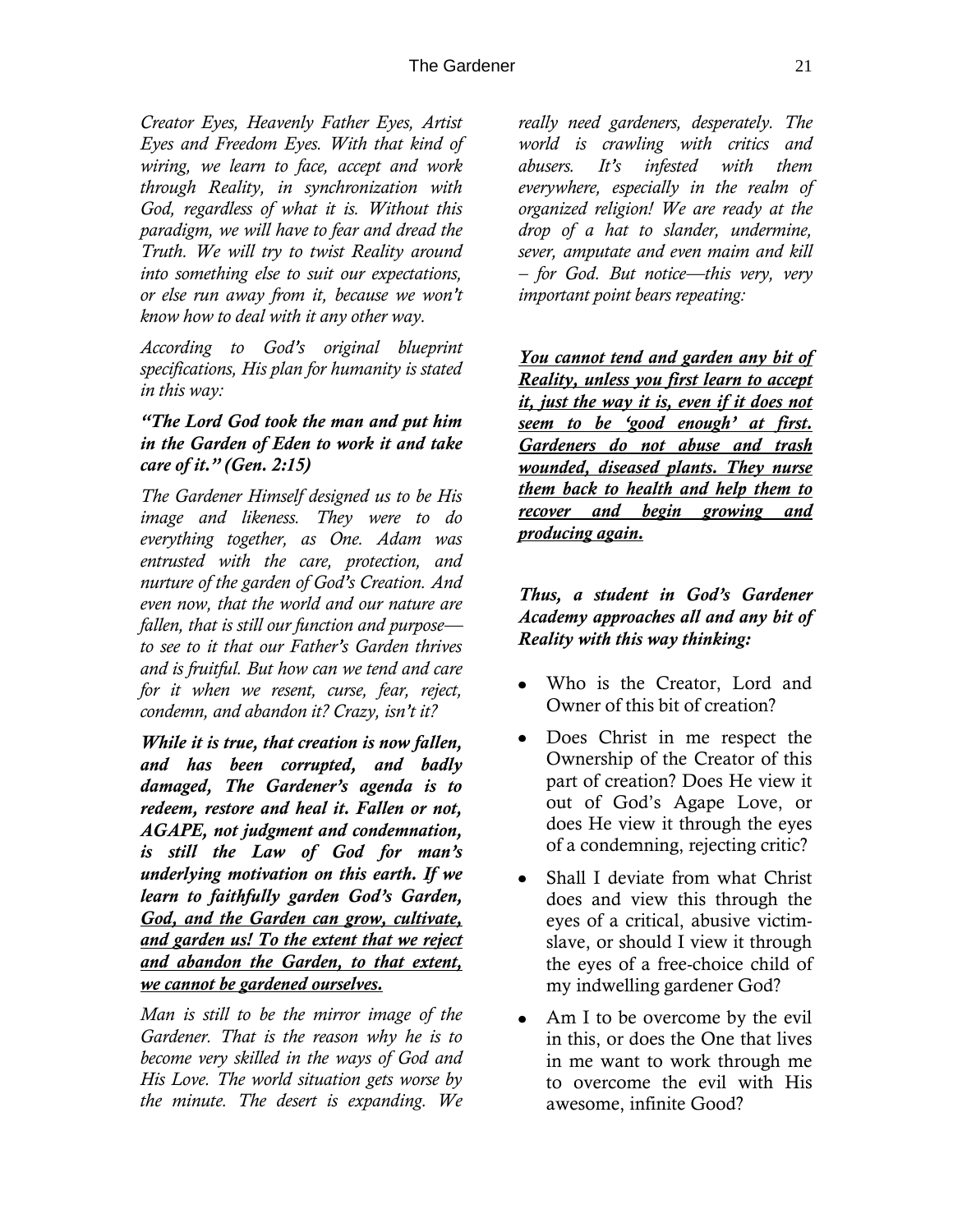- What shape is this bit of Reality in, and what does it need from God working through me, to help it get healthy and grow properly?
- What are the seeds of opportunity for good that the Holy Spirit wants to show me hidden in the sands of this desert?
- What needs to be done right now, in order to make this bit of Reality better than when we first found it?
- To whom should I turn for the Wisdom, Power and Resources I need to know what this wounded part of The Garden needs?
- How can I honor, please and glorify the One that is here to reveal Himself through me?
- Should I fear this, or should I be in awe and respect of God?

#### **LET"S THINK ABOUT IT:**

This paradigm of The Gardener, and the ‗gardener eyes' will be tools for us to use from beginning of the Christ-Life Course until we step into eternity. They are tools for dealing with Reality, just the way it is, out of love and confidence, rather than out of dread and contempt. Get used to these tools. Use them in everything. Wire yourself to do everything with God and out from His awesome, indwelling Presence.

All Reality created by God has been blasted and wounded by Satan's rebellion. This is especially true of Mankind. But God is here to redeem, regenerate, recapitulate, reinstate, and restore it all. We are called to stop believing, obeying and mirroring Satan in his quest to destroy what God has created. We are to believe, obey, trust and mirror God in His quest to bless, water and transform the desert into a lush, green, fruit-bearing oasis.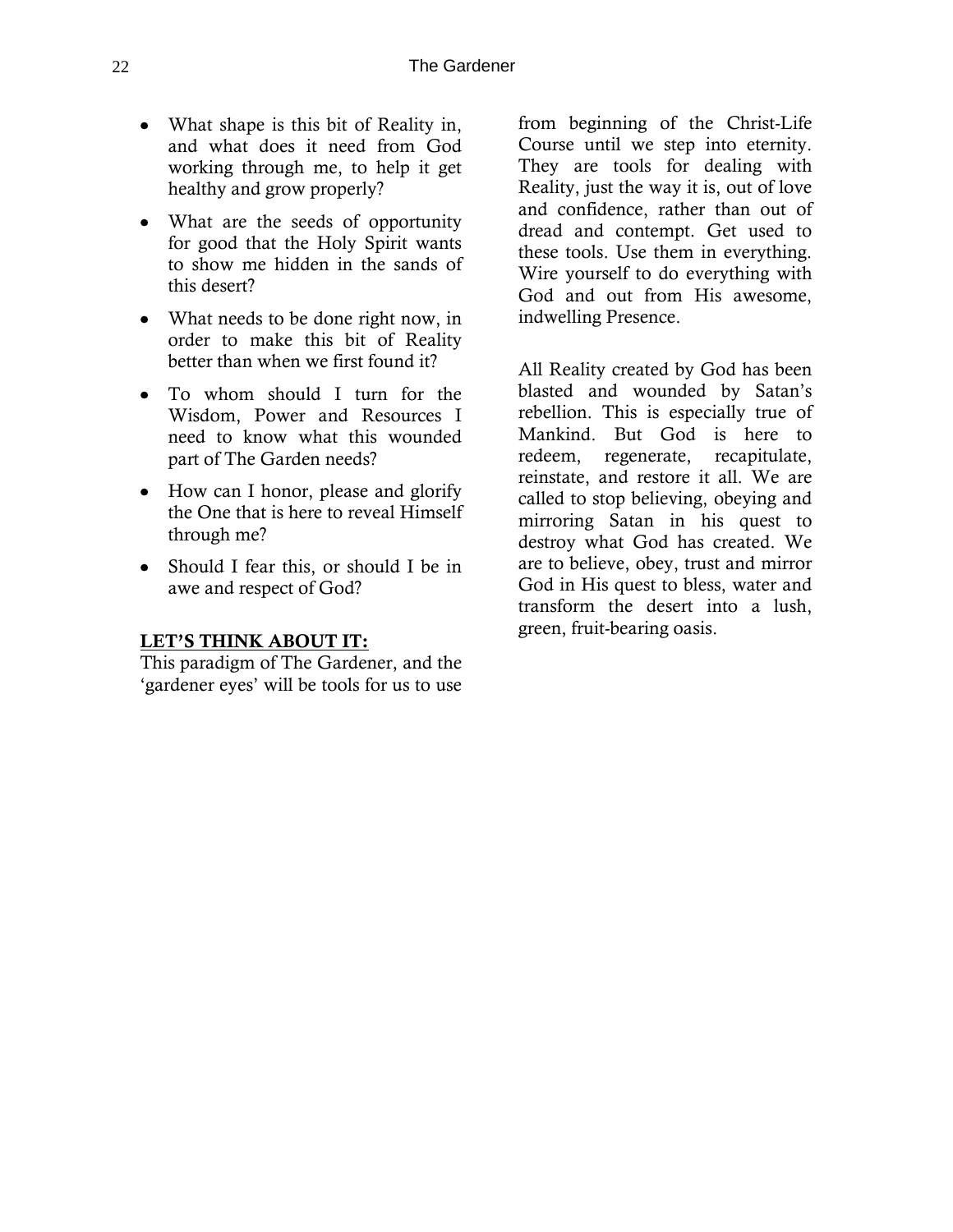## **THE CRITIC**

*God reveals the original critic in Genesis 3. That dubious honor goes to Satan, who appeared to the man and the woman in the form of a serpent. If you read the creation account, you see that God was totally pleased and delighted, with His work of creation. Creation was Reality and Reality was perfectly acceptable to God. Repeatedly, He judges the results and calls it "Good!" And when He had finished with mankind, His masterpiece, He called them "VERY GOOD!" That was God's judgment. That's what He put into them and that's what He saw when He regarded them.*

*God, The Creator, justly determines what Reality is and is not. But Satan decided he had a better idea. He was unhappy with the Reality God had created. Thus, He rejected it and The One Who created it. God and His ways were not good enough for Satan. What God had made him to be was not good enough. He wanted more—to be number One—to be as God. He created a false, alternative reality—in his own mind, for his own purposes. It was a false, substitute paradigm of him as a divine being. It was not real; he just wanted it to be. He created La-La Land.*

*God created all beings to depend upon Him for all their needs. He is committed to care for and protect, or ‗garden' His Creation. That is Reality. For any creature to try to get along without God would be impossible unreality, or madness.* 

*Just thinking up an alternate reality in your own mind does not make God's real Reality disappear. Institutions are full of people who swear to be Napoleon Bonaparte! But that does not stop them from being who they really* 

*are. Nothing stops God's Reality. But failure to accept it makes a person crazy.*

*Satan was displeased with who and what he was. It was not ‗good enough.' Then he began to pick apart the human Reality that God had placed in the Garden. He had a spiritual, mental and emotional disease called ‗Toxic Shame.' It is a highly contagious disease—rebellion against God, His Reality, Creation, and His ways. Satan transmitted it to the two original humans and through them, to every other human generated ever since.*

*This sick shame causes you to be your own worst critic, to view yourself as flawed, defective and unacceptable. It creates an insane urge to take matters into your own hands to try to do something about it, to create an alternate self, an alternate world that will somehow be better, by conforming to your own expectations and specifications. It is the act of deifying your own understanding, rather than worshipping God and obeying what He reveals.*

*But since it is not real Reality, it leads to endless frustration. You cannot get real results from unreal ingredients. But as long as the toxic shame persists, you cannot stand your true self and the way your life really is. It is unacceptable. You, as you are, are unacceptable. So you get this endless urge to do something to try to get away from who and what you really are, and to get away from other unacceptable things as well. To do that, you have to try to create an alternate world, my world -- ‗my life.'* 

*This alternative set of expectations—the way he thought things ought to be,*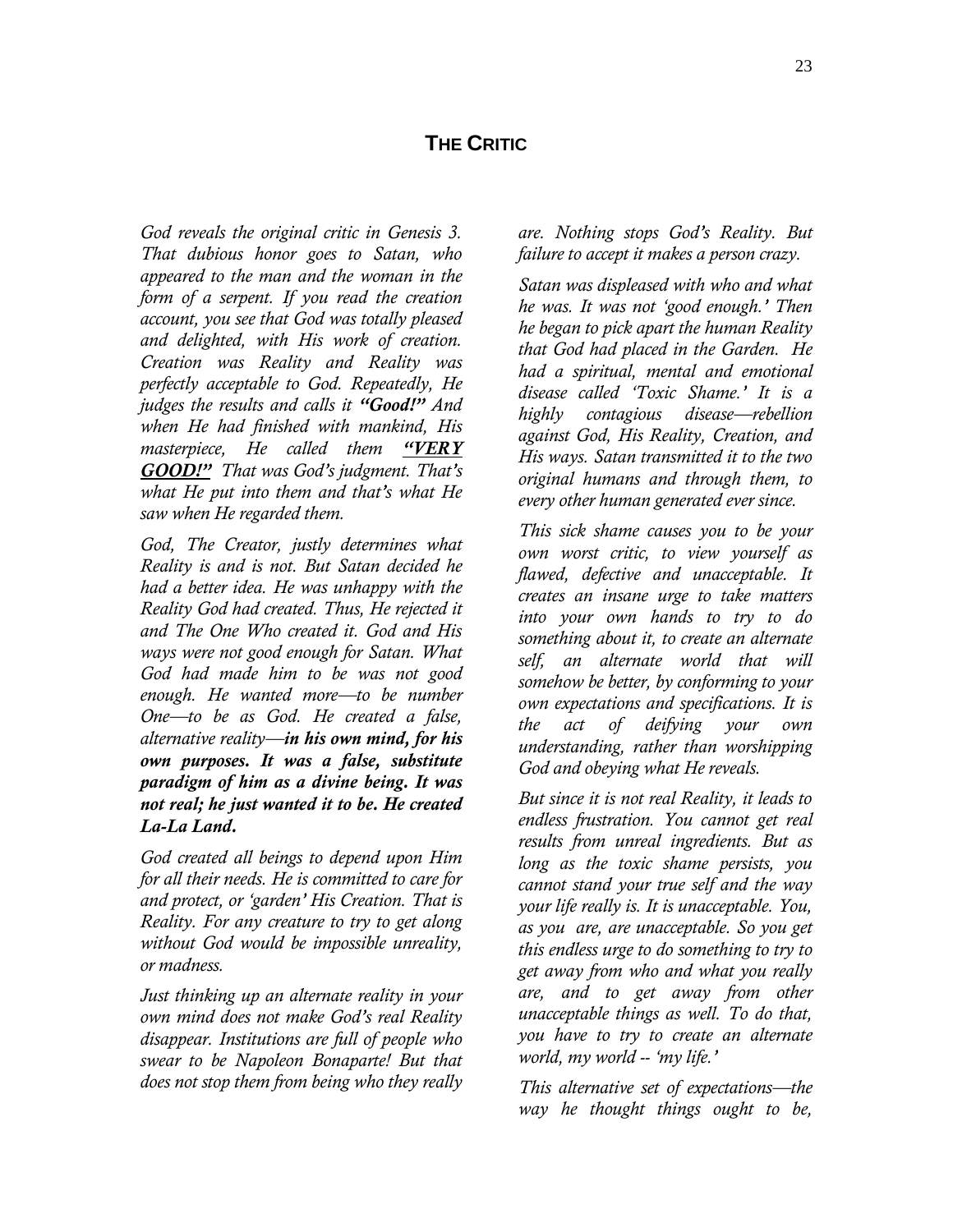*became Satan's false paradigm. But if what you think, believe, or do is based on a false paradigm, it cannot possibly turn out in a healthy, satisfying, fulfilling and productive way. If you shun God and try to draw from a fake, unreal one you made up for yourself, the real Reality that is right under your nose cannot be tended, protected and gardened to productive fruitfulness. When you fail to adequately Garden, your garden, it becomes ‗ weed-infested, dry, and barren.' So your fake one doesn't produce real fruit and neither does the real one you are abusing and rejecting.*

*That is the essence of what being a critic is. He starts by using this paradigm to judge himself. God called this ‗eating of the tree in the center of the garden.' It was the Tree of the Knowledge of Good and Evil. Satan taught the humans to try to judge God:* 

*―Shame on you, you are not good enough. You can be better than what you are now! Why don't you take matters into your own hands and try to become something better?‖*

*Critics cannot connect with Reality. It is not good enough for them, because it does not conform to their expectations—the way, they think, it "ought to be." A critic's bag of expectations appears much more real and important, to the critic, than Reality itself! He is obsessed with the way he wants reality to be, to the point of scorning, rejecting abandoning and trashing the actual reality that"s really before him.*

*In the mental institutions, those who stay busy trying to be Napoleon, can never really be who they really are. The tragedy of that is, that who they really are, can never be gardened. You cannot heal, nurture or garden something that you refuse to admit is real and belongs to you. You can only take care of whatever you are first willing to accept—just the way it is—and own.* 

*The Reality we have to work with may not be that much at the beginning. In this fallen world, it never starts out ‗good enough.' Remember the corn seed? You never start out with planets full of power and wealth. You always start with a seed. But why trash it? It is the only real Reality around!*

*Wouldn't it be better to take care of what you have, nurture it and garden it to more and more growth and productivity? Harvest time would be a lot more exciting if we did that, rather than working harder and harder to be something, or have something, other than what Reality really allows. What good is it to moan over what you do not have, or what you have already lost? Look at what you really have!*

#### **LET"S THINK ABOUT IT:**

Wrap up a little corn seed and put it in a beautiful Christmas package, then give it to a critic, who does not know the awesome mystery of infinity that is contained in a seed. Watch his face when he opens the package and sees what is inside. What will he do and say?

"This is some kind of a joke... right?"

And when he discovers that it is not a joke, that the seed is all he is getting, he will probably snort something like:

‗What good is this stupid thing? It isn't good enough. I don't want it.' (In gardener school, we call that sort of attitude and response: ‗Peeing on the plants.')

Then he throws the seed away and forgets about it. And yet, if he had the Wisdom that comes from having ‗Gardener Eyes,' he would be willing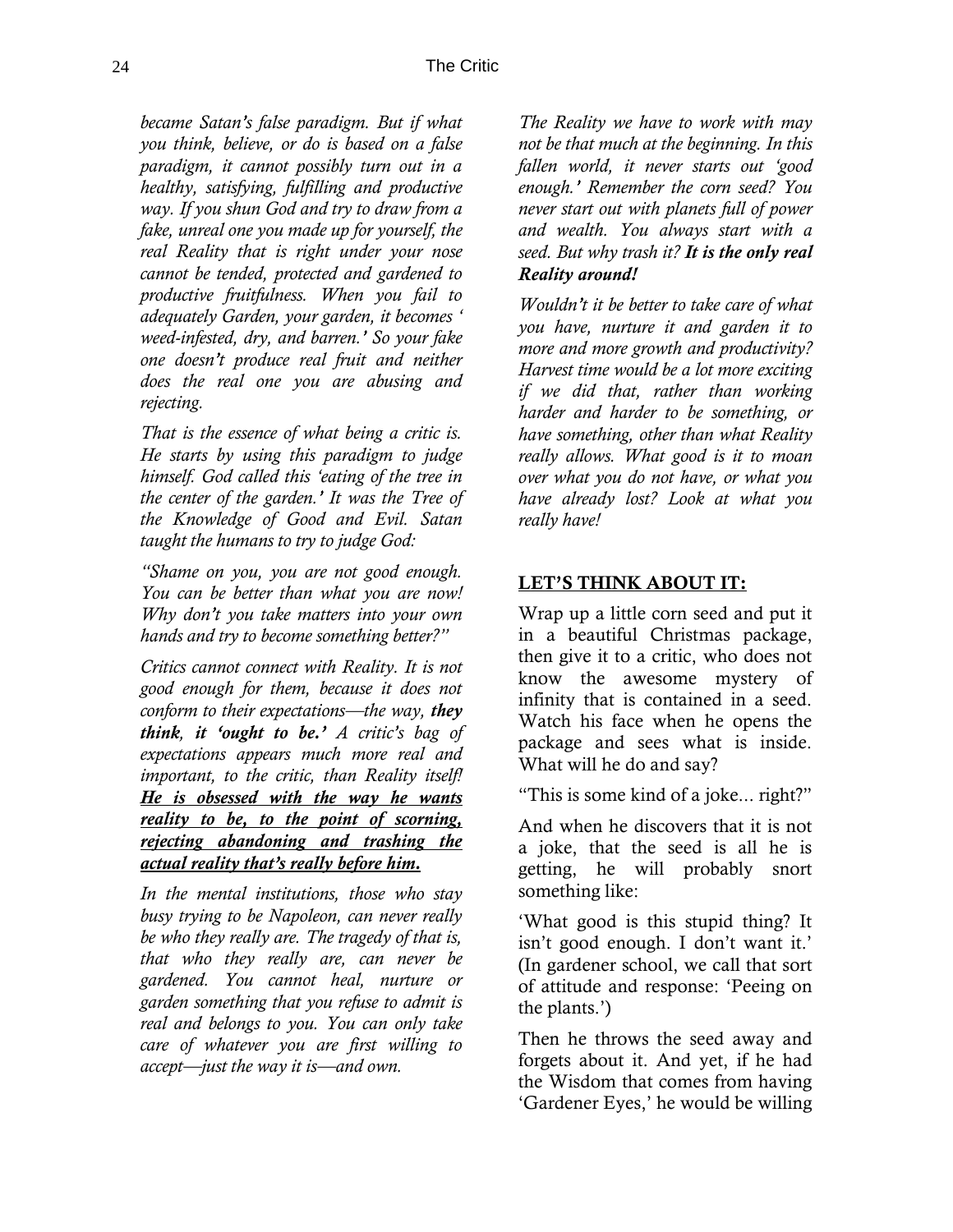to start with that little, insignificantlooking bit of Reality. He would **accept it, just the way it is,** and care for, nurture and parlay it into an absolute fortune of abundance, freedom and power.

He would be mirroring the Love God has for us, and all His Creation, and he would mirror the wise way God habitually deals with us, **even though we all start out being His enemies!** Instead of mirroring God, the person, intent on being a critic, mirrors the sour, negative, discriminatory contempt of The Serpent. But remember, whatever you habitually reflect -- you serve.

After the fall, none of us has been 'good enough,' by God's standards. But wonder of wonders, we have a God who is not a critic. He is The Gardener of all gardeners. He even deals that way with the worst of humans, those who have done nothing but be critics and abusers.

It is for them and such as them, that He became Human Himself, and came to the rescue of those very, unlovable and undeserving people. It was on their behalf, to shield them that He said with His dying breath:

## **"FATHER, FORGIVE THEM, FOR THEY DO NOT KNOW WHAT THEY ARE DOING."(Lk. 23:34)**

And He commands us to deal, on that basis, from the Gardener's paradigm, with ourselves and with one another. (Jn. 15:9-17)

Critics think they are qualified to perform the God function of judging what shall pass and what will not. God warns them not to do it because of a spiritual and psychological law that is real and will not change:

**"Do not judge, and you will not be judged...For with the measure you use, so will it be measured to you." (Lk. 6:37,38).**

Critics insist on judging based on self-centered exploitation (Eros). The criterion is, 'How well can you perform for me? What can you do for me? What can I get out of you? Then when it does not measure up to their homemade expectations, (what seed could?) they judge, reject, abuse, and abandon Reality.

And, later, when the rejected, abandoned part of the garden understandably does not produce much, the critic will really get bent out of shape and reject and abuse it even more. **To have critic eyes, is to be an abuser of what God has created, even if you only do it to yourself!**

Critics would take a corn seed and shame, blame and reject it for not being a full silo, or for not being an acorn, or a rose. Critics cannot accept Reality as it is and grow it into the beautiful thing that God created it to be. They assume:

- 1) God did not know what He was doing when He created the Reality so they try to take matters into their own hands and make it become something else. That violates the nature of the seed. Or,
- 2) If they accept the corn seed for what it is, they expect it to be a full-blown harvest right up front. If they cannot have the full harvest right away, they criticize the seed that could produce it, reject it, and throw it away because they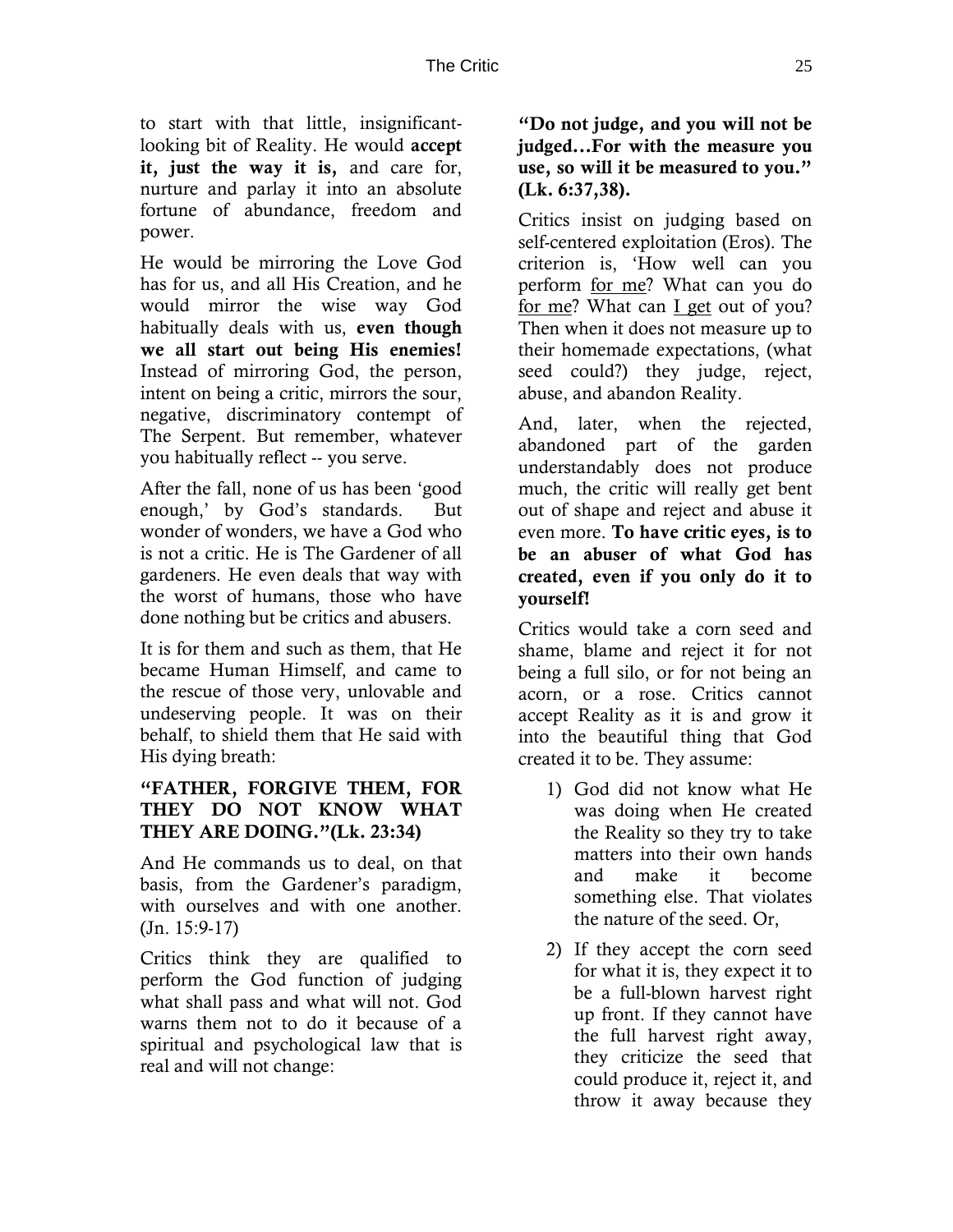will assume that it is not 'good enough.' Critics know very little about God's pre-set growth seasons, or the laws of sowing and reaping. They want everything 'yesterday,' or else.

Remember: whether a critic realizes it or wills it or not, when they follow the paradigm of a critic, they are being

driven and corralled by the mental structure of the Serpent in the Garden of Eden. They gorge themselves on the fruit of the Tree of the Knowledge of Good and Evil. They mirror the Serpent and embody his sick, dark, destructive mind.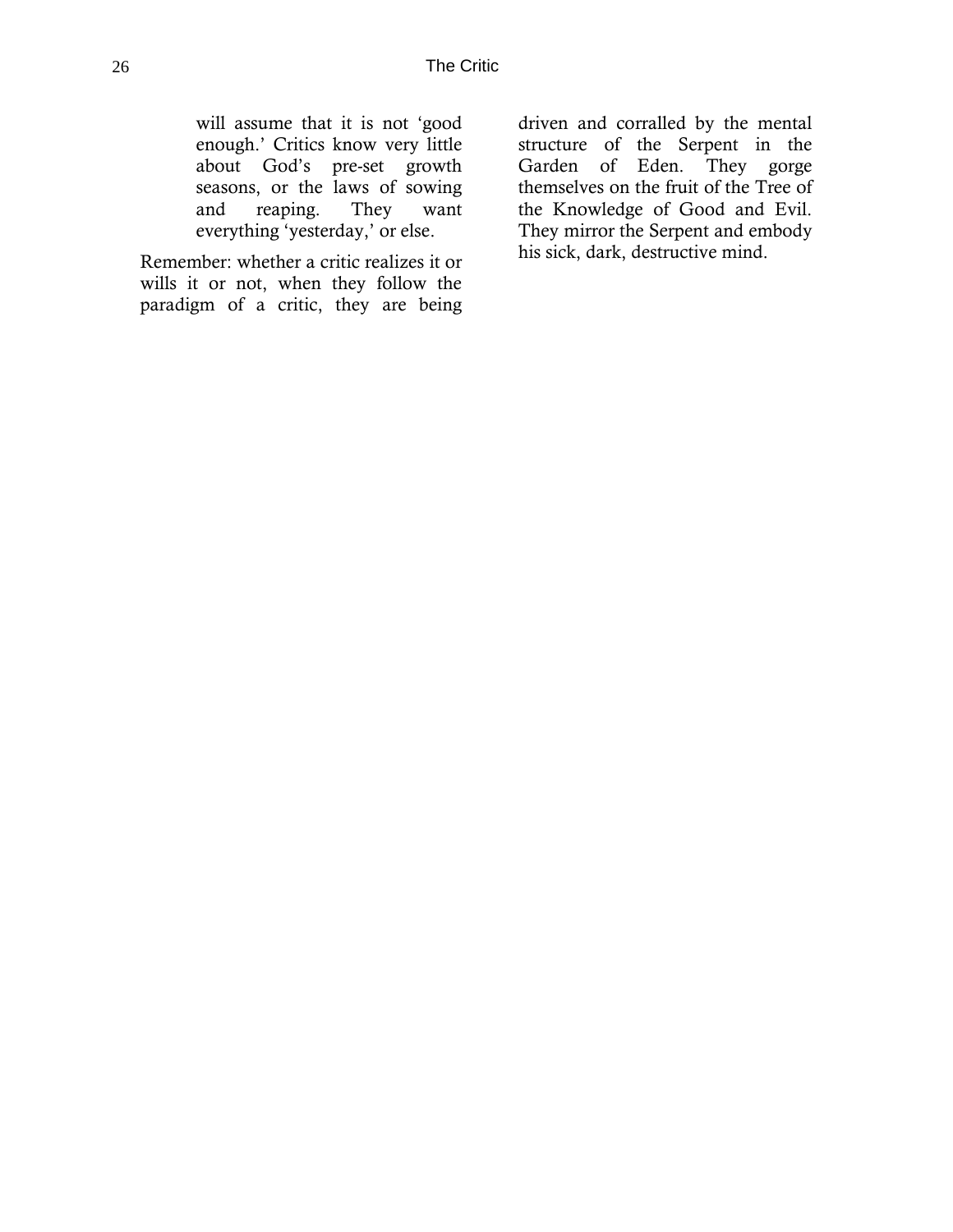#### **THE BEACH BALL OF TRUTH**

*You are in the swimming area of a recreational lake. It is a beautiful day and there are many other people there. Everybody has a brightly colored beach ball and no two are alike. But these beach balls are not like ordinary ones, as we shall see. Along the entire lake and beach area, we notice that everybody is doing something different with his or her beach ball.*

*You too have your beach ball, like those of the others. It is your Beach Ball of Truth—the Truth about you and your life, past and present. But there is a problem. You are so ashamed of your real self and your real life, and the real feelings you've developed, that you are overcome by an absolute terror of letting your true beach ball be seen by any of the other people.*

*You run to the concession stand and purchase another beach ball that you think looks better. You run back out to the water and wade in. Now you begin to play with the other beach ball. At the same time, you do everything you can to stay on top of the real one to make sure that it stays completely submerged beneath you and never pops up into the light of day. You are terrified lest anybody see it and know that it is yours.*

*You go through the motions of interacting with those around you. You chat, you joke and try to play with them a little. But your main preoccupation, what you are really doing, is spending tremendous amounts of attention and energy, struggling and wrestling to make sure nobody notices that there is another beach ball that you're keeping under water. You wiggle and wobble trying to stay atop that buoyant, slippery thing. And it wiggles and wobbles too, trying* 

*to obey God's laws of Creation to rise to the surface and to the light of day.*

*But you are determined not to allow it that freedom. Because you think you are so ugly, inadequate, repulsive and unacceptable, you grimly keep your beach ball of Truth hidden and stuffed down under the water, any way you can manage to do it. You dare not ease up for one second. If you do, that relentless, buoyant truth will get away from you, leap out of the water, and give you away. You wish you could rest, but the Truth Beast in the depths, must not show its ugly, shameful head. If it does, you will be exposed for the weak, helpless, limited, incomplete and dependent basketcase you really are.*

*That must not happen. You cannot quite remember why. It is just an unbreakable rule, an ancient taboo you have gotten used to obeying. You must control and repress the ball at all times. So you fight and struggle to stay on top of it, without a break in concentration. To let it slip out from under your control is unthinkable. You would rather die than let your true self be seen and known.*

*People around you see your choppy, erratic behavior. But they think you are just learning to swim, playing and having a good time. At least you hope that is what they think. But that is not it at all. You are a great swimmer, not a beginner. And you are having a miserable time. You are not enjoying yourself at all. You are scared to death. You hate yourself and your life. You are mortified and ashamed of them. You do not dare be seen in public with them.*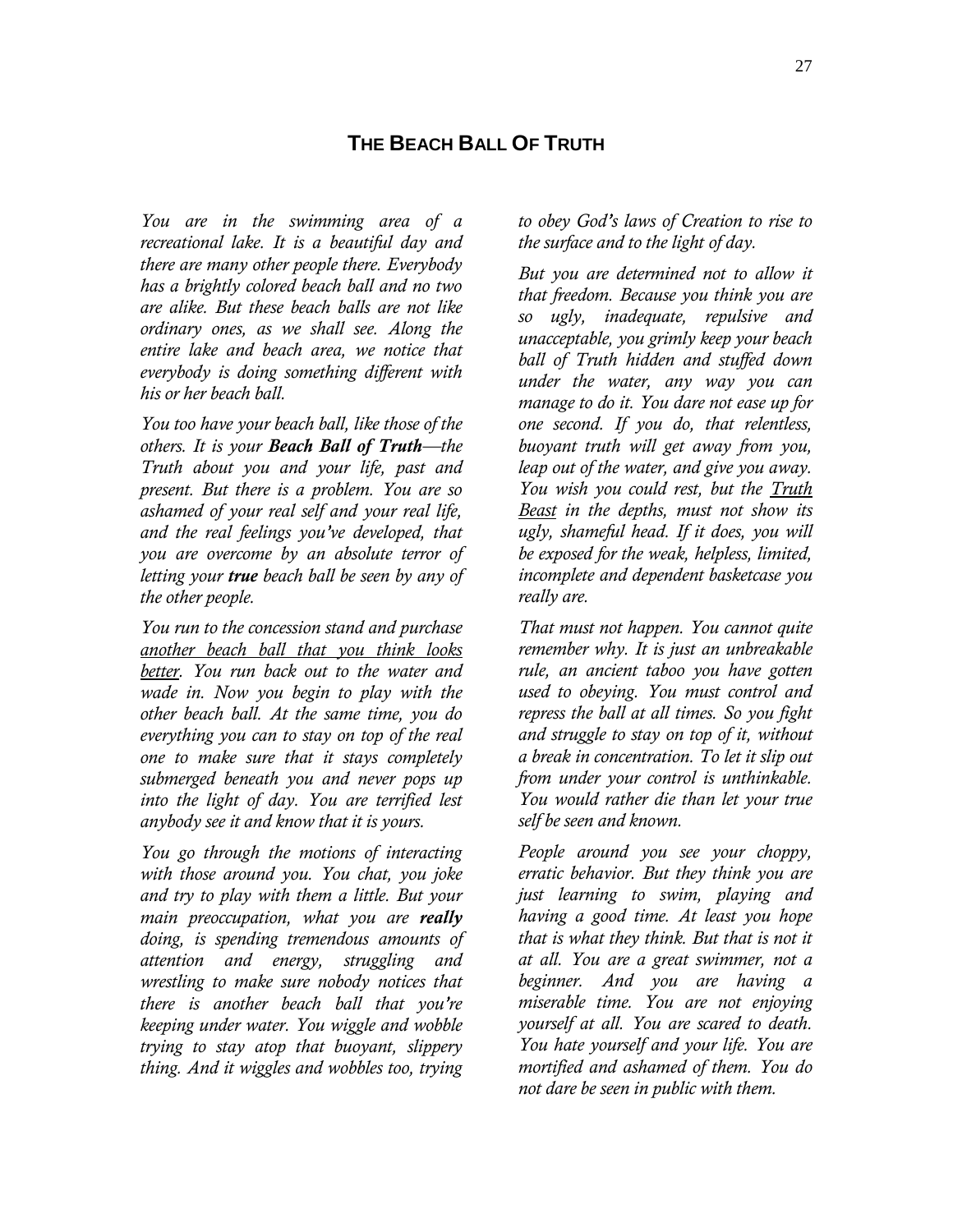*Each minute is an eternity. What agony! It is like being on trial for your very life and survival. You sense so much danger, such terrific stress. It is really wearing you out. You hope something happens to distract people and make them focus attention on something else. You wish they would get tired and go home so you could finally stop having to stuff the beach ball, and catch your breath. At least then, you could leave the water too, and slink to your home where you would be alone, unobserved, and safe.*

*As you continue your grotesque gyrations, you notice some other people. They seem to like their beach balls. They are not even ashamed of them! They are bouncing them around on the water's surface. They, play catch, trade, exchange, share, and enjoy.*

*They look like they are having such a great time. They are not laughing at each other's beach balls. They are not criticizing or condemning, or putting anybody down. You would sure like to join in. It looks like so much fun and freedom. If only you could be like them. But of course, you are—so different—such a special case.*

*If you did what they are doing, everyone would be shocked. They would know you are the world's ugliest and most grotesque monster. They would probably throw up! You would be stripped naked under bright spotlights in a crowded arena filled with vicious, mocking jeering critics. They would heap tons of scorn and ridicule on you and chew you to pieces. No, you do not dare.*

*So, for hours and hours, months, years, decades, for as long as it takes, you stay atop your beach ball of Truth, to make sure it stays out of sight. And you keep wondering, ‗What would it would be like, to be free to just be, free to be 100% okay' and at peace with Reality, just the way it is?'*

#### **LET"S THINK ABOUT IT:**

People who have suffered abuse, ridicule, rejection and a lot of criticism feel shame like that. As long as they are shame-based, they are condemned to live like this all the time. They do not know what freedom it is to be yourself. They are hyper-intense. Their pressure level is usually at the 'lid blowing level.' Their intensity level is habitually on 'on the brink' mode, as if they were perpetually on trial for their life! They feel the crushing pressure of being in the World Series, the NBA championship, the Super Bowl, and any other big stakes issue knowing they're totally unprepared and not equipped, all at the same time.

They cannot have fun. They do not know what it is. To them, this is about living or dying, not fun. For some reason, fun is against the rules of their inner system. They are condemned, by their preprogrammed rules, to hide, control, pose and posture, manipulate and deceive. They will also be very quick to criticize other people's beach balls of Truth, as a diversionary tactic to keep attention away from their own.

That is what they are convinced they must do in order to 'be okay' and feel safe. They have been doing it for so long, they could not imagine what it would be like to not do it any more. So they keep it up, and assume everybody else has to be that way. So, no one is safe.

They know no other way of life. They will never experience real, intimate, human connecting and bonding. In order to share yourself and bond with others, you would first have to accept yourself. If you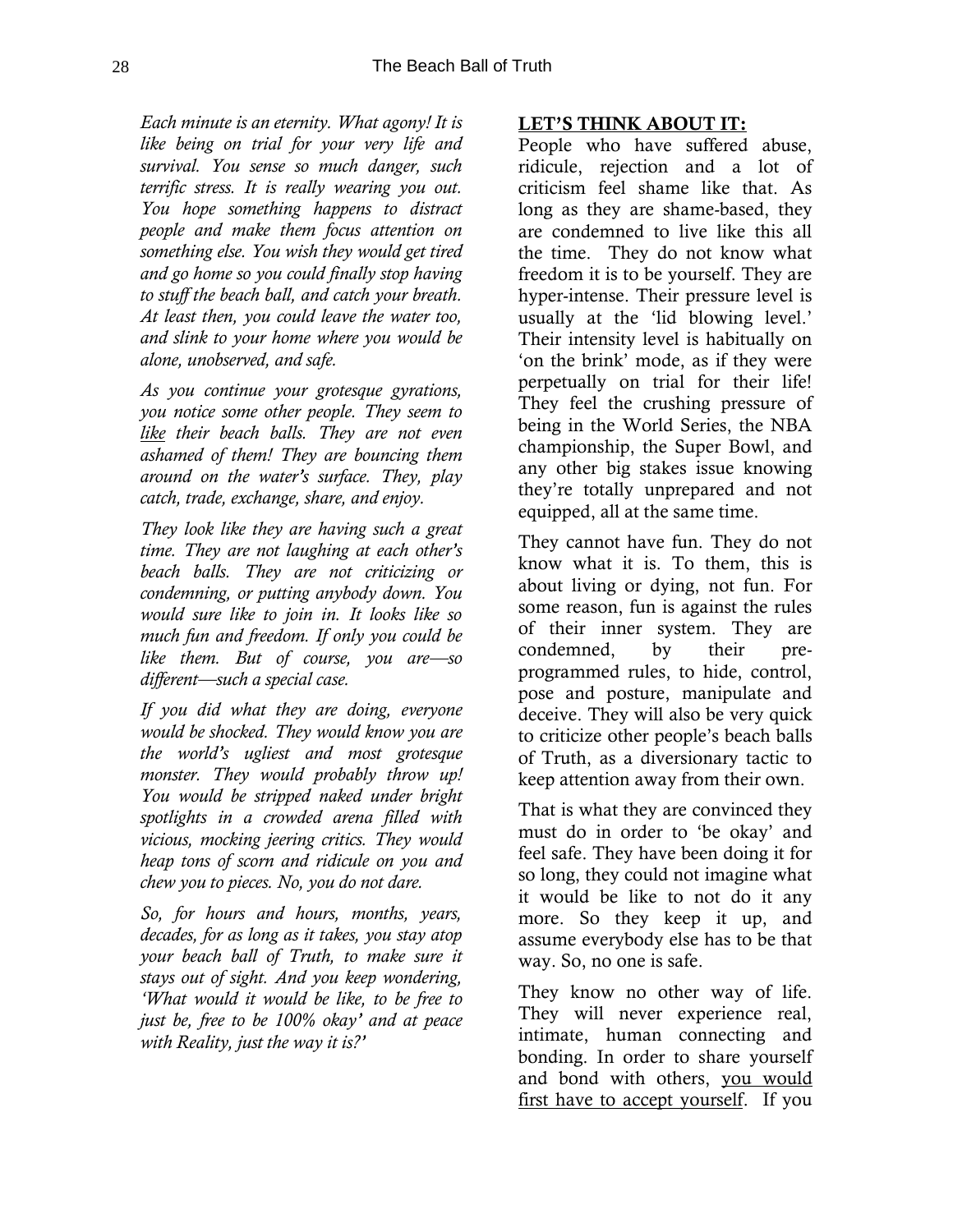do not, you will not have a self to bond to others or share with them. You cannot share what you will not first own. So, anything you do try to share, will be as shallow, phony, and unsatisfying as trying to eat latex hamburgers or plastic tacos.

People, who live in this kind of Toxic Shame, are living out of a sinful, fearbased, lone wolf system. Their rules for avoiding intimacy go something like this:

- I cannot trust anybody. It is not safe for me to be real. When I try to be who I am, reveal where I am, say what I think, or express my true feelings, I will be shamed, blamed, rejected and abused in some way. I must keep everyone at arm's length or I will surely be hurt.
- **I cannot talk about real issues.** Let sleeping dogs lie. Let's have peace at any price, and not cause any more trouble than we already have. If I cannot say anything 'harmless' or inane, then I will not say anything at all. If it is not good enough the way it is, I will trash it, hide it, and get some counterfeit substitute. I will give the impression that it is really I. I can't allow anyone else to bring such things up either. Talking about theirs might stir mine up. We cannot have that.
- **I cannot reveal my true feelings.** I will pretend, and make others think what I want them to think, so nobody will know what's really going on with me. If I am angry, I will say I am not. I will say I am just tense and tired. If I am needy, I will distract myself with other matters. If I am hurting, I will find a way to numb out. I will get drunk,

overwork, take dope, have some kind of unreal sex, and get lost in the boob tube or something else. I will freeze and numb my feelings with whatever works. Then I will not have to face and care for what's really going on in my heart of hearts.

**I must make sure everybody thinks I am all-together, and am on top of everything.** If I have some kind of pain or sorrow, or need, I will come across as if I am just fine. If I feel symptoms, I will not tell anybody. They might think I am human and needy, and in some sort of trouble. I cannot have that. I must keep it to myself.

In this kind of personal or group system, you can see that Truth and Reality are going to take a real beating. So is intimacy and bonding. They will be non-existent. That is great for the Father of Lies, but it is murder when it comes to expecting the Spirit of Truth to work in the midst of that. He will not. How could He. Energy and Power always seek the path of least resistance! It is one of God's laws of physics.

People that are wired to be that way at home will REALLY be that way with outsiders, even if they profess Christianity! Although the truth about you does not come in the form of a beach ball, you have to conceal your true self down inside of your subconscious 'basement.'

If, for some reason, you cannot share and express your true self with others, it is because you suffer from toxic shame. You do not realize that every human being, descended from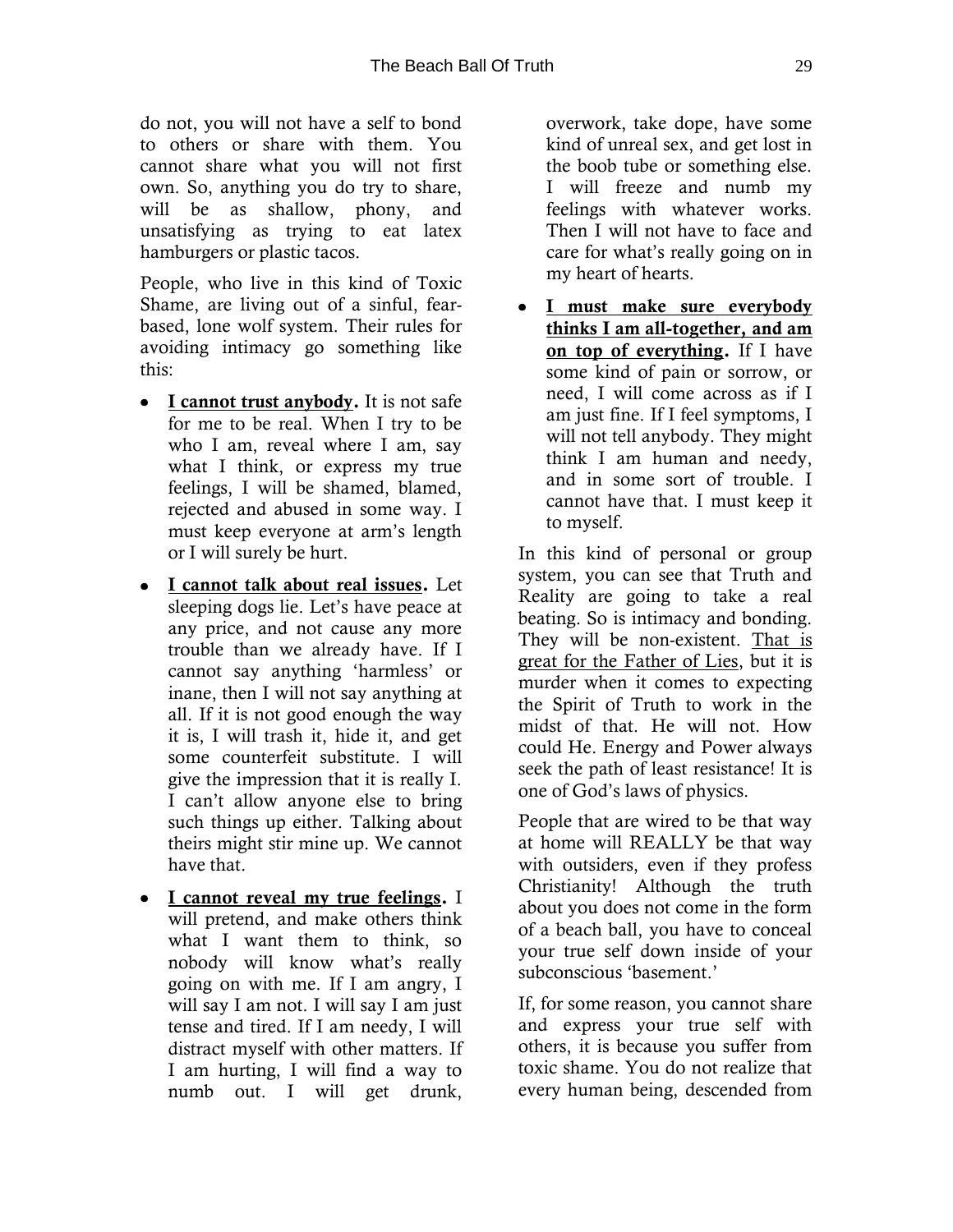Adam and Eve, is just as much of a wounded, weak, helpless, incomplete, needy basket case as you are. We are all in the same boat! The equality, and the freedom that comes once you realize it, is mind-blowing. And thinking you are better or worse off than anyone else, is insane torture and bondage.

Since you cannot accept yourself, **you do not have a true self to share in an intimate relationship, not even with God!** So, if you cannot give your true self, what are you giving to the people in your life? What are you really doing in your relationships? Where are you with God?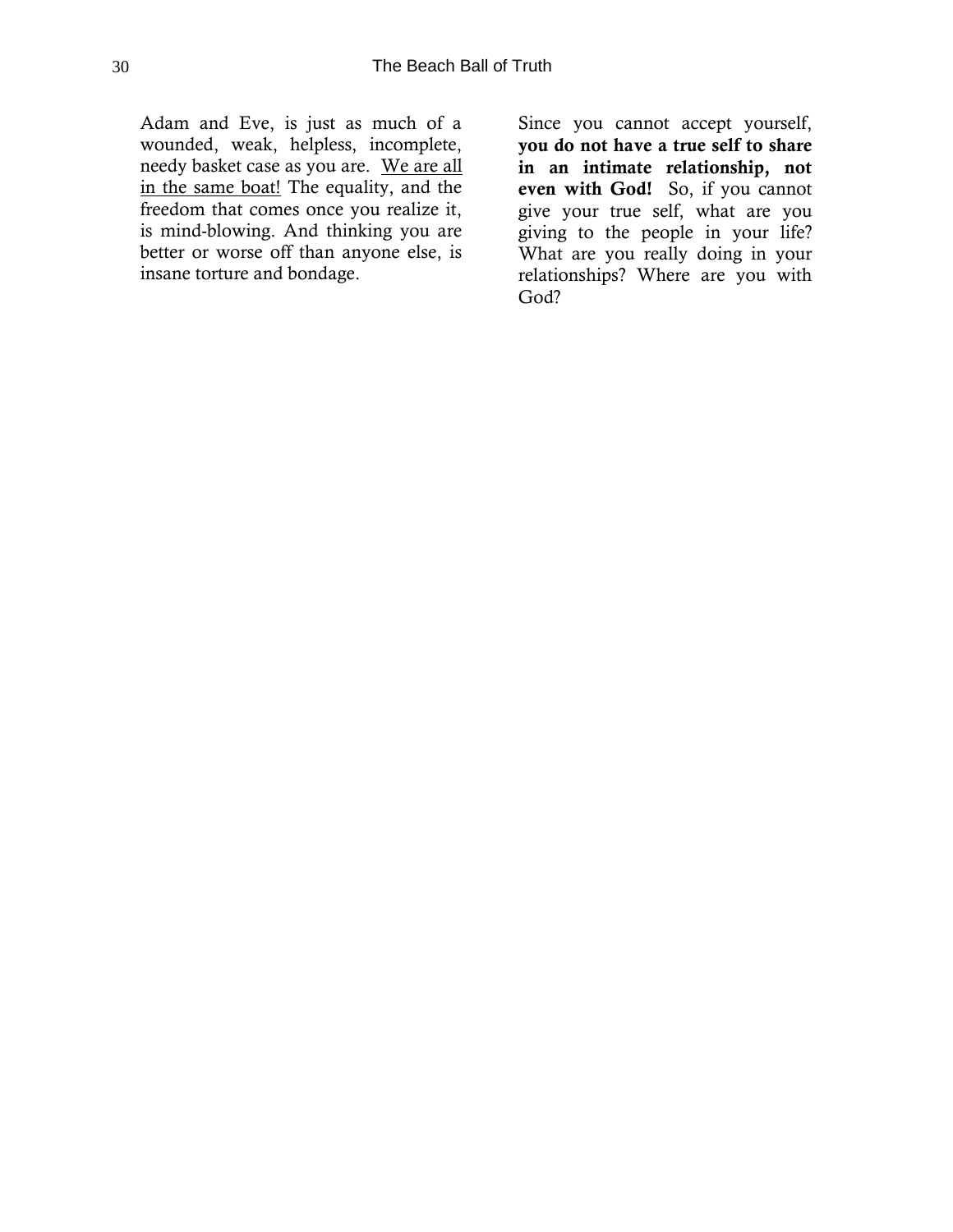## **MIRROR DAY**

*Let's create an imaginary country. Like all countries, this one has its own culture, customs, and traditions. One tradition centers on how they initiate and integrate the children into their society.*

*It works like this: Every family observes a very special holiday and feast day for each child, male or female. It occurs on the child's third birthday, when they are developed enough to begin to think and learn, and while they are still young enough to be very impressionable, moldable, and teachable.*

*This special day is called*—*'MIRROR DAY,' because on that day, the three- year old child receives two awesome legacies from the family, two things that she has never had before. One: she gets to see herself in a mirror for the very first time in her life. Two: based on that very first impression of what is reflected to her in the mirror, she gets a descriptive name to supplement her legal name. This descriptive name will ‗brand' a part, or role, or character into the child's brain. The child will believe, identify with, and, in many cases, continue to act it out, for the rest of her life.*

*That third birthday is ‗unveiling' the child's identity and place in society. To prepare for this great event, families diligently keep the child away from ever seeing mirrors, pools of water, reflections in windows etc., in order not to spoil the powerful impact of this occasion.*

*Mirror Day is designed to give the child her very own paradigm of herself. Prior to that time, the family has given the child a very firm grasp of who and what everybody else is. Thus before Mirror Day, the child has already learned where everyone else fits into the ‗pecking order,' she knows who is who,* 

*and what is what. In other words, she has been given a firm grasp of what is "NORMAL."*

*But on this momentous day, the child gets to see herself. Imagine her anticipation as her very own Mirror Day approaches. She sees everybody in the family, and their friends and relatives centering on her and making preparations, just for her, and the great day devoted to letting her know all about who she is.*

*But suppose this one child was born into a family that had a couple of inveterate ‗practical jokers.' They do not always pull pranks and set up elaborate roasts or schemes, but occasionally, when the specialness of the occasion stimulates this streak in them, they take great pains and spare no expense to play a joke. Now, they have decided to play one on this three-year-old.*

*The day before the event, the jokers go to an amusement park and rent a crazy distortion mirror from the proprietor of the ‗Fun House.' They smuggle it into the house while someone else takes the child on an errand. Then they put a fancy drape over the mirror and set it up in the prominent part of the house, where the Mirror Day ceremony is to take place.*

*Of course, the child does not know what a ‗Fun House' is, or what a crazy, distortion mirror is. She has never even seen a regular mirror, let alone a warped, distorted one. She only has the word of some other people for what a mirror is, and what happens on Mirror Day.*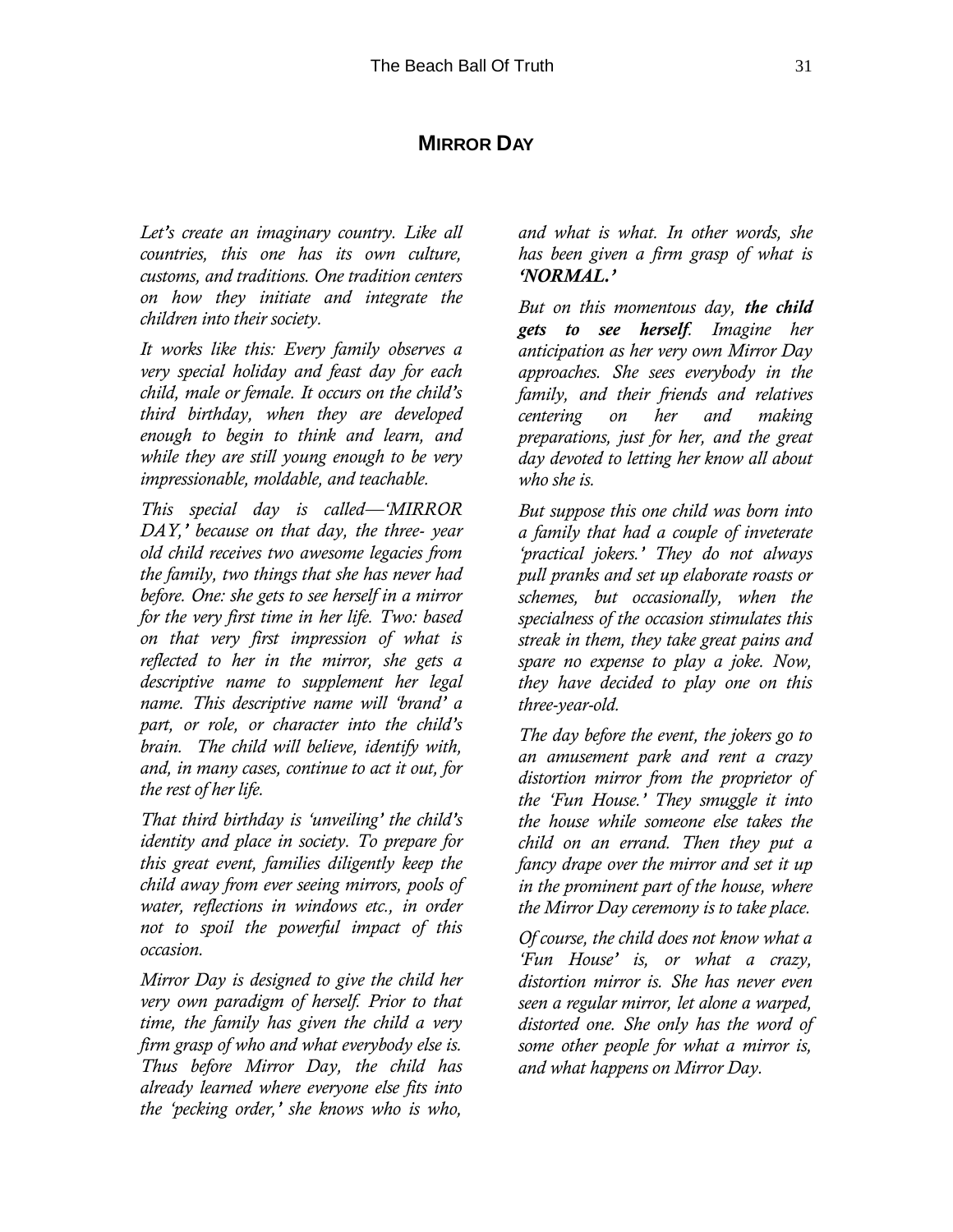*And based on what they have told her, she is convinced that every mirror is perfectly accurate and tells the truth, the whole truth and nothing but the truth. So, she is a perfect set-up for what the conniving jokers are planning to do.*

*The day of days comes at last. Relatives and friends stream to the house and soon it is packed with merry makers. There is music, food, drink, and gaiety. Finally the big moment comes. The parents approach the draped mirror. And the child, dressed in extra special finery, is led before the towering monolith. She stares at the imposing draped form in wide-eyed wonder and anticipation. Very soon now, she will finally get to see who she is.* 

*The mother and father ceremoniously remove the drape. Now the child, already knowing what ‗normal' is, from her understanding of what everybody else looks like, takes her very first look as what she is sure will be a true, accurate and totally believable mirror-image of herself. Her little, internal, video camera is poised and ready to permanently record this most important of first impressions. And suddenly, there she is....*

*Oh God! The shocking impact of that first look—that monstrous, misshapen head and face...the ghastly, ugly, twisted body...the grotesque, revolting features...all of the ugliness...all at once. It hits the little girl with the shocking impact of an iron bar right across her face.*

*Her horror, dismay, and disappointment are etched all over her. This tells the pranksters that their ‗harmless, little joke' is really working to perfection. They break into peals of laughter slapping each other's hands in an elated ‗high five' salute, while the shocked guests look at each other in gaping disbelief.*

*Then going all the way, with their elaborate gag, the jokers point to the image in the mirror and then to the child. With absolute,* 

*adult, authority figure believability, they dub her ‗LITTLE MONSTER!'* 

*Of course, not being able to reason through or edit what is happening, the child accepts the image mirrored back to her, and the name that goes with it, as her true and everlasting Reality, Legacy and Identity. It is branded, oh so deeply branded, into the very fiber and fabric of her tender, hopelessly gullible, soul.*

*The jokers have no clue concerning what they had just done to that child's mind, brain, and nervous system. They never suspect how deeply they have just formulated an entire life pattern and how they have cursed the child's mind and future.* 

*They do not evaluate themselves by their performance, or its damage, but rather by their intentions. And all they intended was to lighten things up and have a little fun. What is so wrong with that? Their intention was to tell the child later that they were only ‗kidding,' thinking that the child would forget about the joke and everything would go on as normal, as if nothing had happened.* 

*(But something did happen. Something very, very permanent happened, something they will never be able to undo—a first impression, a vivid tattoo on the brain, a searing, burning brand embedded permanently into her brain.. And if the child does not get some serious help, that diabolical personal pattern will never be removed and replaced by the Truth.)* 

*The child is suddenly unable to go on with the rest of the ceremony. But nobody really notices. The room has exploded into an uproar. Everybody is ranting and raving over what the jokers did, and fingers are starting to point in every direction. The jokers maintain their*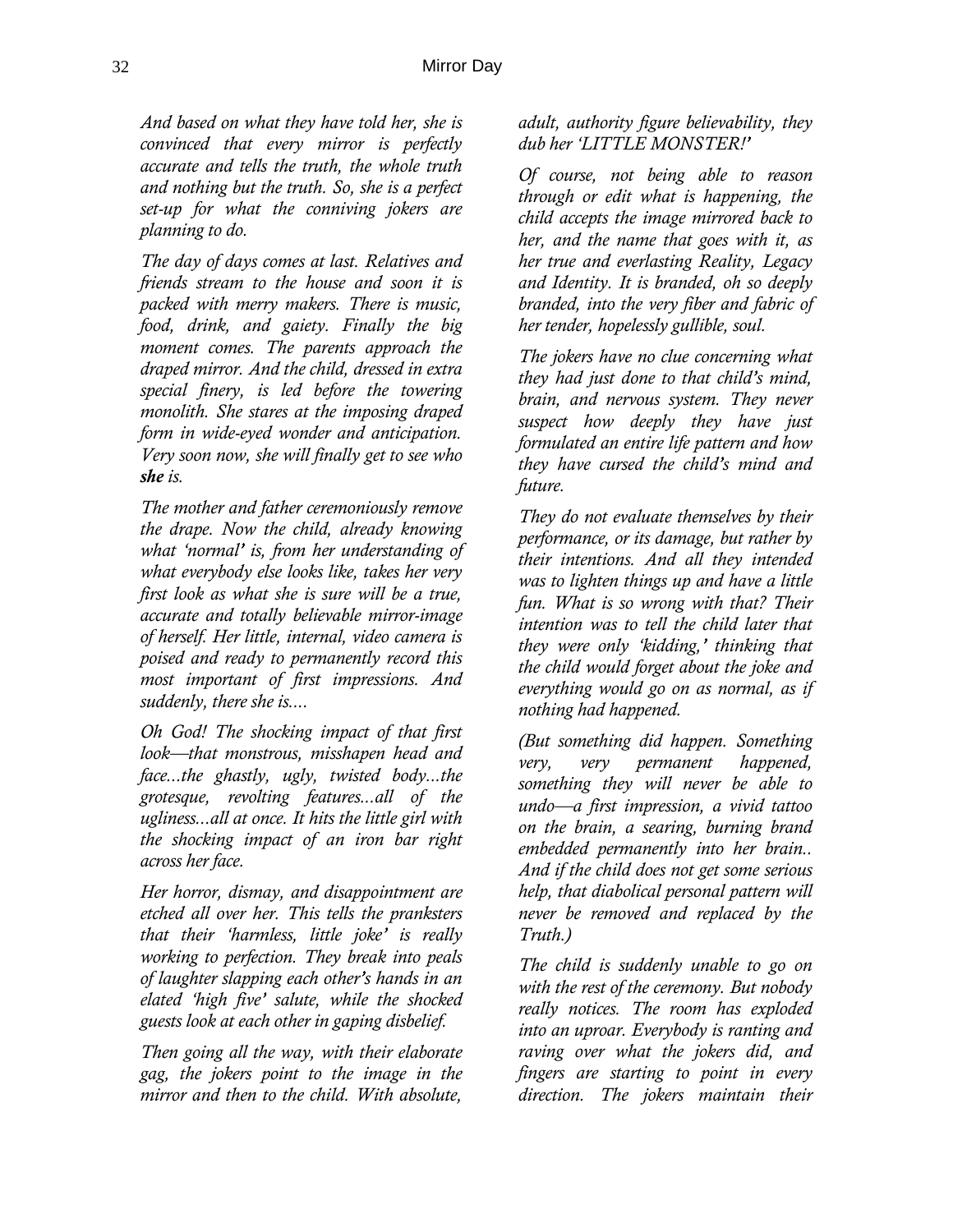*innocence. They protest that they did not mean any harm.* 

*The others berate them. Suddenly the great holiday and feast day has twisted back on itself and became a venomous serpent. It is a total bust, filled with hard feelings, wrangling, and acrimony.*

*The child runs from the room, sobbing, in utter agony. It was all her fault. If she were not such an ugly, defective monster, this beautiful day would not have been ruined. Why did she have to be so ugly, unacceptable, and unlovable? Why did God have to do this to her? Why was she ever born? How can she ever face the world again? How can the world ever look at her without screaming in terror, or at least, laughing themselves silly?* 

*She makes her way to the dank, cool darkness of the basement, where it is quiet. There is no one here to see how ugly and grotesque she is. She is already seeing herself as a Beast in the basement, hiding, hurting, and isolating. The Beast has already begun to devour and swallow up her life.*

*In the agonizing solitude of that musty refuge, the corrosive acid of Toxic Shame begins to do its awful work. It bubbles up from deep within, seeping throughout the lagoon of her mind, permeating, contaminating, like murky, black putrescence, taking complete possession of the entire pool of once-clear water.* 

*As the disappointment, shame and selfcontempt begin to radiate from her, in all directions, they spill from her spiritual parts, into her physical brain, nervous system and body. Now it has her. It is mental and physical. She is filled with toxic shame in her soul, and the painful corresponding surges of emotional voltage that go with it begin to surge throughout her body. Shame has now taken up permanent residence inside her. The name keeps echoing in her head, burning* 

*deep riverbeds of dark, permanent thought patterns through which her little mind will have to flow into the future:*

*MONSTER! MONSTER! MONSTER! MONSTER! You ugly, repulsive, stupid, sick, worthless MONSTER! You will never succeed in life. You don"t have a chance. You will never be normal. Nobody will ever love you. You are no good. Why don"t you just dig a hole and bury yourself in it and never come back out?"* 

#### **LET"S THINK ABOUT IT:**

This is what it is like to be a child victim of significant, active or passive abuse. The younger and more gullible the victim, the more deeply the acid of Toxic Shame etches disfiguring, spiritual, mental and emotional wounds into his or her soul.

For years afterward, repentant abusers who mirrored such things to the child may try to deny they ever did such a thing. They may try to convince the branded, seared mind of the child that it wasn't all that bad, or that 'they did not really mean it.'

And, as long as the victims remain stuck in the thought patterns of childhood naiveté and gullibility, it will never dawn on them that they did not have the problem. The people that were wrong and shameful were the abusers.

The repentant jokers or sympathetic relatives and friends may later try to comfort the child. But no matter what they say, the child will not believe them. She will assume that they are just trying to be 'nice.' She will interpret their attempts to set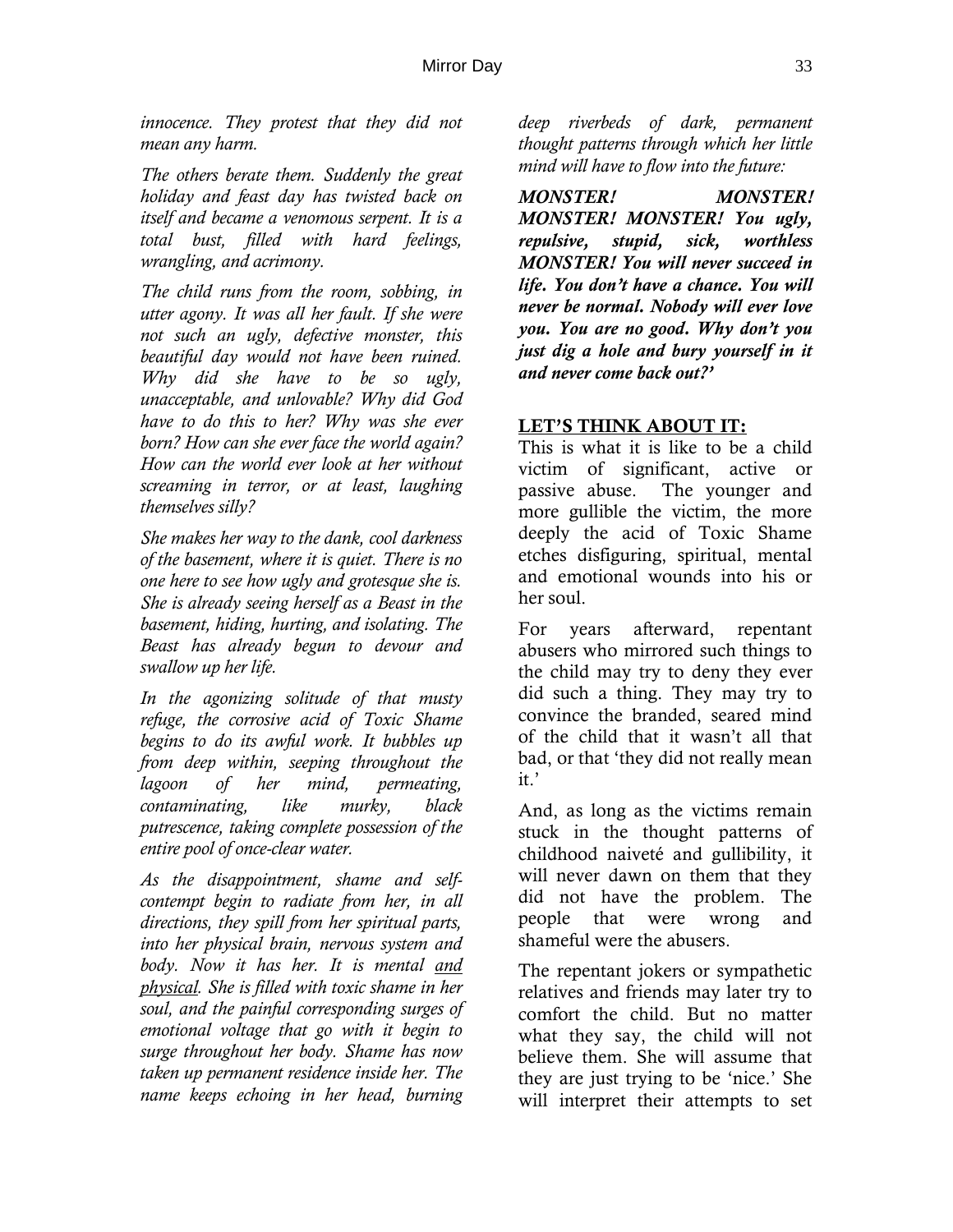things right as well-meaning lies and deceit. **Didn"t she see the mirror with her own eyes? Weren"t they like totally believable gods to her? Didn"t they name her "Little Monster?" Wasn"t it Mirror Day?**

The monster paradigm burned within her, false as it is, will contaminate her every thought process and decision. Her internal computer will believe her, as she accepts the monstrous mirroring as gospel truth.

Then her mind will begin to reason, with devastating logic, from that original first premise. "If that is true, then this follows, and that follows, and this..." It will flood the depths of her subconscious, and determine the direction her deeply embedded mental ‗riverbeds' will lead. She will wallow in self-loathing, self-pity, shame, rage, paranoia, and resentment at the God who made her. She will desperately seek all sorts of ways to medicate and numb out the pain, to disconnect the voltage shudders of shame, fear, and rage. These turbulent inner 'hurricanes' will never stop generating within her torn and bleeding soul, as long as this deeply embedded pattern is allowed to prevail.

Every one of your ancestors, going back to Adam and Eve, had their own mirror days. Most of them were damaging in one way or another. But there will never be a substitute for our real Mirror Day,

when we are actually re-born children of the Living God, and He begins to dwell and abide within us, and fill us with Himself, personally. Then we will be glowing, dazzling reservoirs of Him and the perfect Love, Acceptance, Beauty and Value He and only He can share with us.

Each mirror day that comes from this God-less world creates some deep-seated results in each person. And whatever it does to that person, if God does not enter the picture, will have a direct impact on the mirror days that person will give to others, in the future. A Mirror Day, depending on those who bestow it, could be a tremendous blessing -- for generations. But it often turns out to be the curse of generations.

Your grandparents, your parents, and you—all of you had your own mirror days. And did that ever make some deep impressions on you and your lives! Now you are mirroring all the time, like everybody else— SOMETHING OR OTHER. Are you aware of how powerful that is? Are you aware of what it is? Do you know what you are doing?

**"Jesus said, "Father, forgive them, for they do not know what they are doing." And they divided up his clothes by casting lots." (Lk. 23:34)**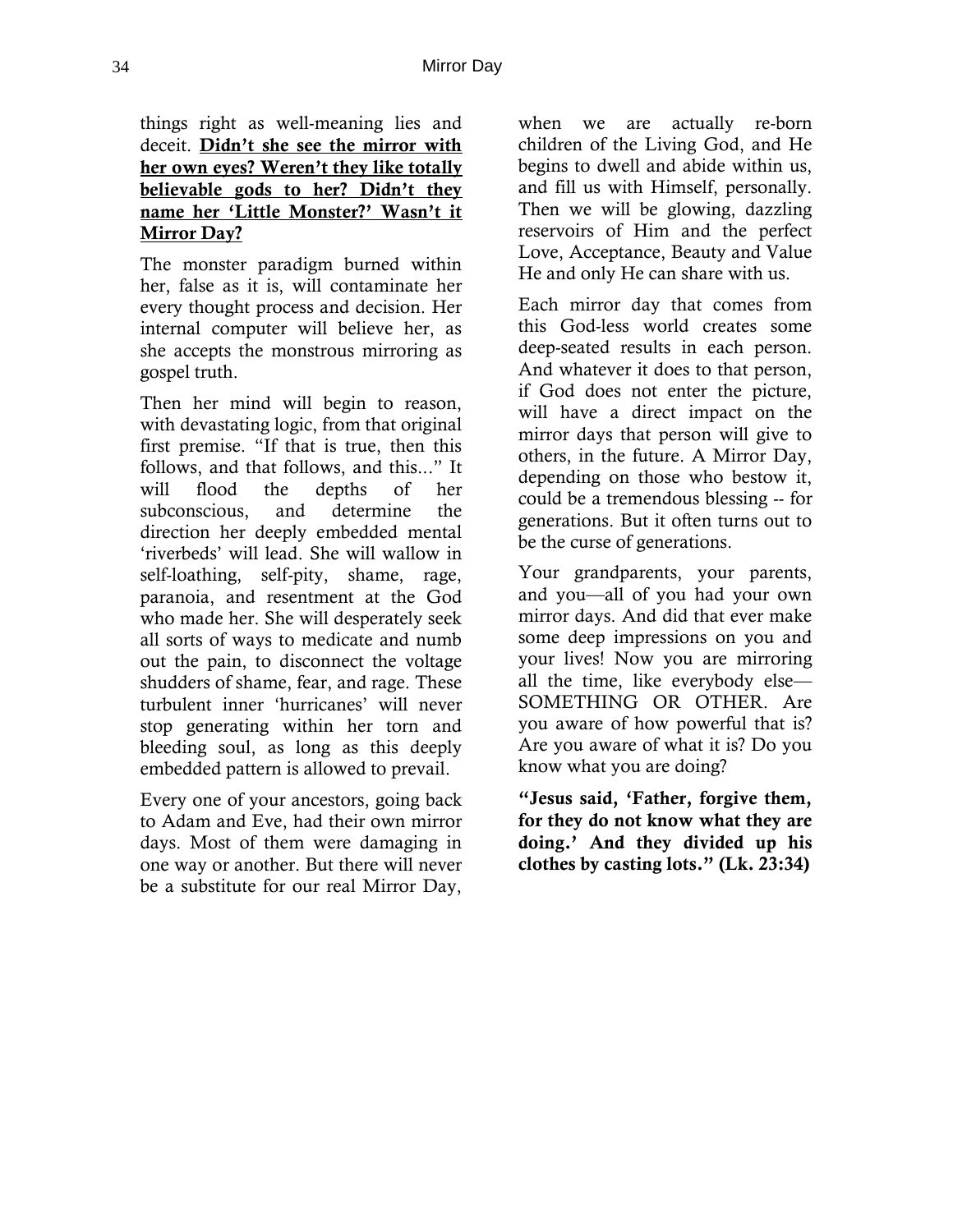## **THE ADULT ALLY**

*Dad was determined to get his family out of that hellhole of a neighborhood, and the poverty that forced them to live there. So he worked day and night to earn the money they would need to have a better life. This was no place to raise a family. But because Dad could not be in two places at once, Toby seldom had any time to spend with him.*

*Mom began to work too. She was gone almost every day, and busy with housework at night. She had so much to do. Toby did not want to bother her with his short-term problems. Because of their daily preoccupations, it seldom occurred to him to bring them up. So, he kept things to himself for the most part.*

*He was almost five. Somebody had to take care of him. And in that, he was lucky. Mom's parents lived next door, so Toby spent his weekdays with his Grandma. She really loved him, and wanted him around. Sometimes he would help her cook, or sweep, or wipe dishes. Sometimes he would listen to the radio, or swing by himself out on the porch.* 

*But Toby could not really talk to Grandma either. In the midst of her hustle and bustle, it seldom occurred to him to bring his problems up. Grandma did not understand little boys and things that concern them very well. As soon as he would bring something up, Grandma was intent on fixing it, right away. So she would utter a maxim or cliche, and consider the matter closed, even if it really was not.* 

*Toby played in the two, tiny, adjoining yards. He had strict orders not to venture beyond the front gate, or into the alley in back. Not in that neighborhood! So, throughout the mornings and afternoons,* 

*Toby played alone. He had toys and the two yards became like movie sets in which he made up games, and orchestrated imaginary scenarios with which to entertain himself.* 

*His was a safe world, wholly under his control. It was nothing like what existed beyond the fences that hemmed him in for his own protection. Out there, people were always creating awful, scary scenes.*

*Three doors down from grandma's, on the corner, was a blue collar, neighborhood tavern. Day and night, grownups would congregate, dance to raucous polka music, and drink. When Mom took him to the store, they'd walk past the open door and the stale, smokey, beery, tavern smell would waft out at them. He heard the blare of the jukebox, clinking glass, raucous laughter and big people bragging, arguing, flirting and showing off.* 

*Sometimes the people inside would get angry and start cursing, punching, smashing, cutting, gouging, trying to kill each other, and becoming monstrously ugly. Today, it happened, again.* 

*A crowd spilled out of the bar, and clustered on the sidewalk—another fight. But this time, because of the animated noise of the spectators, Toby got so curious, that before he knew what he was doing, he left the yard and went to the corner to see what all the excitement was.* 

*The crowd huddled tightly, like a giant turtle. He could not see, so he stooped, trying to look between legs, into the impromptu ring. He still could not see, so he got on his hands and knees and*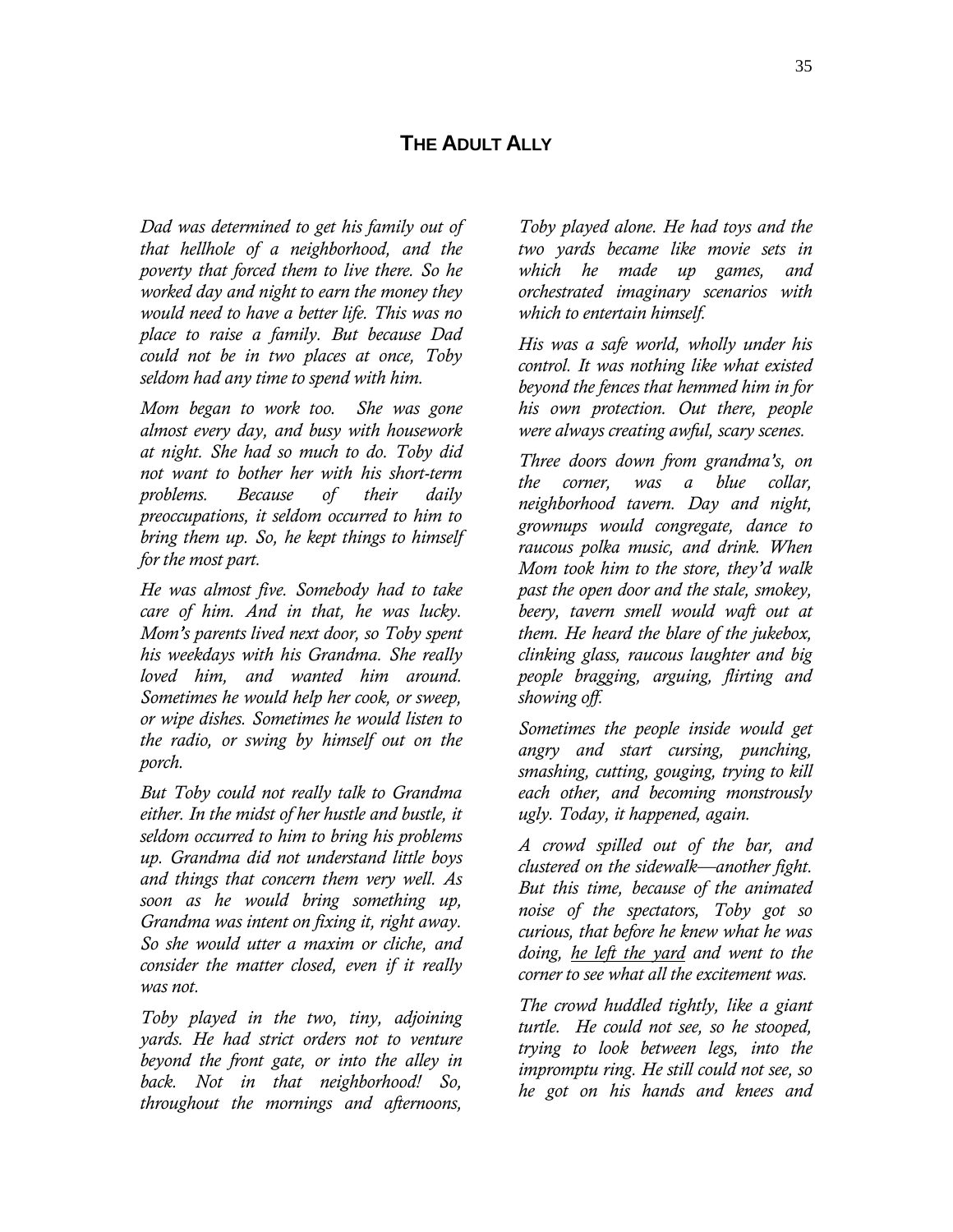*crawled in closer. That was better. Now he could see.*

*A few feet from his face, two men were laying on the pavement, squeezing each other in a desperate death lock grip. They seemed tired, because they were still for long intervals, sweating, twitching occasionally, neither letting the other do much, neither able to gain an advantage.* 

*There was blood on their shirts and faces. The whole side of one man's face was bruised purple. Toby noticed his anxious eyes, glancing at the crowd, assessing its mood, asking what he should do next, and how long he was obligated to endure this ordeal.* 

*Toby recorded it all. These men and the crowd panting down their necks. It was like a huge, coiling, vicious, poisonous snake, whipping crazily, dangerously, out of control. The two men were at the mercy of this unstoppable force they themselves had unleashed. Neither one could quit or put a stop to what was happening. Not yet. The snake ritual would have to play itself out, before the snake would be able to crawl back into its hole, satisfied.*

*The crowd pierced the two men with frenzied, ugly eyes, screaming, taking sides, as if each spectator could defeat his own personal demons, through the proxy of those anonymous bodies entangled on the sidewalk. They shouted advice and curses, urging each combatant to kill or mutilate the other.* 

*Toby could not understand how those who lived beyond his protective fences could be like this! They were like this out on the street and back in the alley all the time. But he could not get used to how awful, lonely, confusing, unsafe and terrifying it was beyond the fences of his safe, little world.*

*He crawled back out from that blood lusting, gawking mass, and ran home. He felt like being sick, and crying, all at once. The violent men, the cursing crowd the grotesque,* 

*ritual, the passionate malice and horror—all of it, burned itself, like acid, into the fibers of his tender soul.* 

*Then he began to remember that other incident, on another hot afternoon, two weeks before. He had been at his observation post, leaning against Grandma's wrought iron gate by the front sidewalk. His feet were perched atop the corner of the two-by-twelve wooden border of Grandma's flowerbed.* 

*A gang of three young Latinos loitered against the tavern's front wall, on the very same spot where the crazy wrestling match was now taking place. They lurked, murmuring, and glaring menacingly down the street, at the house right across from where Toby lived.* 

*Suddenly, Joe, a young Marine, home on leave, came out on his porch. For a few eternal moments, he glared back at the three on the corner, stirring up the bad blood that obviously existed between them.*

*Then Joe left the porch and walked, deliberately, across the street, right up to where the menacing loiterers waited. Without hesitating, or saying one word, he came up to the one in the middle, and as quick as a striking cobra, landed two, vicious punches, smashing the man's nose and knocking out his teeth.*

*The stricken man bent over, clutching his bloody face, sobbing. The two friends gaped in total shock. Still, not a word was said. Joe waited for them to respond. When they did not, he turned, grayfaced, and strode back to the porch, and straight into the house. The friends of the victim dragged the poor man away, around the corner of the tavern and, out of Toby's sight.* 

*Today the violent neighborhood beast was back at it again. This time it was*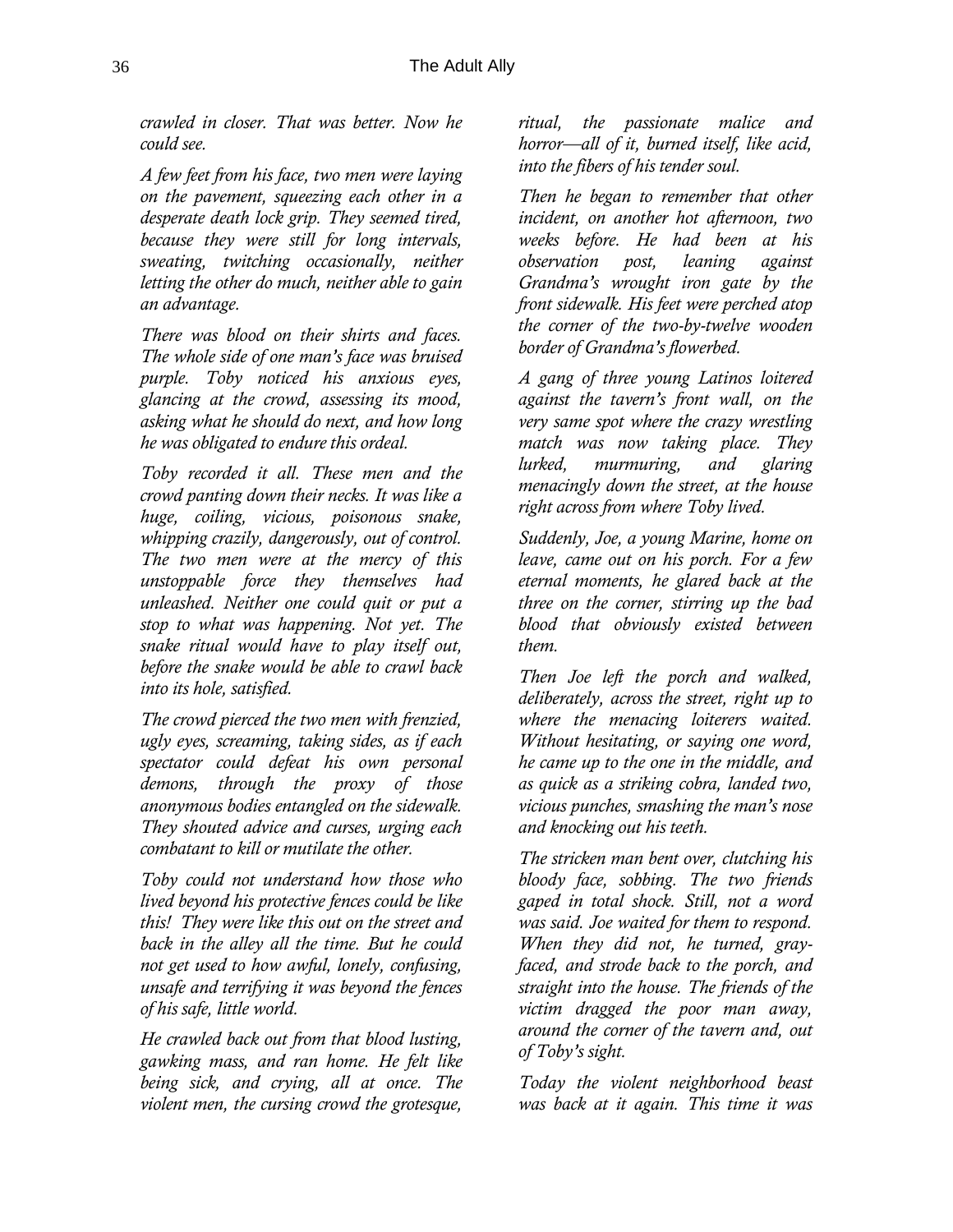*consuming more people than he had ever seen. They were, all around him. The yelling was terrifying. Toby had no way of knowing what was happening to them or to him. He just took in the obscene, bloody, malevolent maelstrom and felt it intensely. Horror, shock, fear and disgust caused jolts of powerful voltage to surge through his little stomach and chest.* 

*He went to his back porch and sat on the top step. He leaned against the house, hoping that the increased distance would muffle the noise coming from the corner. He closed his eyes because his head was pounding. He kept seeing that purple, bloody face, the searching, bewildered eyes of the men on the sidewalk, and the vicious snarling, maniacal adults.* 

*What kind of a world was this anyway? Why was it so vicious and mean? What was going to happen to him if he ever grew up and left the postage stamp yards that made up his sheltered world? Would they beat him up like that when he was older and left the yard? What would school be like? What could he do to be safe? Could he be safe? Would he have to fight too?*

*The afternoon dragged on and on. Grandma had her soap operas on. He could hear them faintly, coming from an open window. He did not know what to do with himself. No toy appealed, he could think of no games to invent and play. He sat for the longest time, staring at the wooden siding on the house, remembering, trying to understand and absorb what he had seen and heard.*

*It was too scary, too awful, to handle all by himself. But there was no one to help him, only the incessant buzzing of some huge, metallic-green horse flies, and chirping birds, and tree leaves rustling in the summer breeze. No one to talk to, at least, not yet.*

*Finally, the magic hour arrived, his favorite time of day. Grandpa would soon come home from his work on the railroad! The sun and*  *the lengthening shadows foretold his impending arrival. Grandpa would listen. He would know what it was all about. He would explain. Grandpa knew everything. He was good, strong and safe. Grandpa understood. Grandpa cared.*

*Toby stationed himself at his observation perch by the front gate. The corner outside the tavern was now quiet, as if nothing at all had happened. But it was still happening inside of Toby. He looked at the house across the street. There was no sign of anything stirring. Joe had gone back to the Marines.* 

*Toby focused his attention the other way. Grandpa would come from that direction. In a little while he would spot a distant figure, trudging toward him from the railroad yards. It would be Grandpa, with his grimy blue bib coveralls, black lunch pail, strong, callused hands, and wonderful, tender heart. Today, Toby needed Grandpa more than he had ever needed him before.*

*The moment Toby saw him he jumped off the wooden flower bed border, opened the gate and ran down the sidewalk, as fast as he could go. Toby saw Grandpa's face brighten when he looked up and saw his grandson. And he heard that unmistakable, hearty laugh. The weary man reached down and caught the little boy into his arms. It was their weekday ritual. Then, like always, Grandpa carried Toby, until they reached the gate.*

*Today, Toby had lots and lots to tell Grandpa about. He described all that he saw and heard. He expressed his feelings and his little boy perspectives on the events of the day.* 

*And, as the torrent of his experiences came out, Grandpa listened and interjected little comments at just the*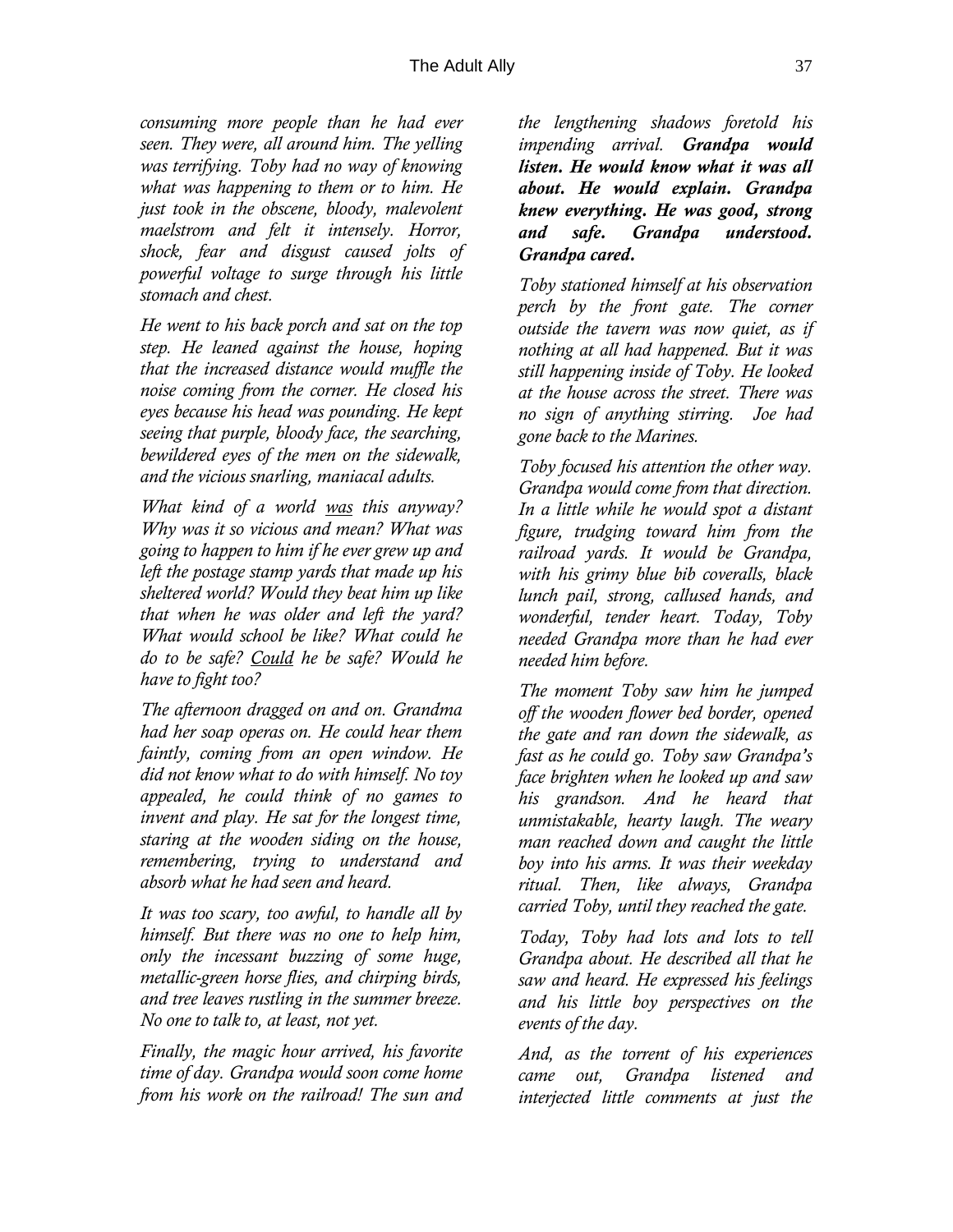*right times. He let Toby get it all off his chest. Toby's questions would come later. But right now, it was time for Toby to blow off the steam buildup that had been accumulating inside all afternoon. So Grandpa listened.*

*Toby told him about the fight, and told him again about what Joe had done. He told him about all the cursing people on the sidewalk, and what it was like when he saw the blood and the man's purple face and how scared he felt. Of course, he had to admit that he had left the yard against orders. But Grandpa just grunted and listened. He was much more interested in what his grandson wanted to tell him.* 

*Toby described what the men were doing to each other and he told Grandpa what the people had said, bad words and all! Saying everything to Grandpa seemed to make these awesome, overpowering, adult mysteries, less immense and intimidating, and more bearable and manageable.*

*By the time Grandpa had finished listening and puttering in the storage shed behind his house, Toby felt like his old self again, safe, secure, confident, and powerful. Life was not nearly as horrible and lonely, as it had seemed an hour before.* 

*Grandpa's reassurance and total interest in Toby's world, balanced off his child's view and understanding of adults. Some adults were like those outside the tavern. But some were like Grandpa, Dad and Mom, Aunt Teresa and Grandma. He learned more about knowing the differences between people and more about his own personal preferences for the future. He reveled in the glory of belonging to a family he could trust and belong to. In the future, he knew he would choose to be with his own kind of people and not get all involved with the other kind.* 

*After supper, Toby looked out the window and saw Grandpa watering the plants in the back yard. Mom gave him permission to go* 

*out. And when the watering was finished, Grandpa and Toby walked the few blocks to Charlie's candy and ice cream store.* 

*It was another ritual—an ice cream night. Grandpa would buy a pint of chocolate ice cream for each of them. Toby could never finish his, but Grandpa always bought him his own pint anyway.*

*On the way to and from the store, the questions would arise:*

*―Grandpa why do big people fight like that? Why are they so mean? Did you ever fight? Will I have to? Why were those men waiting for Joe? Why were they mad at each other? How come they didn't fight back when Joe hit that man? Why do big people go to the bar and swear so much?‖*

*While they walked home, Grandpa answered the questions he could, and admit to Toby when he did not have answers to the others. Later, they sat in Grandpa's kitchen, making their mounds of Chocolate Delight diminish. The weatherworn man and the little boy shared the wonder and awe of manhood and masculinity, and the joy of being alive together, to experience and explore the complex, rich, and difficult mysteries of life.*

*That night, when it was time for Toby to go to sleep, he did. He felt peace, and reassurance, instead of the heavy, anxious heart of a child abandoned to his own devices. He was not alone, wrestling with the lonely uncertainty of imponderable puzzles. He belonged to his own people.* 

*And, as with all little children, fortunate enough to have such a one as Grandpa in their life, the intense business and emotional thunderstorms of this traumatic day, were also, somehow, resolved, finished, and permanently laid to rest.*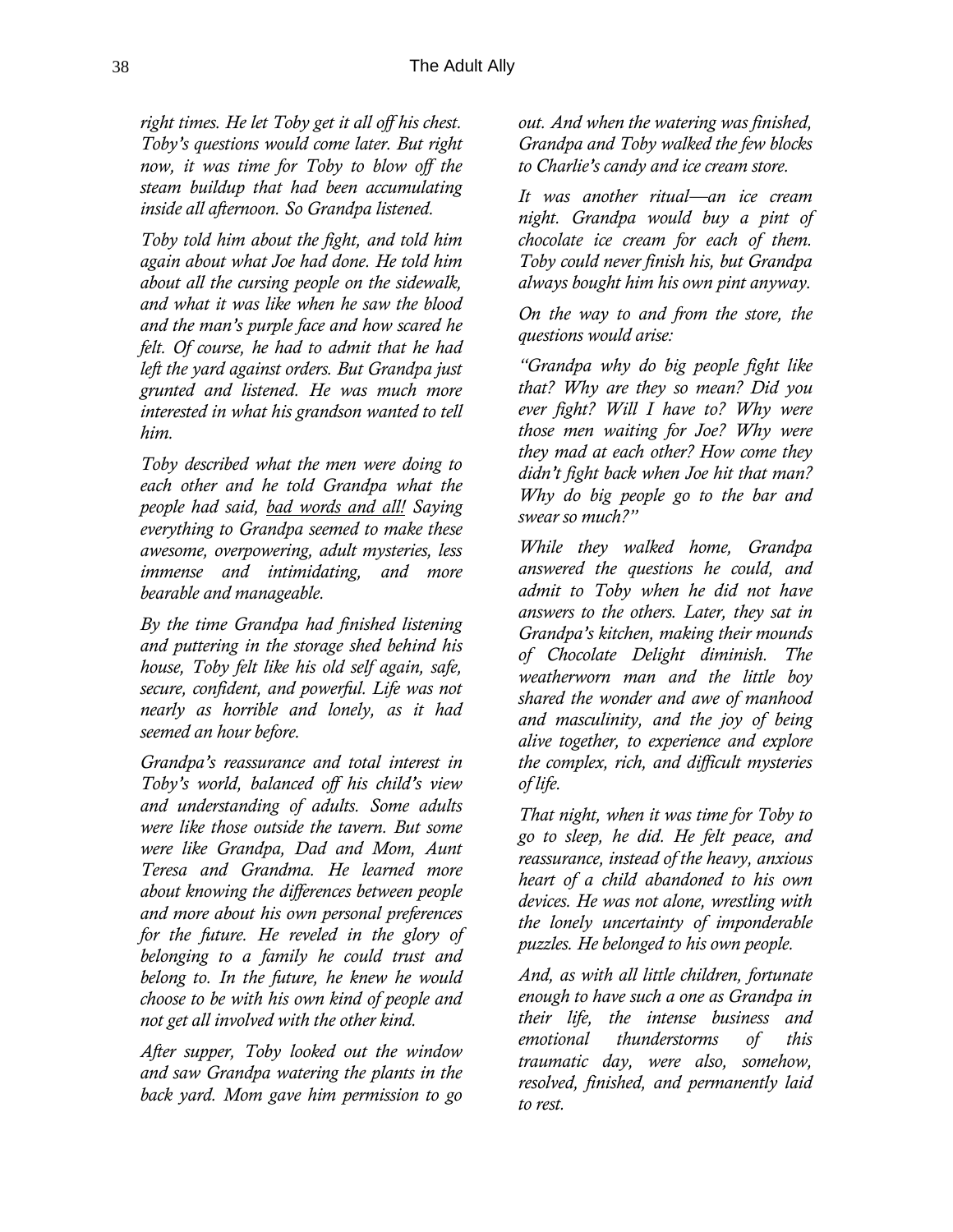*Instead of having his stomach all tied up in knots of apprehension and unprocessed voltage, he slept soundly, relaxed, satisfied and unburdened. Tomorrow would not be a continuing segment of unfinished nightmares. Yesterday would be finished. And tomorrow would be a fresh, new, uncluttered adventure. And even when it was time for him to leave the yard, go to school and explore new territory, Toby knew that somehow, he'd be okay.*

#### **LET"S THINK ABOUT IT:**

Regardless of our age, **we all need adult allies,** a support system that will help us process the incoming data of our experiences and the emotional buildup that inevitably follows the experiences. And those who depend on us need us to learn to do the same for them.

The ability to process mentally and express emotionally, when it is done properly, works pretty much like our intestinal food processing equipment—in one end and out the other. The experience processing equipment must be allowed to work the same, as God intended it, or else blockage and serious illnesses will result.

Of course our ultimate Ally and Confidante, is our indwelling God. He abides within each and every born again child of God for that very purpose, and many others. But we also need to learn to bear one another's burdens and help each other as we struggle and sometimes stagger through life.

Learning that kind of intimacy with God and our brethren will ensure that we will all be able to process our experiences in a healthy way, even when they are traumatic, very painful, and long overdue.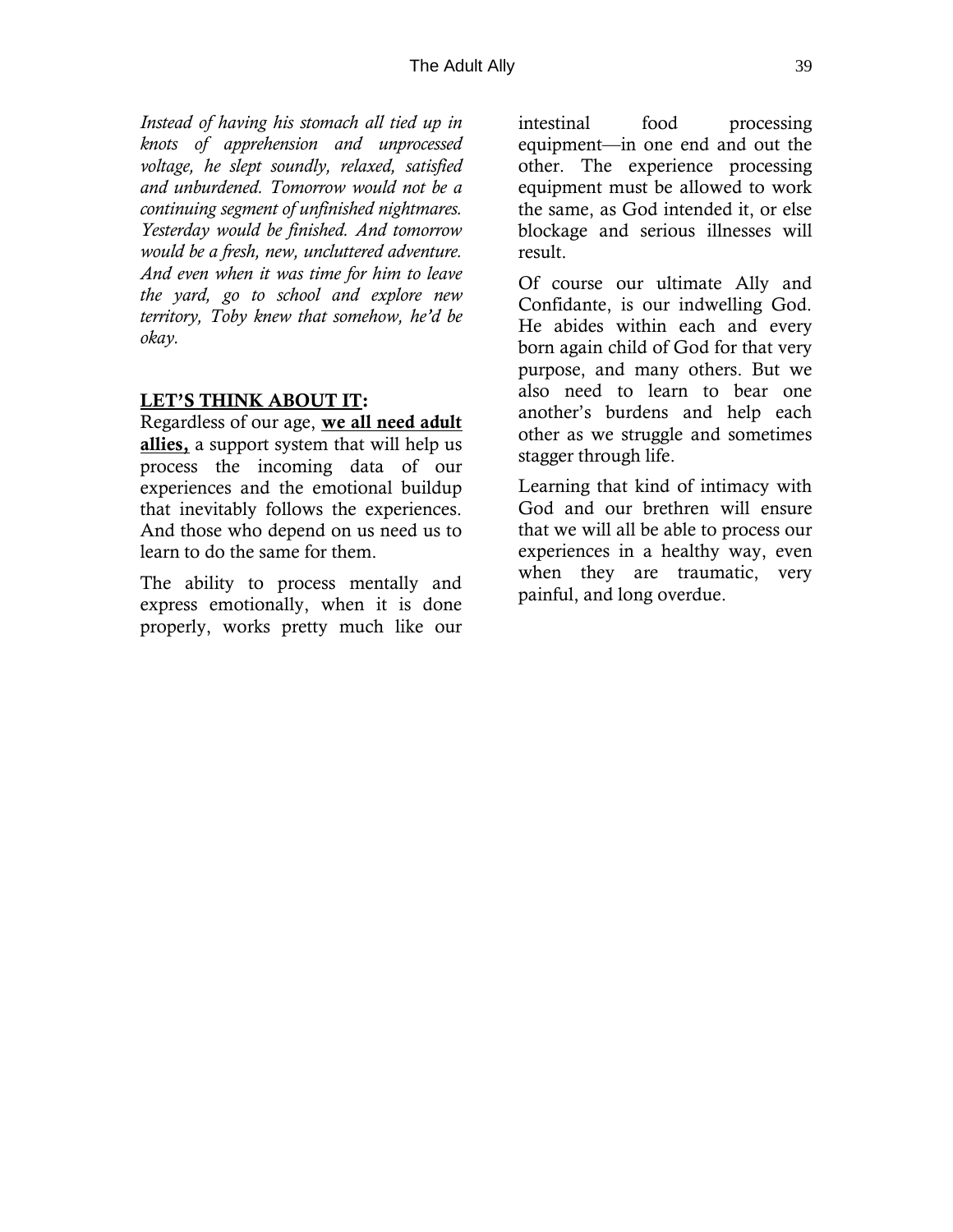## **THE 'BEAST IN THE BASEMENT'**

*We first ran into her when she was only a child. It was on her third birthday, her personal ‗Mirror Day, that we met her.' That was a long time ago. It has been thirty-five years since that horrid day, but to her, it still seemed like yesterday. The trauma of that day had become the dominating force of her life.* 

*The well-meaning jokers tried to convince her that it had merely been a joke that they had just been kidding. But it was obvious to her that they were just being nice. She knew better. She had seen herself in the mirror with her own eyes. And she knew that she was the ugliest, most disfigured wretch on the face of the earth, a feminine version of ‗The Hunchback of Notre Dame.'*

*She had learned to do many things to make up for what she was. One was, spending a lot of time in front of something she could hardly stand—a mirror. She did it not because she liked to admire herself. On the contrary, she did it because she could hardly stand to look at herself, and worked like crazy to try to make herself somewhat presentable, by making herself disappear behind a mask of make-up.* 

*Every time she looked in the mirror, her inner computer would play a trick on her. Instead of letting her see her truly beautiful face—that everybody around her could see, with its classic, captivating features—her computer would retrieve the grotesque, thirty-five year old image that she had seen on "Mirror Day." That image was burned into her brain and tattooed into her nervous system. She could not see today"s real image with her eyes. She was seeing yesterday"s Mirror Day image—with her* 

#### *brain. She was a captive of a naive little girl"s videotape from the past!*

*Every time she looked into a mirror, the old videotape inside her head was activated. And she saw "HER," the misshapen, ugly, freakish monster from that mirroring trauma of long ago. She was bigger now, educated, experienced, but that did not matter. Being bigger just made her uglier. Her brain could not access all of that knowledge and experience. It could not work from that information. It was caught up in that old videotape of that awful experience of her third birthday. It was that picture that was frozen in her brain, and its awful ugliness. And the more her mind fixed itself on that image of her, the more the chronic inner voltage of her pain and shame welled up inside.*

*She had a phobia of allowing The Ugly Monster she believed she was, to be seen in public. She strove to hide the monster in the dark basement of her mind, enclosing it behind layers of expensive make-up, eyebrow pencil, tints, powders, lipsticks and closets full of expensive clothes.* 

*Others of course could see her actual, obvious beauty. But her obvious meticulous attention to every detail of her personal appearance made many believe she was vain, selfish, and self-centered. Other women envied and despised her picture- perfect attractiveness. They could see men look at her and do double takes. They were sure she was flaunting, gloating, doing it to be the center of attention and push every other woman out into the cold.*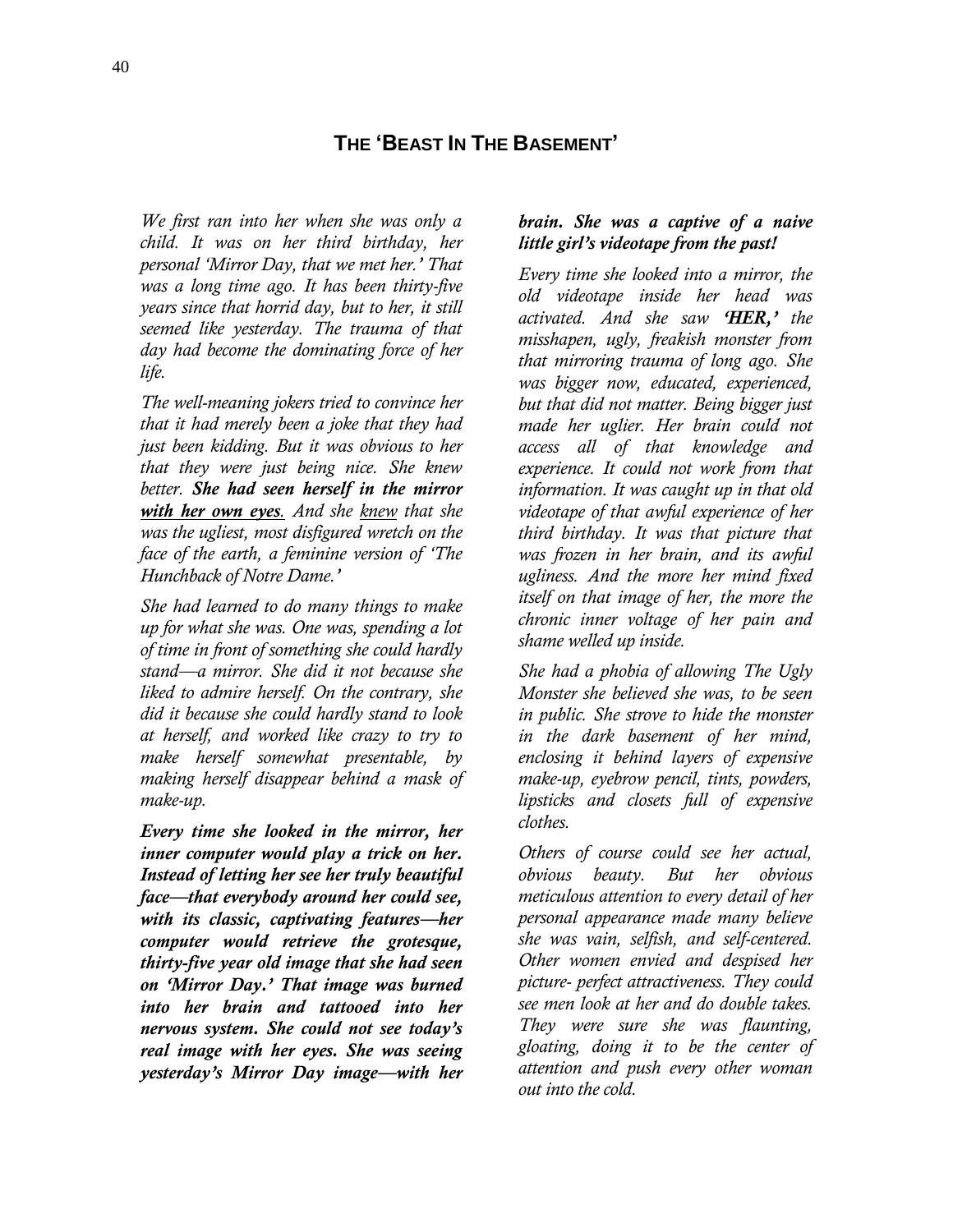*From her perspective, the jealousy and contempt of other women hurt her deeply. She would think to herself: ‗Oh no, I must not have hidden my ugliness well enough. It must be showing. They can see how ugly and hideous I really am. Now they hate me, and who can blame them? I hate myself.'*

*Her attempts at self-concealment had created a shame-based, mannequin-perfect, everyhair-in-place, counterfeit self. By hiding behind the mascara, tinted hair, and the layers of expensive pastes, creams, powders and clothes, she thought she was managing to kick the Beast down into an inaccessible basement.*

*She was trying to do two contradictory things at the same time. Part of her was trying to make everyone else think The Beast didn't really exist. Another part of her was frenziedly trying to stuff the monster down deep into her subconscious basement walling up the doorway with fashionable ‗bricks' of, denial.* 

*That of course only caused The Beast to grow bigger and seem more real to her. It increasingly dominated her every subconscious motive and action. The more she tried to deny, yet escape The Beast the more it became her taskmaster.* 

*This shame-based pattern killed all hope of intimacy. It was a pattern for control, and manipulation of others, a pattern for total isolation. It was a command performance she could never stop doing. She had to constantly maintain the mannequin façade she had laboriously created, in order to feel ‗under control' and ‗safe.' It was the only way she knew of numbing out her overpowering panic and dread of suddenly being ‗discovered,' stripped ‗naked,' and exposed as the monstrous thing she was convinced she really was.* 

*She had learned to expertly manipulate and control, in order to keep everybody at arm's* 

*length. She did not dare let anybody get too close for fear that they might hear the Beast in the Basement scratching and growling around in the depths. If they got wind of the fact that something was down there. They would get curious. If they got curious, they would nose around trying to see it. If they saw it, they would be totally horrified and disgusted, and then she would absolutely die another of her thousand and one deaths.*

*She truly was physically beautiful, and men were naturally attracted to her. But only a certain few attracted her. Her computer instinctively selected and drew her attention only to men who also had a Beast in their basement, men who were afraid of true connecting and bonding, men. Like her, they were shame-based and men that were emotionally out to lunch, who would not be at all interested in getting very close to anybody.* 

*Unconsciously she picked them because she sensed that keeping them at arm's length would be easy, and that made her feel safer. Such men were easier to manage and control. To her, they were stupid and desperate, if they were willing to pay any kind of attention to her. Obviously, they did not have the brains to see her for what she really was. She liked the attention, but held them in contempt.* 

*And when they could not connect, she would think it was because they had seen her Beast. It was never about them, it was always about her Beast. Then her invisible abuse-victim ‗rubber band' would snap her right back to that terrified, desolate little girl section of her brain, and The ever-growing Beast would leer, and smirk, and devastate her once more.* 

*Lust and loneliness prompted her to entangle time after time—but only with men who were interested in lust and*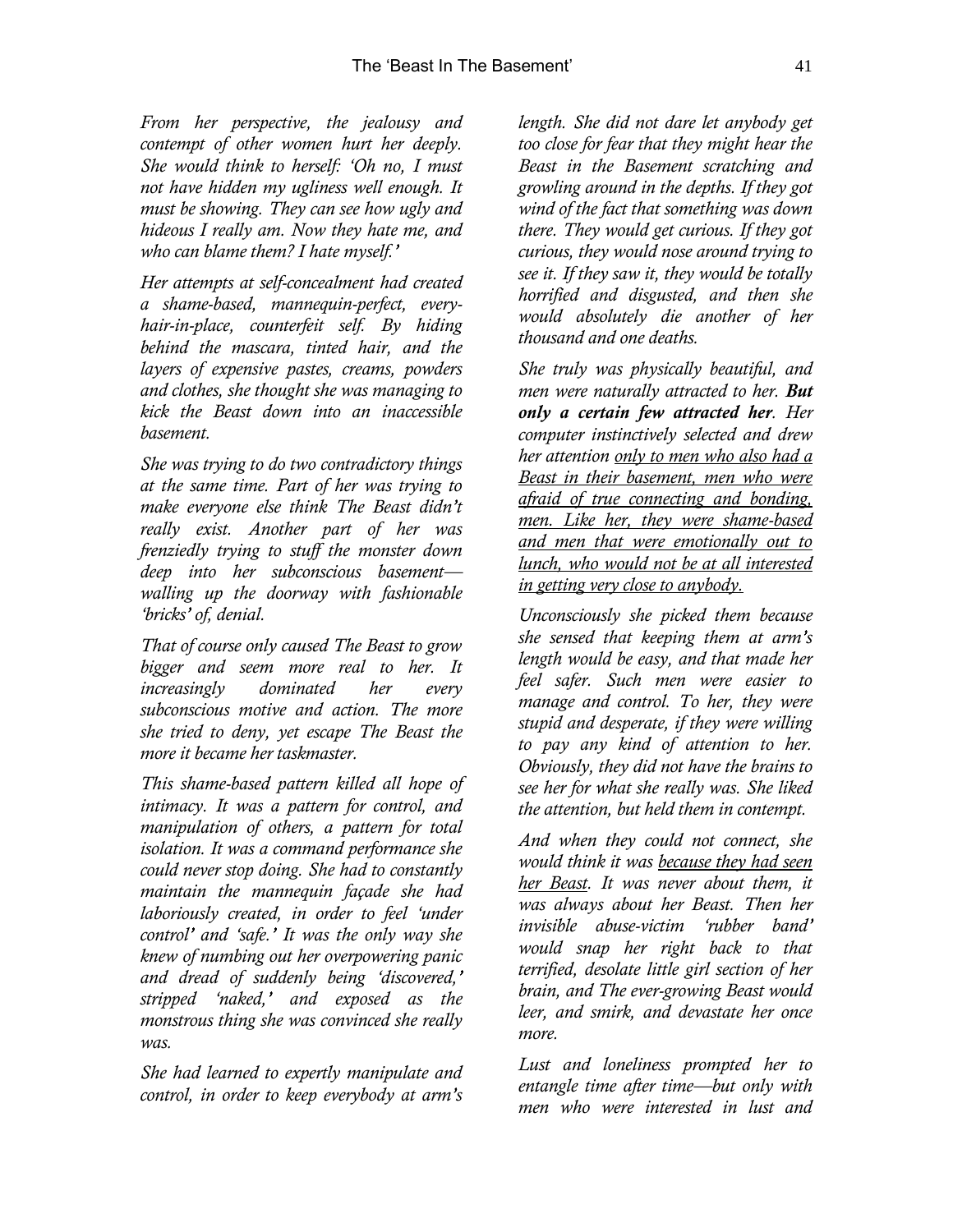*loneliness. And, because she was really made for love, connecting, nurturing and true intimacy, the clumsy attempts at going through the motions left her emptier still and feeling like a disgusting pile, of dirty, soiled, sinful, damaged goods.'* 

*But any man who did not have a Beast, and really wanted her, for who and what she really was, appeared to her to be an unendurable threat, and totally unattractive. She thought such people, ‗too pushy—nosy, controlling, dull and uninteresting.' She would find a way to say the wrong thing at the wrong time. She would hurt them, forsake them, betray them, and push them away, as if they were at fault.*

*But she was Truth-twisting. The Truth was she could not stand the thought of them getting close enough to catch a glimpse or a whiff of The Beast. If they did, they would be repulsed and would abandon her. So to head it off, she did it to them first.*

*It always turned out the same. Either she, or her current partner in shame, would instinctively hit the ‗self-destruct button' of their relationship. As soon as somebody ventured too close to either Beast's walled-up door, a red alarm light would begin flashing in their inner control panels. A destruct sequence would begin and end in a total explosion, rupturing, and pain. One would cut the other off, and both would go their separate ways, hurting and bleeding internally.*

*Then a time of rest and respite would allow some of the surface wounds to heal. And her lust and loneliness would become overpowering once more, and another cycle of crazy, groping entangling would begin with another, total stranger. Better a life of pretense and going through the motions. Better a life of frantic Truth-twisting, than having to face, own and accept the angry, wounded, Beast down in the Basement.*

*We can only hope that this poor woman gets serious, effective help in learning how to expose and outgrow her false, lifekilling, childhood paradigms. If she does get help, she will finally see what she has really been doing to herself and to others. She will see that it was all a horrible mistake, a lie, with no Truth to it.* 

*And when she can digest the real Truth about that Mirror Day, and sort things out correctly, admit what was done to her, count her losses, grieve, finish it and heal, the Truth will set her free. But if not, the lie will be her life, if you want to call that ‗life.'* 

*Shame-based people are set up for total self-destruction. Look at it this way. Imagine a sheet of paper from a note pad. Let it symbolize a human mind. Over on one corner, put a few marks with a marker. Let that symbolize the data stored in this woman's mind from ‗Mirror Day.' That represents the experience she cannot stand to face.*

*Now tear that affected part of the sheet away from the rest of the sheet. That's what the thinking part of her mind is doing to the feeling part of her mind, in an attempt to get away from the pain, shame and fear that is stored there. Her soul is literally tearing itself into two separate pieces. The soul wound that results is unbelievably painful. It is selfdisgust and contempt, self-rejection and abandonment. And she has to feel that in her brain and nervous system, all the time!* 

*The part with the markings is, ‗The Beast.' That is what she is compelled to hide and cover up. That is what she will not allow anyone to get close to. And the part of her mind that will not accept the other part goes to work, night and day, to reject it, and hide it behind the make-up and the clothes. Thus the abandoned,*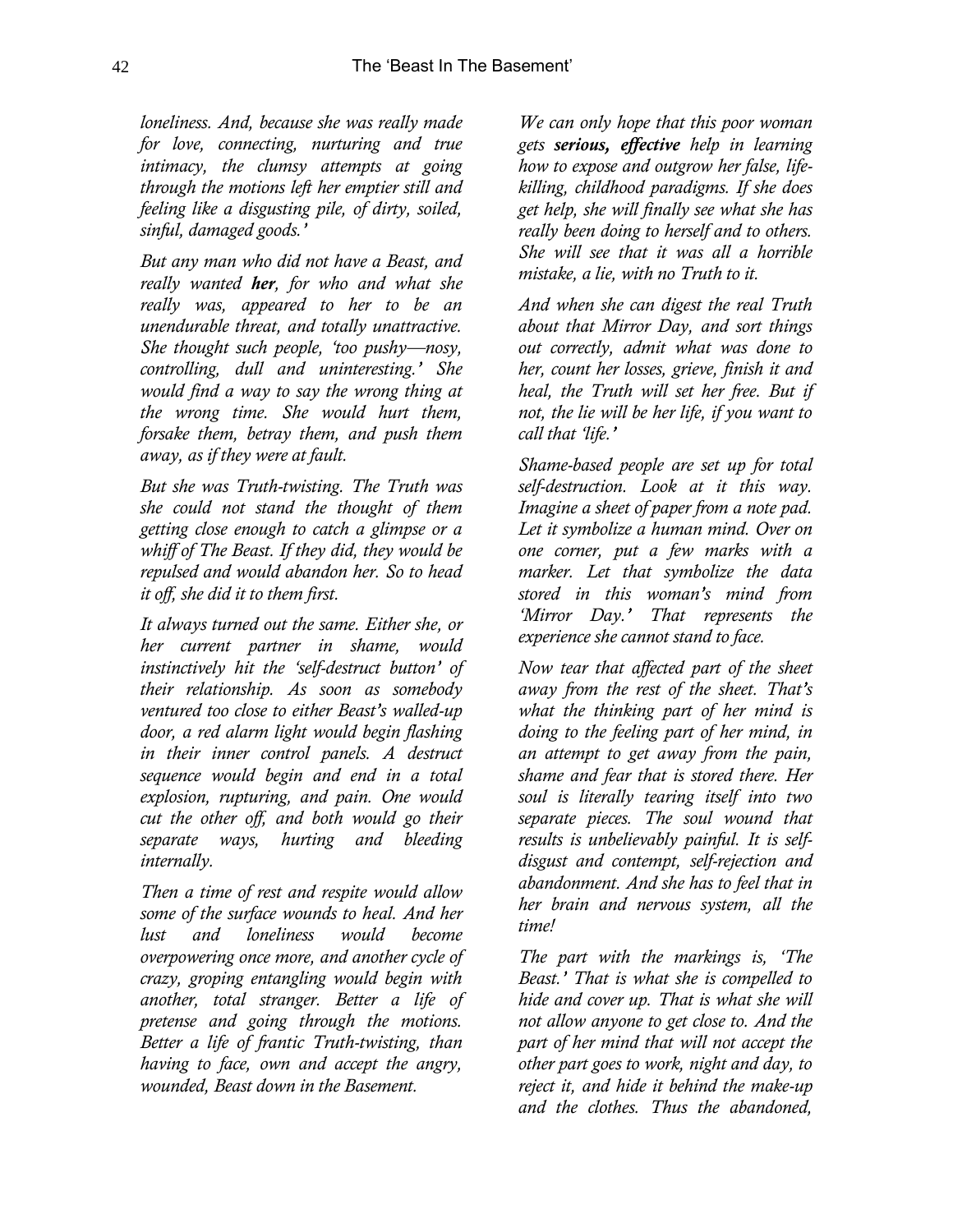*wounded part of her never gets the acceptance, love and attention she so desperately needs to receive from herself!* 

*Imagine one part of her mind viciously attacking and abusing another part! That is monumental self-abuse, and that is what serves as the whole agenda and motivation of her life. Without realizing it, she is continually following the little girl's pattern, developed on Mirror Day. Oh what tremendous damage that causes.* 

*She is totally shame-based, and everything she thinks, says, and does is shame-based. Shame has become her life; a false, substitute self. While her real self represents the horror, repulsion and aversion of a large, voracious, hungry, wounded, needy Beast that is imprisoned deep within her. As long as she believes that of her wounded self, the Beast will get bigger, hungrier, angrier, more needy, more insatiable and more destructive.*

*Obviously true recovery from the trauma of the past is for her to get a brand new paradigm with which to replace the paradigm of The Beast. A beginning pattern to start with, would be that of a ‗Rescue Mission,' or a ‗Reunion' between the adult woman she has become, and the wounded little girl that she used to be. She has got to start learning to be who and what she really is, instead of always regressing back to be that wounded little girl, who was totally deceived, misled, and lied to, many years ago.* 

*That false distorted paradigm burned into her by the ‗Fun House' distortion mirror of abuse, must be exposed and discredited, so her mind stops believing and identifying with it.* 

*As long as she keeps believing and identifying with it, she can never grow emotionally, mentally, or spiritually. She will always live out the paradigm of the wounded, traumatized little three-year-old.* 

*If she can finally begin to develop a new paradigm—God's pattern of who and what she really is—she can begin to operate as an adult woman filled and fueled by the Presence of God Himself. Then she can gradually get in touch with the Truth, and have a new, real, Godgiven ‗Mirror Day.' The new Mirror Day will mirror her true self, a self loved, accepted, respected, cleansed, forgiven, honored and eternally indwelled by God. That will be nothing of which to be ashamed.* 

#### **LET"S THINK ABOUT IT:**

We used a woman, like millions of real women to exemplify this paradigm. We could just as well have used a man. We are all, bitten by the toxic shame of the serpent. We all feel compelled to hide behind our 'fig leaves' as we conceal ourselves in the darkness of the trees in our shame-based forest. We have not yet learned to see ourselves the way God sees us. Abusers have caused us to develop 'Critic Eyes,' against ourselves.

The tragedy in the paradigm is that **The Beast is not a beast at all. The Beast is really a wounded, traumatized child.** But as long as she sees herself as a beast, she is stuck. That data, the wounds, and the voltage will continue to recycle in the brain. That is unfinished business from childhood. As long as it is unfinished, the wounds remain raw, open, and unhealed. The mind will be at odds with itself, and constantly tearing itself apart. That will force the woman to remain an adult child, perhaps even until death.

When we get in touch with that Reality, and begin to implement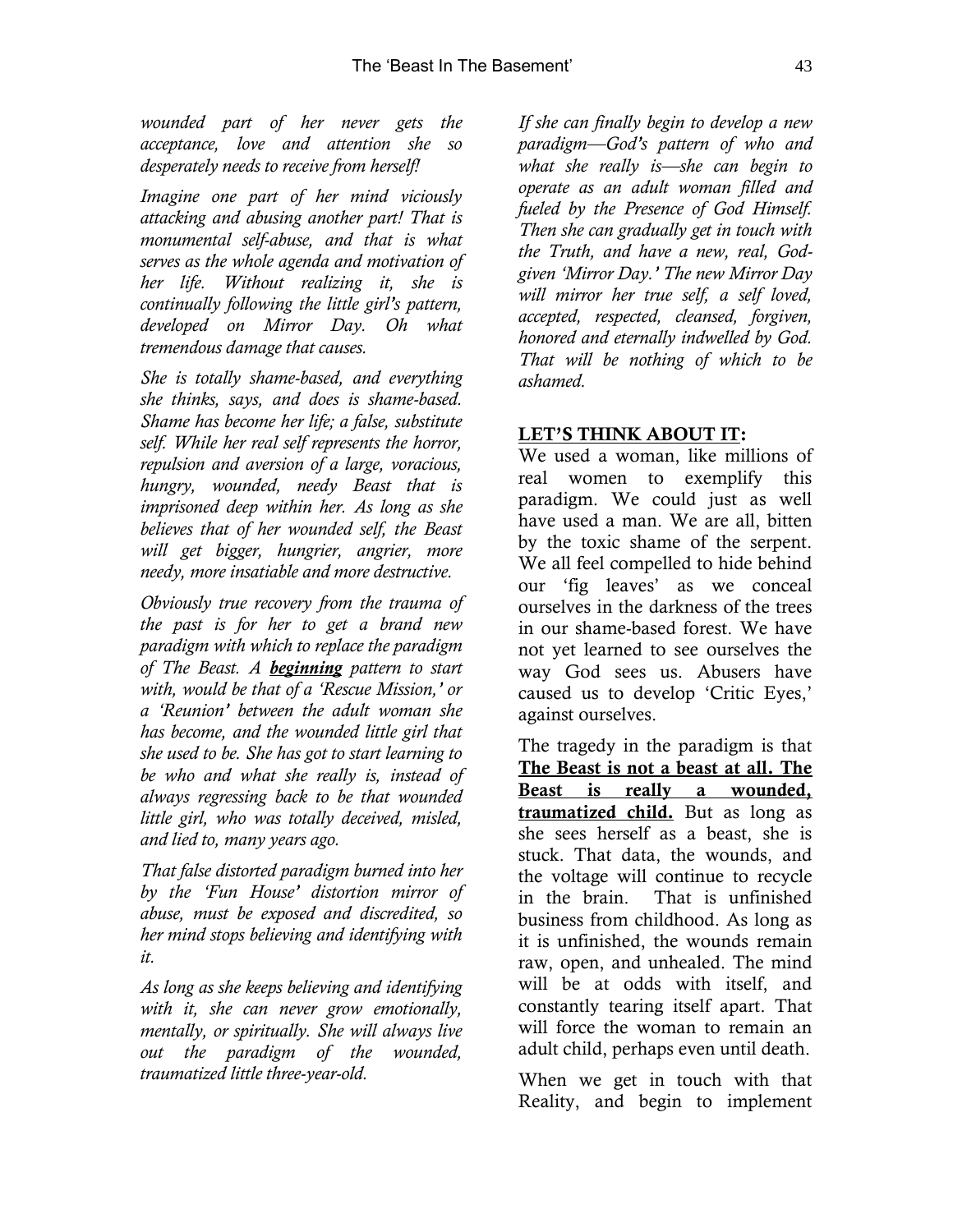God's healing, nurturing gardening process, the severed parts of our mind can begin to re-connect and re-integrate. Then healing and wholeness can begin

to take place. But healing will never take place as long as we continue to ‗Do The Twist' with The Truth.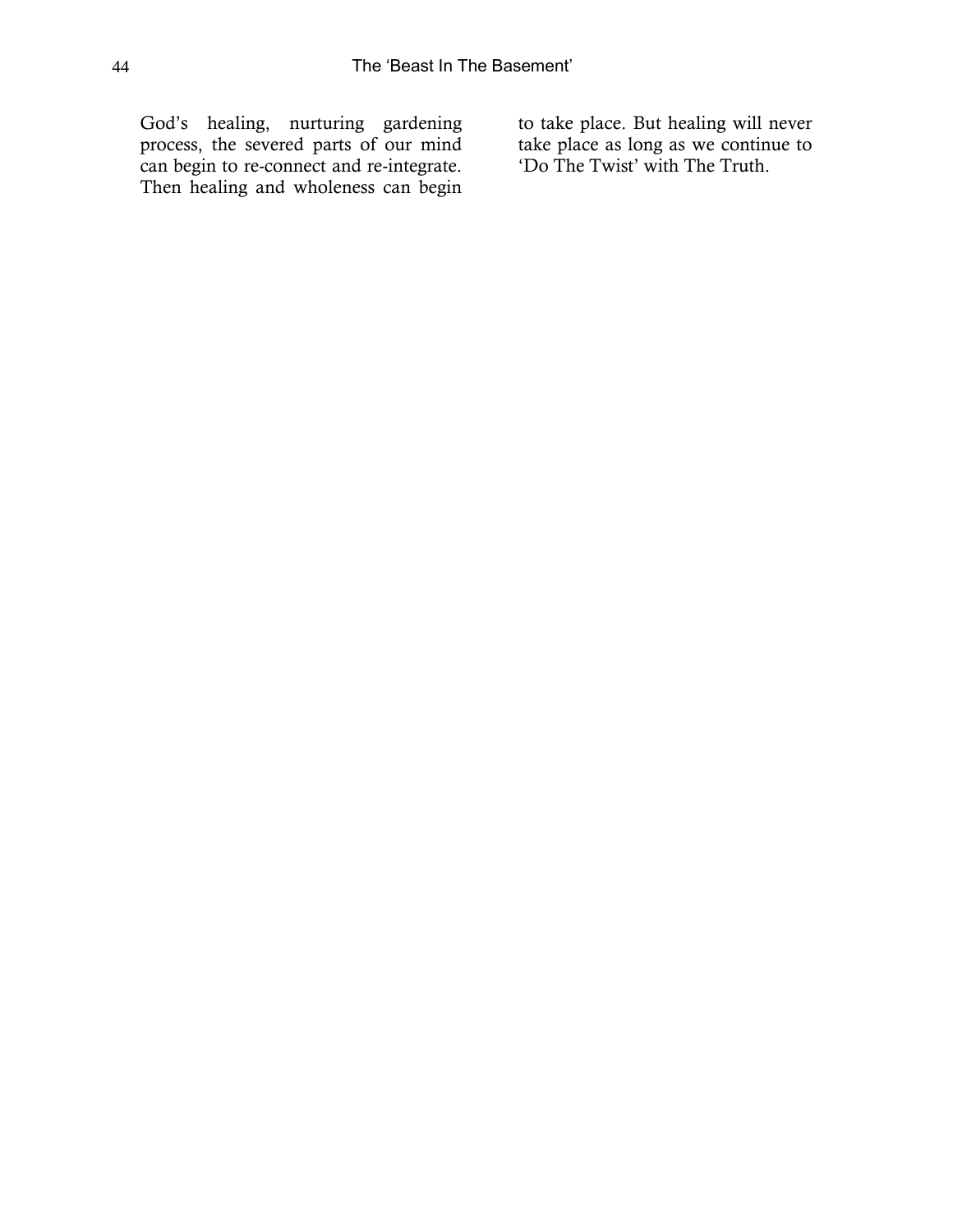#### **KISSING THE BEAST ON THE NOSE**

*Edgar Allen Poe could not have written a more horrifying tale. The trouble was, this was not fiction. It was a real life, day and night nightmare. It went on and on and on, for thirty-seven years, ever since that infamous ‗Mirror Day' on her third birthday.*

*She lived in a haunted house, no matter where she went, no matter where she chose to live. That was because her soul was haunted. Thirty-seven years ago, the ugliest, most monstrous Beast imaginable had slipped into the basement of her childhood mind and home. All through her growing up years, the Beast lurked down below. The presence of The Beast and her efforts to keep it hidden and at bay had virtually swallowed up any chance she had for a real life.*

*The Beast was big when she first encountered it. But over the years, it had really grown to immense proportions. With its increased size, it became harder and harder to control and keep penned up. There were times when the monstrosity almost escaped and got loose. But she managed, just in time, to slam the door in its face and force it to slither back down to the depths of its enforced concealment.*

*Most nights she could feel it rumbling and stirring down below. She had never been able to face it since that first day when she got her one and only horrifying look at it in ‗the mirror.' Ever since then, the thought of ever seeing it again, especially now that it had grown in size, was inconceivable to her.* 

*She had moved to various other places of her own over the years. But she was really cursed. The Beast would somehow get wind of it. Then it would find a way to escape from the previous prison to which it had been condemned. Then very shortly, she would hear it roaring and growling, and feel it* 

*rumbling down in the basement of whatever new house she had chosen. By this time, she could tell by the sounds and tremors coming from below that it was enormous, huge, and very, dangerous and powerful.*

*Most of the time, the Beast was angry. She could feel its rage and frustration as the snarls and roars filtered up from where it was confined. The rage in this monster convinced her that she could never work up the courage to have anything to do with it. No matter how noisy and frenzied it became and no matter how it made the house tremble and shake beneath her, she'd never be able to deal with it. That was her conviction for all those years.*

*Then one day, something very new and strange happened. The Beast changed its mood. For quite some time, it remained silent down there. Several days went by and she heard nothing, absolutely nothing! Was it dead? Was she finally free of it?*

*But no, it was too good to be true. About a week after the Great Silence had begun, she heard it stirring down there once more. It was obviously alive and functioning. She felt it moving about below. But it was very different. She still did not sense any signs of the ancient rage. What had happened to her old Beast? Why was it so subdued? Was this a trick to get her curious enough to open the door? Was the Beast laying a trap for her and trying to set her up so it could pounce on her and kill her?*

*She wracked her brain trying to assess the sudden change. Then something*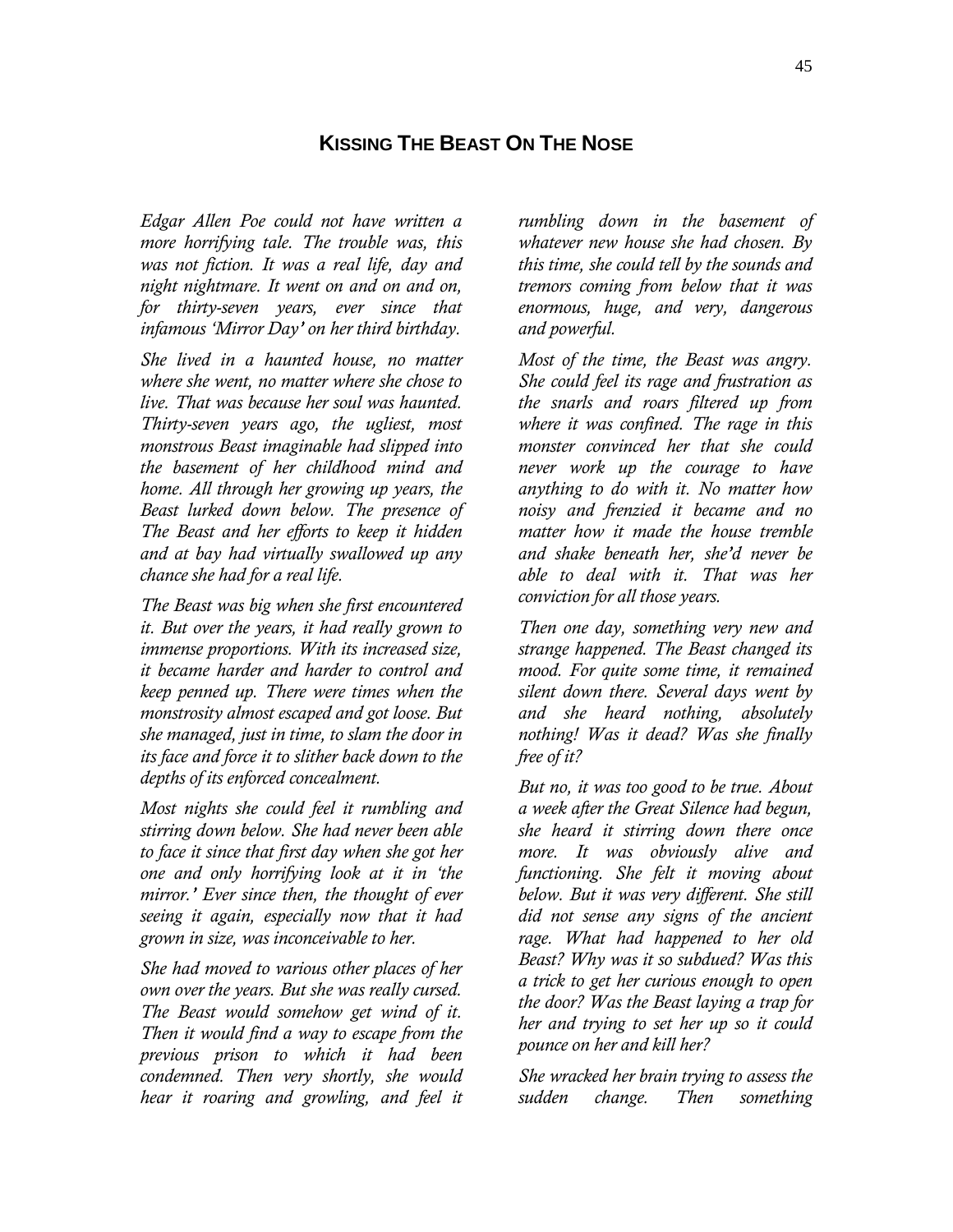*unbelievable began to happen. It was very subdued at first, hardly noticeable. It sounded like a whine, or a whimper. She strained her ears. What was that thing up to down there?*

*The whimpering gradually began to increase in volume and intensity. Then it changed again. It became louder still and more frequent. The whimpering became wailing long, deep, and gut wrenching wailing. The Beast sounded younger somehow, and smaller. And she could swear that it almost sounded threatened and vulnerable. This was very, very strange, coming from such a huge, threatening monster.*

*The Beast's sadness was now unmistakable. The sounds coming from the depths were now profoundly mournful, lost, forsaken and hopeless. It was as if The Beast no longer had it in it to be angry. It seemed to realize that it was no use. Nothing was going to change. Its fate was sealed. And the hopeless despair that it must have felt, was what it was expressing—to nobody in particular—only to itself. Who else would ever be there to listen as it finally accepted its fate?* 

*By the third day, she could stand it no longer. Curiosity, mixed with a reluctant compassion, began to melt her heart and her ancient resolve never to have anything to do with The Beast again.*

*She got a crowbar and began prying away the stout boards she had nailed over the basement door. Then she managed to find the keys to the various locks she had long ago put on the door. She listened for a while, to see how The Beast would respond to the noise of her activity.*

*The Beast did not even seem to notice. It was too busy venting its sadness. The strange part was that tears were pouring out of her eyes and streaming down her perfectly groomed face. Her tears were making a shambles out of her mascara and makeup. She would have* 

*been mortified had anyone caught a glimpse of her.*

*But it was if The Beast were crying its tears and expressing its grief through her eyes! She could also feel its convulsive sobs welling up and wracking her own chest. What was this strange bond? What was happening to The Beast? What was happening to her? This was very, very strange.*

*Her curiosity and compassion for The Beast was overpowering now. She was beyond dread and fear by this time. She had to make contact. She had to see it, no matter what it had once represented to her. The pain of the Beast was stabbing her own heart. She could not take much more of this. She had to try to help The Beast, because it's pain was now, almost killing her!*

*She wondered if the basement light would still work after not being used all of these years. It did. Now was the moment. It was time to go down there and take a look. She grabbed the handrail and cautiously took one step down. Then another, and another.*

*When she reached the bottom step, she stopped. The howling and wailing were coming from the farthest point from the stairs, in a dark corner. It was hard to make out the dark form huddled in the shadows. Resolutely now, she inched closer and closer to The Beast.*

*When she was only two feet away, she knelt down by the prone, suffering heap on the floor before her. In the dim light, she could make out the features of its beastly face. It no longer seemed alien and horrible. Their common grief was bonding their souls and virtually made them as one. She could not help herself. Because she felt the grief and sadness of The Beast, she was overwhelmed with*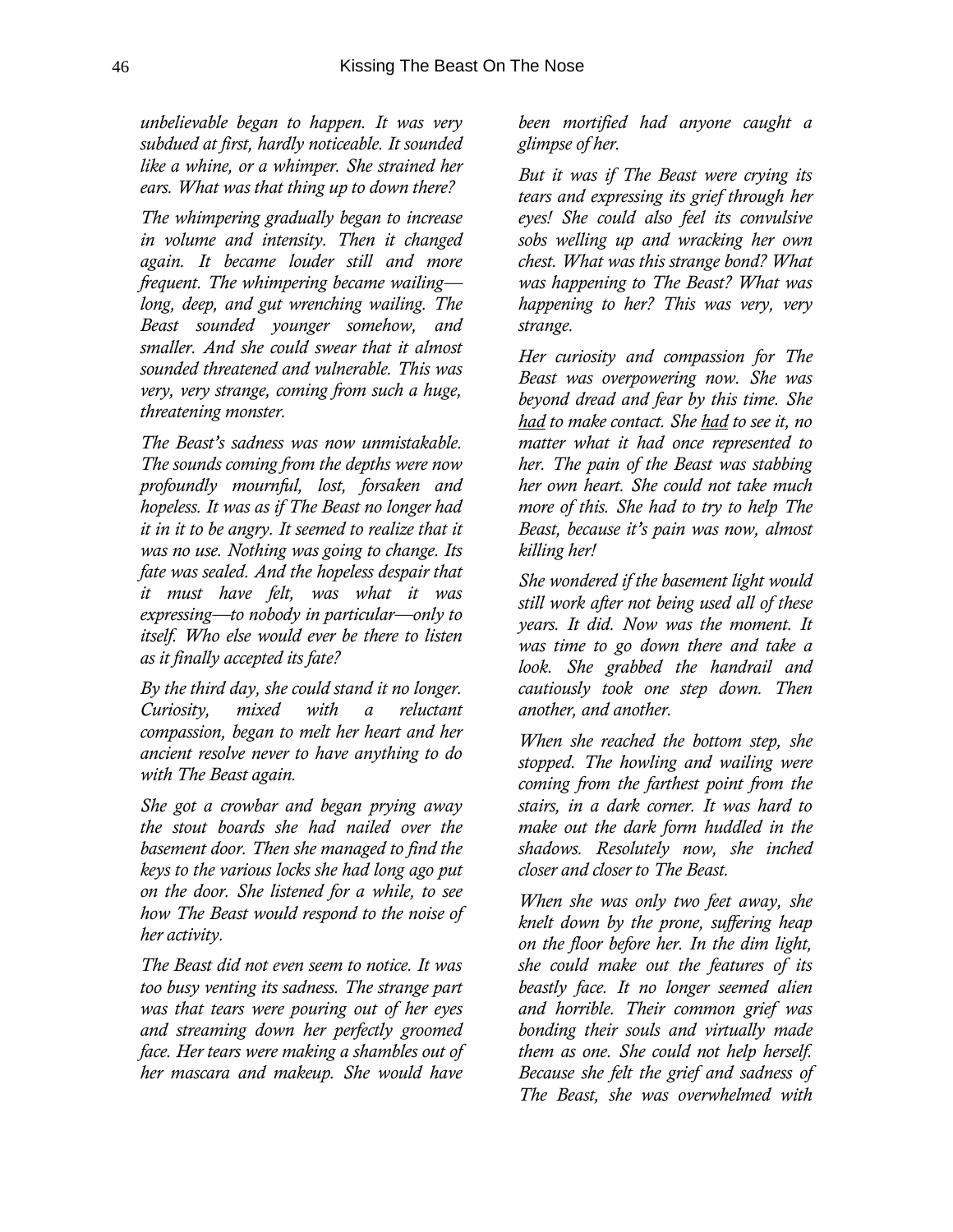*compassion. She began to speak soothingly, and reached out and touched The Beast, gently stroking its coarse hairy scales.* 

*For the very first time, The Beast noticed her. But it did not seem to mind at all. It did not resist her voice or her hand as she stroked and petted its head. Then slowly in a very nonthreatening manner, The Beast crawled over and pressed into her, nuzzling her cheek with its moist snout, as if begging her to keep it up and never, never stop.*

*She was overwhelmed with tenderness toward such a tortured, rejected, abandoned heap of grief. Without thinking, she placed her hands around its face, and gently, tenderly, ... kissed The Beast on the nose.*

*Then a miracle happened. That is the only word to describe it. As soon as she kissed The Beast's nose, a gradual transformation began to take place, right before her startled eyes.*

*The Beast began to change shape and transform. Before, it had been thick, stout, and very powerfully built. It had been quite a bit larger than she was. Now it began to shrink and change shape and color. Skin, just like hers, appeared where before there was coarse hair and scales. And it began to look more human, and feminine.*

*A few moments later, The Beast had disappeared altogether. And in its place, nestled in her arms sobbing, was a precious, perfect little girl, about three years old. She was wearing a beautiful, special white dress and little white shoes with little straps across the instep. It was a Mirror Day outfit—her thirty seven-year-old, Mirror Day outfit!*

*The tiny girl poured out her wounded little heart to her newfound adult ally. She told her about her catastrophic Mirror Day. She told about the name she had received, and about how they laughed, and how upset everybody had been and her big day had been ruined. Then she told about how she went to the basement to hide and found later, that* 

*somebody had locked and barricaded the door behind her, and left her marooned down here in the dark, for years and years and years. Her frozen emotions, like a melting iceberg, began to flood out of her, faster and faster.*

*She told her repentant friend how she had been imprisoned down in basements ever since, because she was so horribly ugly and detestable and unlovable. She confided how angry, outraged, and confused she had been. Everything, thirty seven years worth of trauma, rejection, abandonment, loss and grief came pouring out, and the woman just held her and listened and comforted her, and apologized, and helped her shed her tears. For in truth, they were also her own.*

*When it was finally over, the woman picked the little girl up and gradually took her out into the light, so her eyes would have time to get used to it. When they reached the upstairs, the woman closed the basement door behind her and said:*

*‗I thought all this time that you were an ugly, horrible, angry Beast. That is why I was so afraid of you and kept you down there all this time. I am so sorry. I was so wrong. You are not ugly and beastly at all. You are beautiful, absolutely beautiful, and if you will let me, I am going to make it up to you as well as I possibly can.* 

*‗I will never be ashamed of you again. We will do everything together. We have so much lost time to make up for. I have so much to tell you and teach and show you. And you can teach me too. We will learn together. Is that okay? Would you like that?'*

*But the little girl did not hear that last part. Her exhausted, satisfied head was resting on the woman's shoulder. She*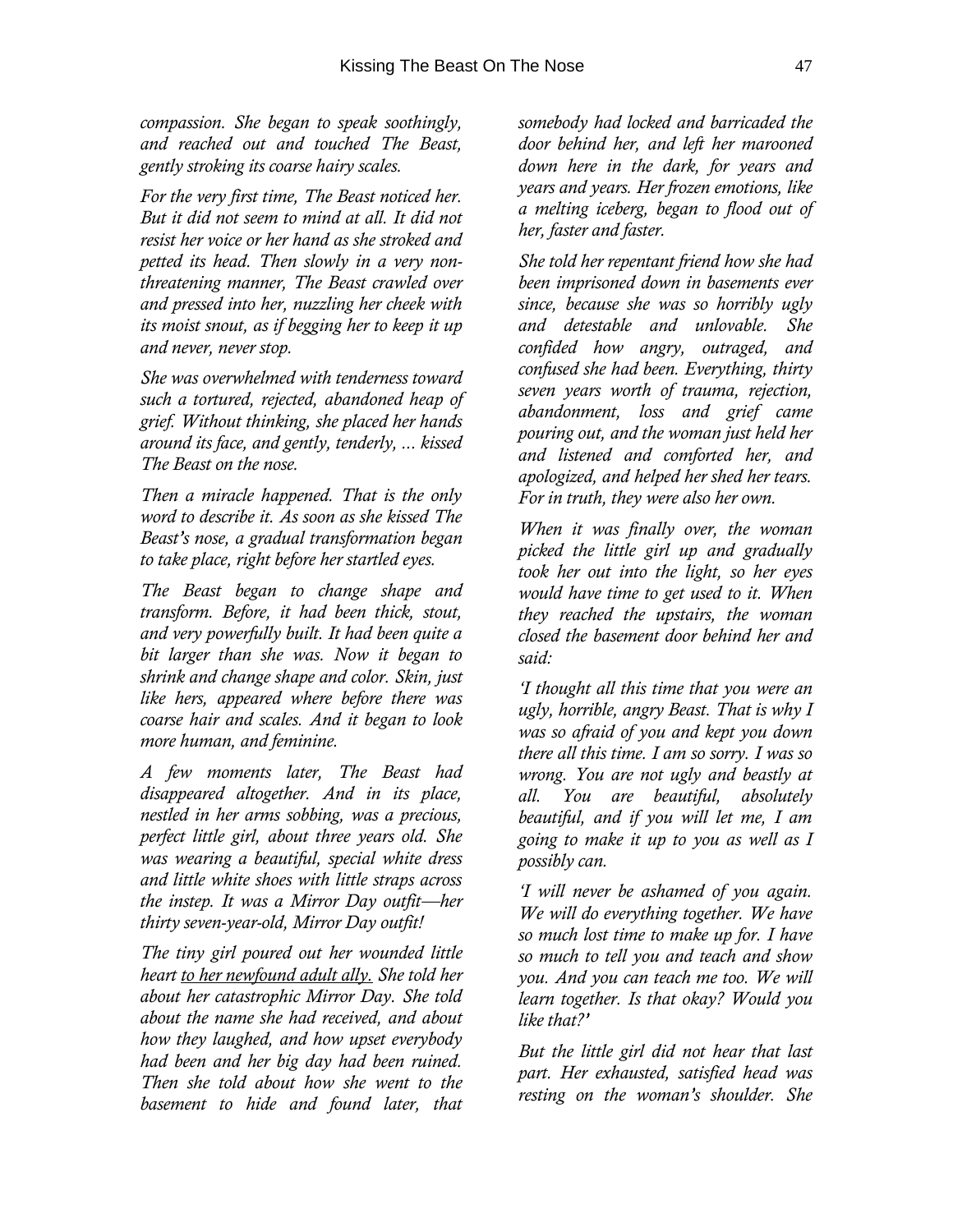*was sound asleep. The peaceful little smile on her tear-stained face gave clear evidence, however, that the woman's proposal for the future, was going to be perfectly, wonderfully agreeable to her.*

*Then something miraculous happened. As the woman lovingly regarded the sleeping, contented, satisfied child, the hard outline edges of the little child and the woman began to blur and soften and melt into each other. It was as if the woman's body was accepting the little girl's body into itself. It was the physical counterpart to the activity of the woman's mind, as it accepted the little girl's mind.*

*These two, who had been torn apart and alienated so long ago, were finding each other anew. It was the most wonderful homecoming reunion imaginable. When it was finally completed, the little girl no longer lived alone and apart, in a dungeon. She now lived within the woman. And from then on, they were able to learn together and experience everything that life had to offer in the future, as one, whole, healthy person.*

#### **LET"S THINK ABOUT IT:**

This paradigm is a pattern or parable for personality reintegration. That is recovery path to heal the horrid, shamebased disintegration that took place, when the little three-year-old girl could not accept her Reality, the way it was.

Jesus gives a good example of personality re-integration in the parable commonly known as the homecoming of ‗The Prodigal Son' in Luke 15: 11-32. Christ reveals, most effectively, that you cannot really come to grips with yourself and what ails you, until you 'get real' and grapple with the fact that you are weak, helpless, dependent and incomplete in yourself. You must realize that you were meant to be filled, fueled,

and completed by the Presence and Love of God, your heavenly Father.

When you can see how bankrupt you are without Him, and come to your senses as a human being, you'll hurry home where you belong, and gratefully reconnect with your true self, your true humanity, and your heavenly Father. That is the phase of the Exodus journey we cover in Phase I, of The Christ-Life Solution.

The 'Kissing The Beast On The Nose' paradigm focuses on being ready to face and own up to who and what you **really were and are.** Then you can disentangle from what **you thought you were,** the false paradigm you developed as a result of abusive, damaging treatment given to you by others, before you had a chance to know what was happening. Who and what you **were,** back then, is a vital part of what you need -- to accept, heal, nurture, and garden. Then you will be able to grow into who and what you really **are according to God"s Truth.** This helps you connect with the WHOLE TRUTH, and not just with twisted fragments.

If we can't come to grips with who we were, we'll most likely get stuck right there, in a shame-based, codependent pattern, and have a terrible time also coming to grips with what we are. Here are a couple of examples:

The child in the paradigm (because she got false mirroring) was unable to get in touch with the precious, beautiful little person she really was. At three years of age, she was deceived. And she ended with a terribly wrong map of Reality. She